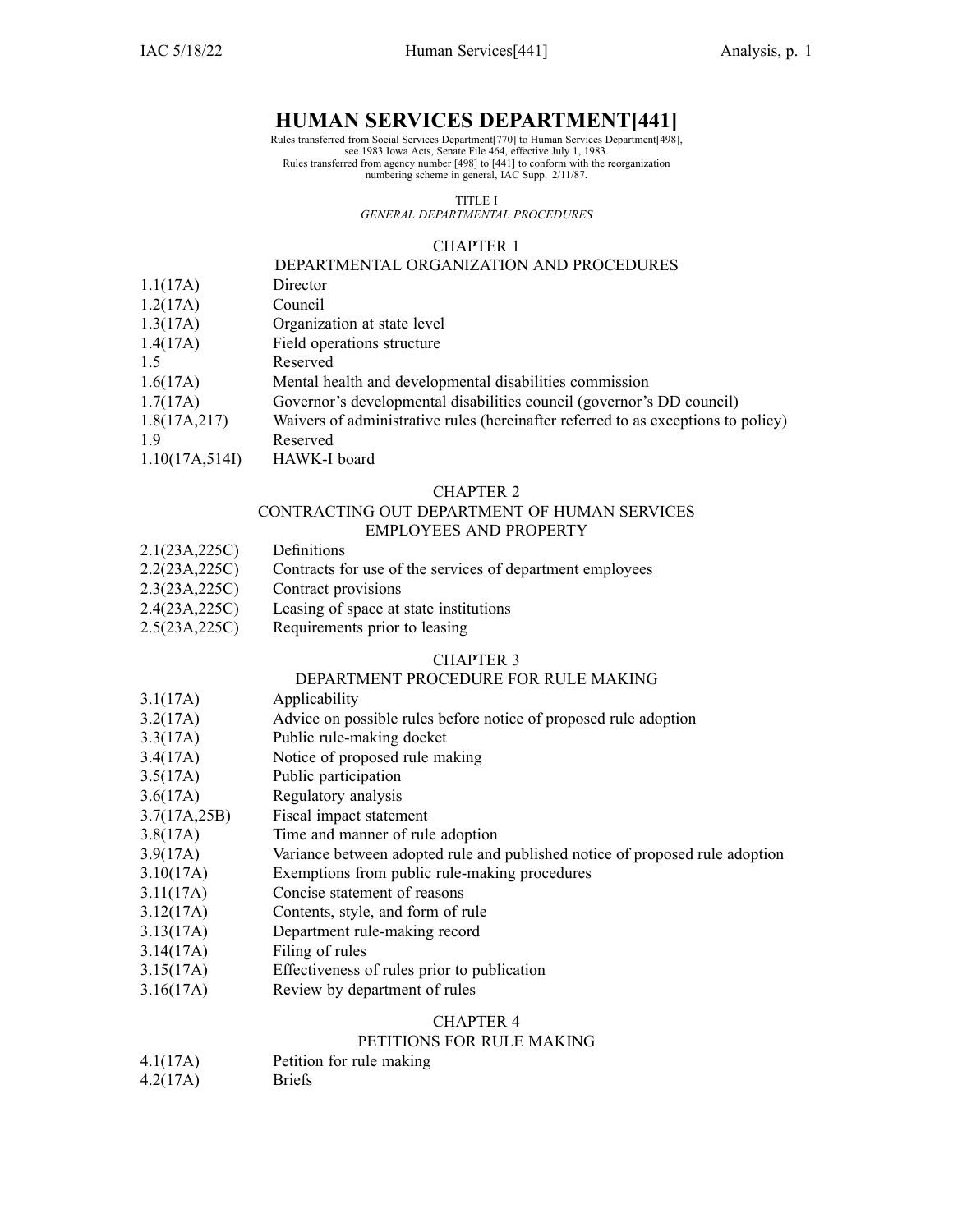| 4.3(17A) | Inquiries            |
|----------|----------------------|
| 4.4(17A) | Agency consideration |

### DECLARATORY ORDERS

| 5.1(17A) | Petition for declaratory order |  |
|----------|--------------------------------|--|
|----------|--------------------------------|--|

- 5.2(17A) Notice of petition
- 5.3(17A) Intervention
- 5.4(17A) Briefs
- 5.5(17A) Inquiries
- 5.6(17A) Service and filing of petitions and other papers
- 5.7(17A) Consideration
- 5.8(17A) Action on petition
- 5.9(17A) Refusal to issue order
- 5.10(17A) Contents of declaratory order—effective date
- 5.11(17A) Copies of orders
- 5.12(17A) Effect of <sup>a</sup> declaratory order

#### CHAPTER 6

#### Reserved

# CHAPTER 7

### APPEALS AND HEARINGS

| 7.1(17A) | Definitions |  |
|----------|-------------|--|
|          |             |  |

7.2(17A) Governing law and regulations

#### DIVISION I GENERAL APPEALS PROCESS

### 7.3(17A) When <sup>a</sup> contested case hearing will be granted

- 7.4(17A) Initiating an appeal
- 7.5(17A) How to reques<sup>t</sup> an appeal
- 7.6(17A) Prehearing procedures
- 7.7(17A) Timelines for contested case hearings
- 7.8(17A) Contested case hearing procedures
- 7.9(17A) Miscellaneous rules governing contested case hearings
- 7.10(17A) Proposed decision
- 7.11(17A) Director's review
- 7.12(17A) Final decisions
- 7.13(17A) Expedited review
- 7.14(17A) Effect
- 7.15(17A) Calculating time
- 7.16(17A) Authorized representatives
- 7.17(17A) Continuation and reinstatement of benefits
- 7.18(17A) Emergency adjudicative proceedings
- 7.19(17A) Supplemental Nutrition Assistance Program (SNAP) administrative disqualification hearings
- 7.20 to 7.40 Reserved

#### DIVISION II

- APPEALS BASED ON THE COMPETITIVE PROCUREMENT BID PROCESS
- 7.41(17A) Scope, bidder and applicability
- 7.42(17A) Requests for timely filing of an appeal
- 7.43(17A) Bidder appeals
- 7.44(17A) Procedures for bidder appeal
- 7.45(17A) Stay of agency action for bidder appeal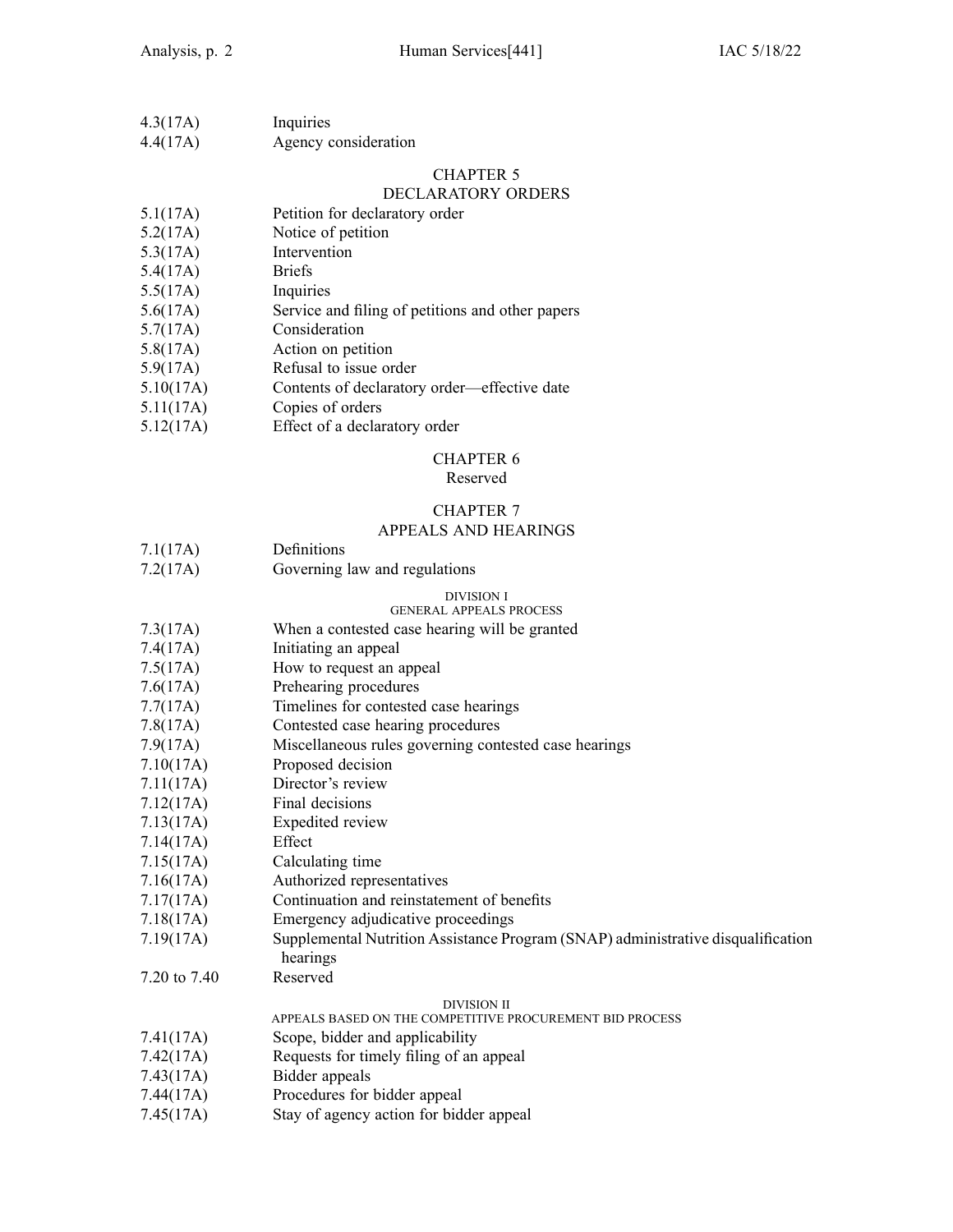| 7.46(17A) | Request for review of the proposed decision |  |
|-----------|---------------------------------------------|--|
|           |                                             |  |

- 7.47(17A) Other procedural considerations
- 7.48(17A) Appeal record
- 7.49(17A) Pleadings
- 7.50(17A) Ex parte communications
- 7.51(17A) Right of judicial review

### PAYMENT OF SMALL CLAIMS

8.1(217) Authorization to reimburse

## CHAPTER 9

# PUBLIC RECORDS AND FAIR

### INFORMATION PRACTICES

| 9.1(17A,22)       | Definitions                                                                                          |
|-------------------|------------------------------------------------------------------------------------------------------|
| 9.2(17A, 22)      | Statement of policy                                                                                  |
| 9.3(17A,22)       | Requests for access to records                                                                       |
| 9.4(17A,22)       | Access to confidential records                                                                       |
| 9.5(17A,22)       | Requests for treatment of a record as a confidential record and its withholding<br>from examinations |
| 9.6(17A,22)       | Procedure by which additions, dissents, or objections may be entered into certain<br>records         |
| 9.7(17A, 22, 228) | Consent to disclosure by the subject of a confidential record                                        |
| 9.8(17A,22)       | Notice to suppliers of information                                                                   |
| 9.9(17A, 22)      | Release to subject                                                                                   |
| 9.10(17A, 22)     | Use and disclosure without consent of the subject                                                    |
| 9.11(22)          | Availability of records                                                                              |
| 9.12(22,252)      | Personally identifiable information                                                                  |
| 9.13(217)         | Distribution of informational materials                                                              |
| 9.14(17A,22)      | Special policies and procedures for protected health information                                     |
| 9.15(17A, 22)     | Person who may exercise rights of the subject                                                        |

### CHAPTER 10

### Reserved

### CHAPTER 11

### COLLECTION OF PUBLIC ASSISTANCE DEBTS

- 11.1(217) Definitions
- 11.2(217) Establishment of claim
- 11.3(217) Application of paymen<sup>t</sup>
- 11.4(217) Setoff against state income tax refund, rebate, or other state payments, including, for example, state employee wages
- 11.5(234) Setoff against federal income tax refund or other federal payments, including, for example, federal employee wages

#### CHAPTER 12 Reserved

### CHAPTER 13

### PROGRAM EVALUATION

13.1(234,239B,249A,514I) Definitions

- 13.2(234,239B,249A,514I) Review of public assistance records by the department
- 13.3(234,239B,249A,514I) Who shall be reviewed
- 13.4(234,239B,249A,514I) Notification of review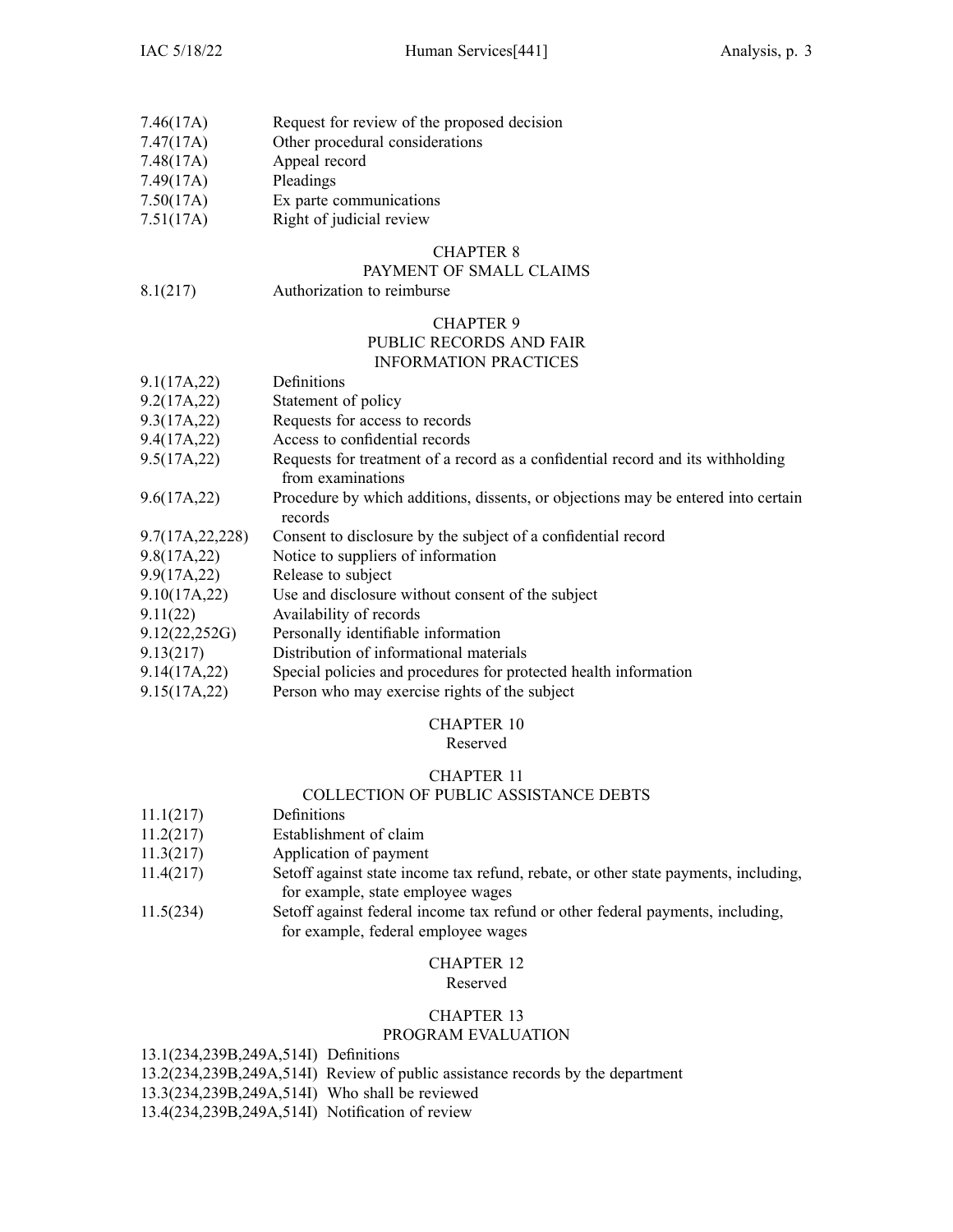### 13.5(234,239B,249A,514I) Review procedure 13.6(234) Failure to cooperate 13.7(234,239B,249A,514I) Report of findings 13.8(234,237A,239B,249A,514I) Federal rereview

### CHAPTER 14

### OFFSET OF COUNTY DEBTS OWED DEPARTMENT

- 14.1(217,234) Definitions
- 14.2(217,234) Identifying counties with liabilities
- 14.3(217,234) List of counties with amounts owed
- 14.4(217,234) Notification to county regarding offset
- 14.5(217,234) Implementing the final decision
- 14.6(217,234) Offset completed

#### CHAPTER 15 Reserved

### CHAPTER 16 **NOTICES**

- 16.1(17A) Definitions
- 16.2(17A) Governing laws and regulations
- 16.3(17A) Notices

#### TITLE II

### CHAPTERS 17 to 21 Reserved

#### TITLE III *MENTAL HEALTH*

### CHAPTER 22

### AUTISM SUPPORT PROGRAM

- 22.1(225D) Definitions
- 22.2(225D) Eligibility and application requirements
- 22.3(225D) Cost-sharing requirements and graduated schedule of cost sharing
- 22.4(225D) Review of financial eligibility, cost-sharing requirements, exemption from cost sharing, and disenrollment in the program
- 22.5(225D) Initial service authorization and renewal of service authorization
- 22.6(225D) Provider network
- 22.7(225D) Financial managemen<sup>t</sup> of the program
- 22.8(225D) Appeal

### CHAPTER 23

#### Reserved

### CHAPTER 24

### ACCREDITATION OF PROVIDERS OF SERVICES TO PERSONS WITH MENTAL ILLNESS, INTELLECTUAL DISABILITIES, OR DEVELOPMENTAL DISABILITIES

#### DIVISION I

### SERVICES FOR INDIVIDUALS WITH DISABILITIES

- 24.1(225C) Definitions
- 24.2(225C) Standards for policy and procedures
- 24.3(225C) Standards for organizational activities
- 24.4(225C) Standards for services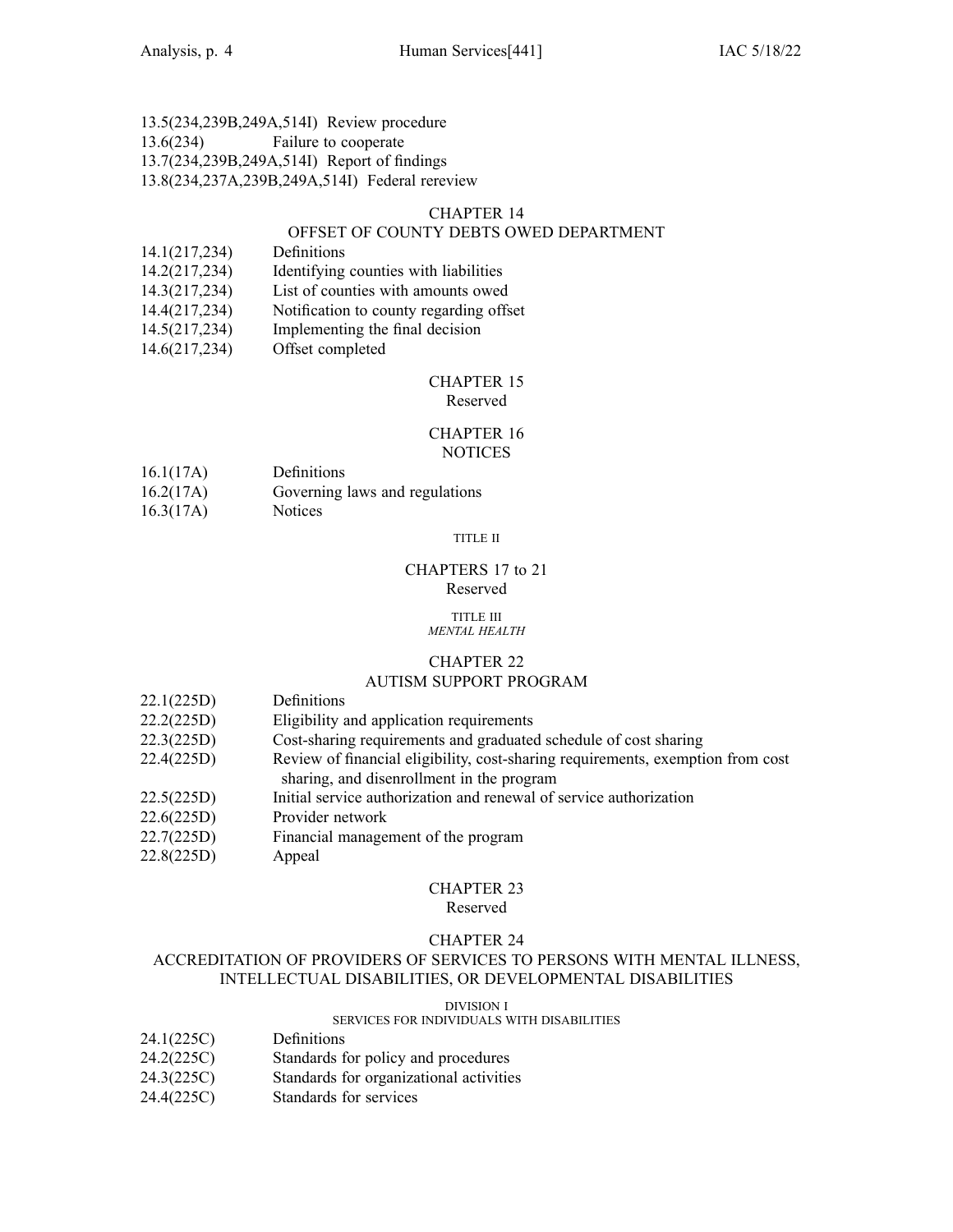| 24.5(225C)     | Accreditation                                         |
|----------------|-------------------------------------------------------|
| 24.6(225C)     | Deemed status (all services)                          |
| 24.7(225C)     | Complaint process (all services)                      |
| 24.8(225C)     | Appeal procedure                                      |
| 24.9(225C)     | Exceptions to policy                                  |
| 24.10 to 24.19 | Reserved                                              |
|                |                                                       |
|                | DIVISION II<br>CRISIS RESPONSE SERVICES               |
| 24.20(225C)    | Definitions                                           |
| 24.21(225C)    | Standards for crisis response services                |
| 24.22(225C)    | Standards for policies and procedures                 |
| 24.23(225C)    | Standards for organizational activities               |
| 24.24(225C)    | Standards for crisis response staff                   |
| 24.25(225C)    | Standards for services                                |
| 24.26(225C)    | Accreditation                                         |
| 24.27(225C)    | Deemed status                                         |
| 24.28(225C)    | Complaint process                                     |
| 24.29(225C)    | Appeal procedure                                      |
| 24.30(225C)    | Exceptions to policy                                  |
| 24.31(225C)    | Standards for individual crisis response services     |
| 24.32(225C)    | Crisis evaluation                                     |
| 24.33(225C)    | Twenty-four-hour crisis response                      |
| 24.34(225C)    | Twenty-four-hour crisis line                          |
| 24.35(225C)    | Warm line                                             |
| 24.36(225C)    | Mobile response                                       |
| 24.37(225C)    | Twenty-three-hour crisis observation and holding      |
| 24.38(225C)    | Crisis stabilization community-based services (CSCBS) |
| 24.39(225C)    | Crisis stabilization residential services (CSRS)      |
| 24.40(225C)    | Medication—administration, storage and documentation  |
| 24.41 to 24.49 | Reserved                                              |
|                | DIVISION III                                          |
|                | COMMUNITY MENTAL HEALTH CENTERS                       |
| 24.50(230A)    | Definitions                                           |
| 24.51(230A)    | Community mental health center designation            |
| 24.52(230A)    | Standards for policies and procedures                 |
| 24.53(230A)    | Standards for organizational activities               |
| 24.54(230A)    | Standards for core services and supports              |
| 24.55(230A)    | Accreditation of community mental health centers      |
|                |                                                       |
|                | <b>CHAPTER 25</b>                                     |
|                | DISABILITY SERVICES MANAGEMENT                        |
|                | <b>DIVISION I</b>                                     |
|                | <b>REGIONAL SERVICES</b>                              |
| 25.1(331)      | Definitions                                           |
| 25.2(331)      | Core service domains                                  |
| 25.3(331)      | Implementation dates                                  |
| 25.4(331)      | Access standards                                      |
| 25.5(331)      | Practices                                             |
| 25.6(331)      | Intensive mental health services                      |
| 25.7(331)      | Non-core services                                     |

25.8 to 25.10 Reserved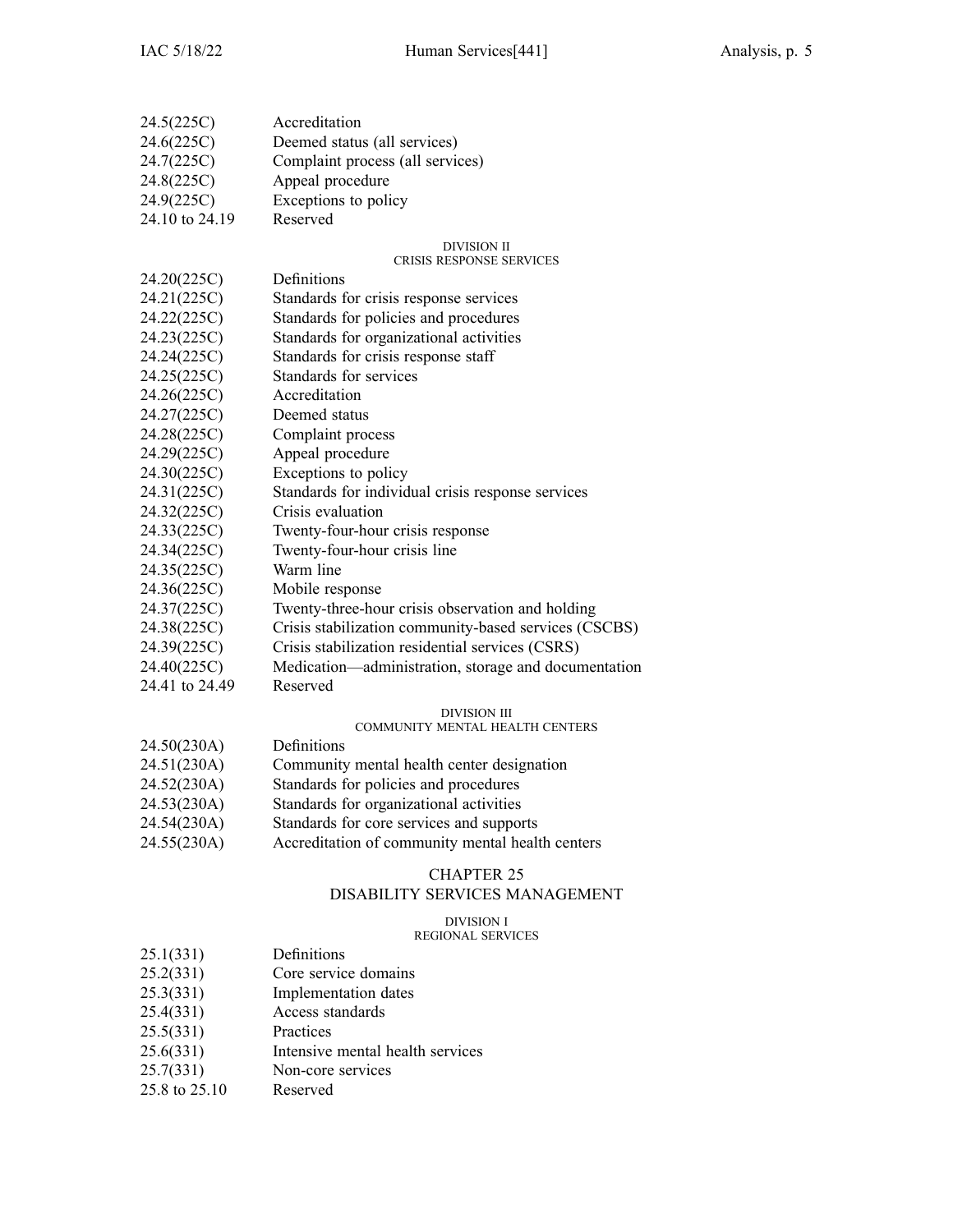#### DIVISION II DIVISION II<br>REGIONAL SEDVICE SVSTEM

|                | REGIONAL SERVICE SYSTEM                                        |
|----------------|----------------------------------------------------------------|
| 25.11(331)     | Definitions                                                    |
| 25.12(331)     | Regional governance structure                                  |
| 25.13(331)     | Regional finances                                              |
| 25.14(331)     | Regional governance agreement                                  |
| 25.15(331)     | Eligibility, diagnosis, and functional assessment criteria     |
| 25.16(331)     | Financial eligibility requirements                             |
| 25.17(331)     | Exempted counties                                              |
| 25.18(331)     | Annual service and budget plan                                 |
| 25.19(331)     | Annual service and budget plan approval                        |
| 25.20(331)     | Annual report                                                  |
| 25.21(331)     | Policies and procedures manual for the regional service system |
| 25.22(225C)    | Incentive fund application, approval, and reporting            |
| 25.23(331)     | Performance-based contract                                     |
| 25.24 to 25.40 | Reserved                                                       |
|                | DIVISION III                                                   |
|                | 1 <i>m</i> m <i>n</i> n <i>t</i> n + m + app                   |

### MINIMUM DATA SET

- 25.41(331) Minimum data set
- 25.42 to 25.50 Reserved

#### DIVISION IV MENTAL HEALTH ADVOCATES

| 25.51(229) | Definitions                             |
|------------|-----------------------------------------|
| 25.52(229) | Advocate appointment and qualifications |
| 25.53(229) | Advocate assignment                     |
| 25.54(229) | Advocate responsibilities               |
| 25.55(229) | County responsibilities                 |
| 25.56(229) | Data collection requirements            |
| 25.57(229) | Quality assurance system                |

# CHAPTERS 26 and 27

### Reserved

### CHAPTER 28 POLICIES FOR MENTAL HEALTH INSTITUTES AND RESOURCE CENTERS

| 28.1(218)       | Definitions                                                   |
|-----------------|---------------------------------------------------------------|
| 28.2(218,222)   | Selection of facility                                         |
| 28.3            | Reserved                                                      |
| 28.4(225C, 229) | Grievances                                                    |
| 28.5(217,218)   | Photographing and recording of individuals and use of cameras |
| 28.6(217,218)   | Interviews and statements                                     |
| 28.7(218)       | Use of grounds, facilities, or equipment                      |
| 28.8(218)       | Tours of facility                                             |
| 28.9(218)       | Donations                                                     |
| 28.10 and 28.11 | Reserved                                                      |
| 28.12(217)      | Release of confidential information                           |
| 28.13(218)      | Applying county institutional credit balances                 |
|                 |                                                               |

### CHAPTER 29

### MENTAL HEALTH INSTITUTES

| 29.1(218,229) | Voluntary admissions                 |
|---------------|--------------------------------------|
| 29.2(229,230) | Certification of county of residence |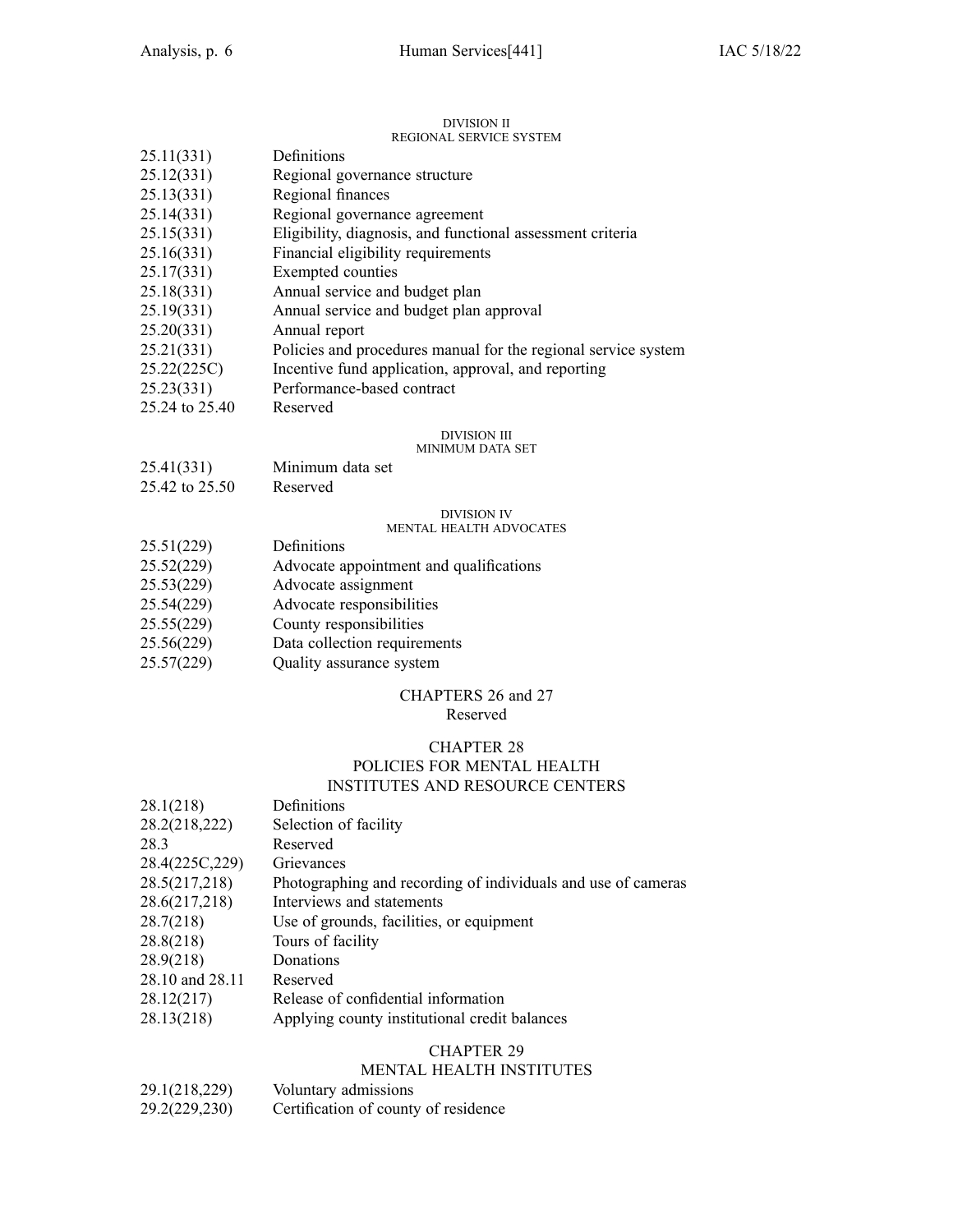| 29.3(218,230)     | Charges for care            |
|-------------------|-----------------------------|
| 29.4(229)         | Authorization for treatment |
| 29.5(217,228,229) | Rights of individuals       |
| 29.6(218)         | Visiting                    |

### STATE RESOURCE CENTERS

| 30.1(218,222) | Catchment areas                           |
|---------------|-------------------------------------------|
| 30.2(218,222) | Admission                                 |
| 30.3(222)     | Non-Medicaid payment-eligible individuals |
| 30.4(222)     | Liability for support                     |
|               |                                           |

- 30.5(217,218,225C) Rights of individuals
- 30.6(218) Visiting

#### CHAPTER 31

### CIVIL COMMITMENT UNIT FOR SEXUAL OFFENDERS

- 31.1(229A) Definitions
- 31.2(229A) Visitation
- 31.3(229A) Group visitation
- 31.4(229A) Grievances
- 31.5(229A) Photographing and recording individuals
- 31.6(229A) Release of information
- 31.7(229A) Communication with individuals
- 31.8(229A) Building and grounds
- 31.9(8,218) Gifts and bequests
- 31.10(229A) Cost of care

#### CHAPTERS 32 and 33 Reserved

# CHAPTER 34

### ALTERNATIVE DIAGNOSTIC FACILITIES

- 34.1(225C) Definitions 34.2(225C) Function
- 34.3(225C) Standards

### CHAPTER 35

#### Reserved

### CHAPTER 36

### FACILITY ASSESSMENTS

#### DIVISION I

ASSESSMENT FEE FOR INTERMEDIATE CARE FACILITIES FOR PERSONS WITH AN INTELLECTUAL DISABILITY

- 36.1(249A) Assessment of fee
- 36.2(249A) Determination and paymen<sup>t</sup> of fee
- 36.3 Reserved
- 36.4(249A) Termination of fee assessment
- 36.5 Reserved

#### DIVISION II

### QUALITY ASSURANCE ASSESSMENT FOR NURSING FACILITIES

- 36.6(249L) Assessment
- 36.7(249L) Determination and paymen<sup>t</sup> of assessment
- 36.8 and 36.9 Reserved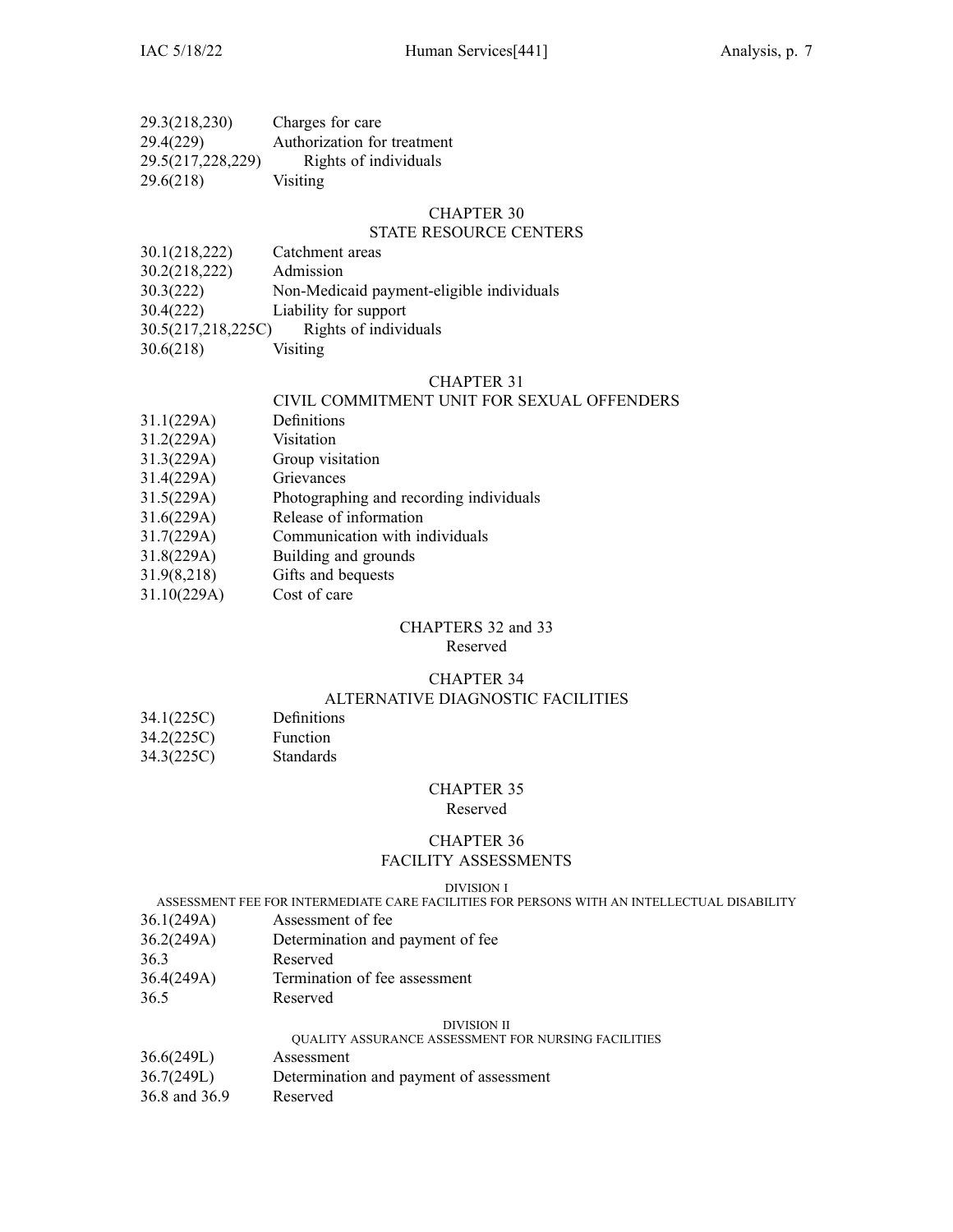### DIVISION III

### HEALTH CARE ACCESS ASSESSMENT FOR HOSPITALS 36.10(249M) Application of assessment 36.11(249M) Determination and paymen<sup>t</sup> of assessment

36.12(249M) Termination of health care access assessment

### CHAPTER 37

Reserved

#### CHAPTER 38

### DEVELOPMENTAL DISABILITIES BASIC STATE GRANT

- 38.1(225C,217) Definitions
- 38.2(225C,217) Program eligibility
- 38.3(225C,217) Contracts
- 38.4(225C,217) Conflict of interest policy

#### CHAPTER 39

### Reserved

#### TITLE IV *FAMILY INVESTMENT PROGRAM*

### CHAPTER 40 APPLICATION FOR AID

#### DIVISION I

### FAMILY INVESTMENT PROGRAM—CONTROL GROUP

40.1 to 40.20 Reserved

#### DIVISION II

#### FAMILY INVESTMENT PROGRAM—TREATMENT GROUP

- 40.21(239B) Definitions
- 40.22(239B) Application
- 40.23(239B) Date of application
- 40.24(239B) Procedure with application
- 40.25(239B) Time limit for decision
- 40.26(239B) Effective date of gran<sup>t</sup>
- 40.27(239B) Continuing eligibility
- 40.28(239B) Referral for investigation

#### CHAPTER 41

### GRANTING ASSISTANCE

#### DIVISION I FAMILY INVESTMENT PROGRAM— CONTROL GROUP

41.1 to 41.20 Reserved

#### DIVISION II

### FAMILY INVESTMENT PROGRAM—TREATMENT GROUP

- 41.21(239B) Eligibility factors specific to child
- 41.22(239B) Eligibility factors specific to payee
- 41.23(239B) Home, residence, citizenship, and alienage
- 41.24(239B) Promoting independence and self-sufficiency through employment job opportunities and basic skills (PROMISE JOBS) program
- 41.25(239B) Uncategorized factors of eligibility
- 41.26(239B) Resources
- 41.27(239B) Income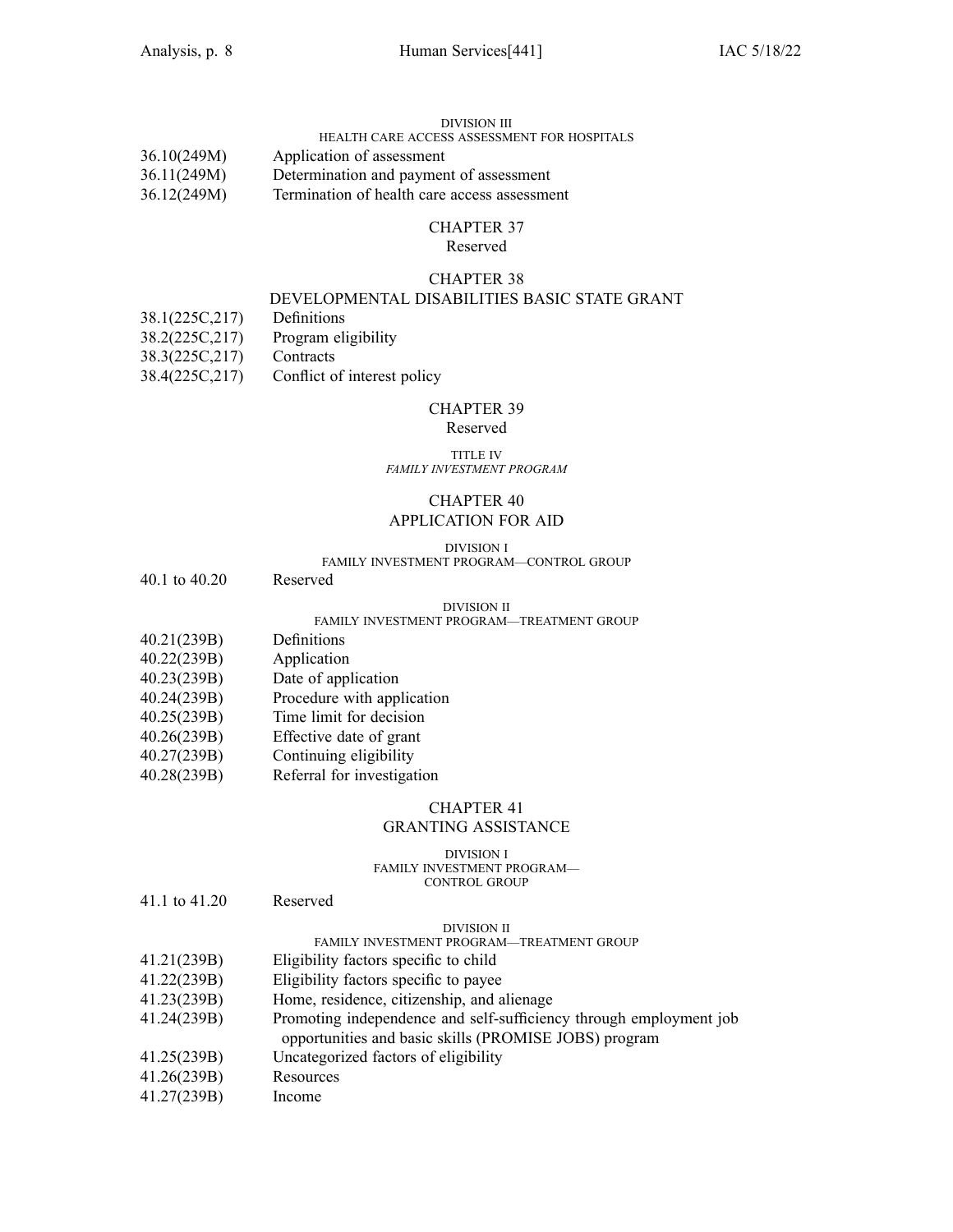| 41.28(239B) | Need standards          |
|-------------|-------------------------|
| 41.29(239B) | Composite FIP/SSI cases |
| 41.30(239B) | Time limits             |

### Reserved

### CHAPTER 43 ALTERNATE PAYEES

#### DIVISION I

#### FAMILY INVESTMENT PROGRAM—CONTROL GROUP

43.1 to 43.20 Reserved

#### DIVISION II

#### FAMILY INVESTMENT PROGRAM—TREATMENT GROUP

| 43.21(239B)     | Conservatorship or guardianship |
|-----------------|---------------------------------|
| 43.22 and 43.23 | Reserved                        |
| 43.24(239B)     | Emergency payee                 |

### CHAPTER 44

### Reserved

### CHAPTER 45 PAYMENT

#### DIVISION I

#### FAMILY INVESTMENT PROGRAM—CONTROL GROUP

#### DIVISION II

### FAMILY INVESTMENT PROGRAM—TREATMENT GROUP

- 45.21(239B) Issuing paymen<sup>t</sup>
- 45.22(239B) Return
- 45.23(239B) Held warrants
- 45.24(239B) Underpayment
- 45.25(239B) Deceased payees
- 45.26(239B) Limitation on paymen<sup>t</sup>
- 45.27(239B) Rounding of need standard and paymen<sup>t</sup> amount

# CHAPTER 46

### OVERPAYMENT RECOVERY

#### DIVISION I

### FAMILY INVESTMENT PROGRAM—CONTROL GROUP

|                 | TAMILI IN VLOTMLNI TROURAM—CONTROL UROCI  |
|-----------------|-------------------------------------------|
| 46.1 to $46.20$ | Reserved                                  |
|                 | DIVISION II                               |
|                 | FAMILY INVESTMENT PROGRAM—TREATMENT GROUP |
| 46.21(239B)     | Definitions                               |
| 46.22(239B)     | Monetary standards                        |
| 46.23(239B)     | Notification and appeals                  |
| 46.24(239B)     | Determination of overpayments             |
| 46.25(239B)     | Source of recoupment                      |
| 46.26           | Reserved                                  |
| 46.27(239B)     | Procedures for recoupment                 |
| 46.28           | Reserved                                  |
|                 |                                           |

46.29(239B) Fraudulent misrepresentation of residence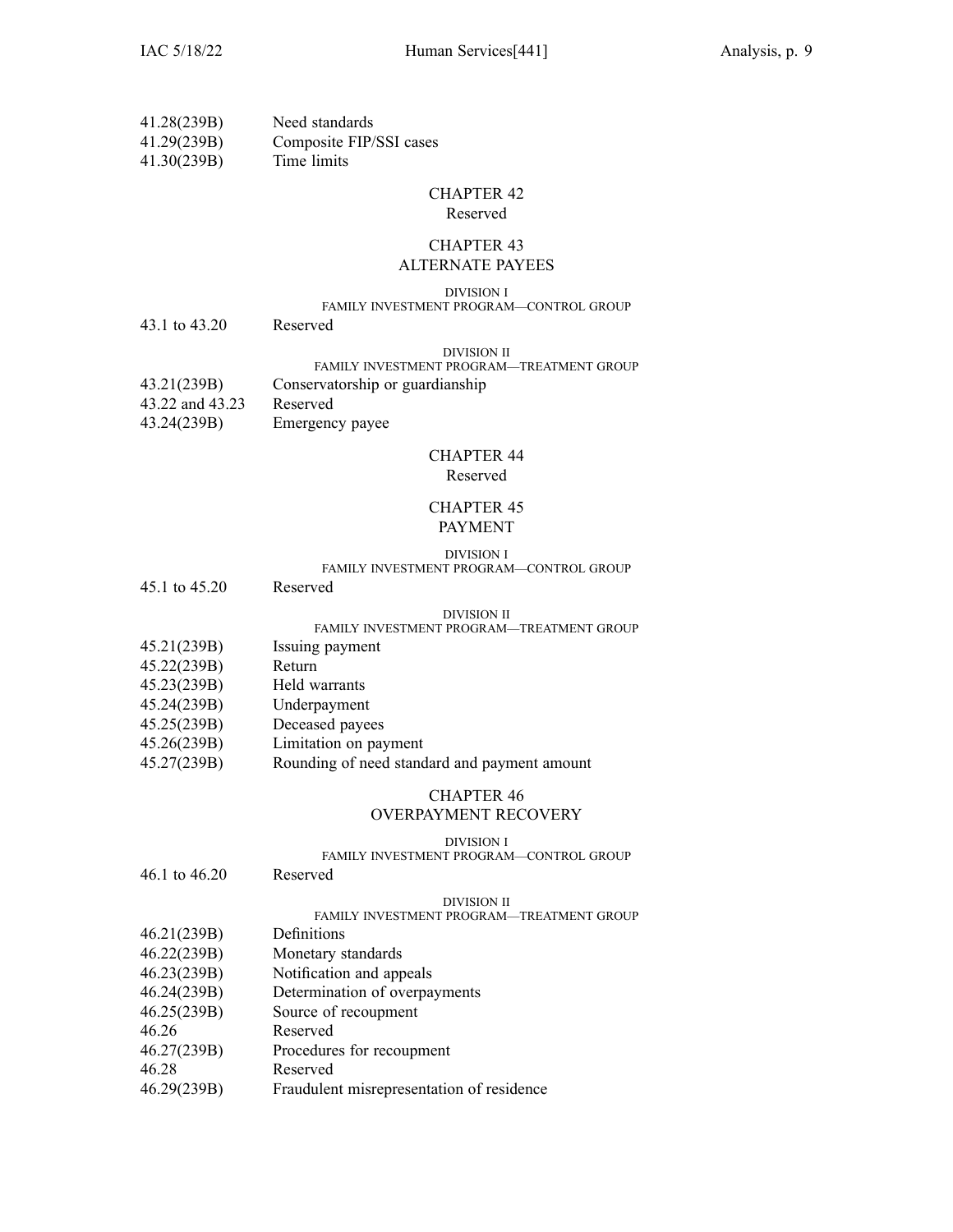### CHAPTER 47 DIVERSION INITIATIVES

#### DIVISION I

### PROMOTING AWARENESS OF THE BENEFITS OF A HEALTHY MARRIAGE

| 47.1(234) | Eligibility criteria |
|-----------|----------------------|
|           |                      |

- 47.2(234) Notice and eligibility period
- 47.3 to 47.20 Reserved

#### DIVISION II

### FAMILY SELF-SUFFICIENCY GRANTS PROGRAM

- 47.21(239B) Definitions
- 47.22(239B) Availability of the family self-sufficiency grants program
- 47.23(239B) General criteria
- 47.24(239B) Assistance available in family self-sufficiency grants
- 47.25(239B) Application, notification, and appeals
- 47.26(239B) Approved local plans for family self-sufficiency grants
- 47.27(239B) Evaluation of family self-sufficiency grants
- 47.28(239B) Recovery of FSSG overpayments

#### CHAPTERS 48 and 49

### Reserved

#### TITLE V *STATE SUPPLEMENTARY ASSISTANCE*

### CHAPTER 50

#### APPLICATION FOR ASSISTANCE

- 50.1(249) Definitions
- 50.2(249) Application procedures
- 50.3(249) Approval of application and effective date of eligibility
- 50.4(249) Reviews
- 50.5(249) Application under conditional benefits

#### CHAPTER 51 **ELIGIBILITY**

- 51.1(249) Application for other benefits
- 51.2(249) Supplementation
- 51.3(249) Eligibility for residential care
- 51.4(249) Dependent relatives
- 51.5(249) Residence
- 51.6(249) Eligibility for supplement for Medicare and Medicaid eligibles
- 51.7(249) Income from providing room and board
- 51.8(249) Furnishing of social security number
- 51.9(249) Recovery

#### CHAPTER 52 PAYMENT

52.1(249) Assistance standards

### CHAPTER 53 Reserved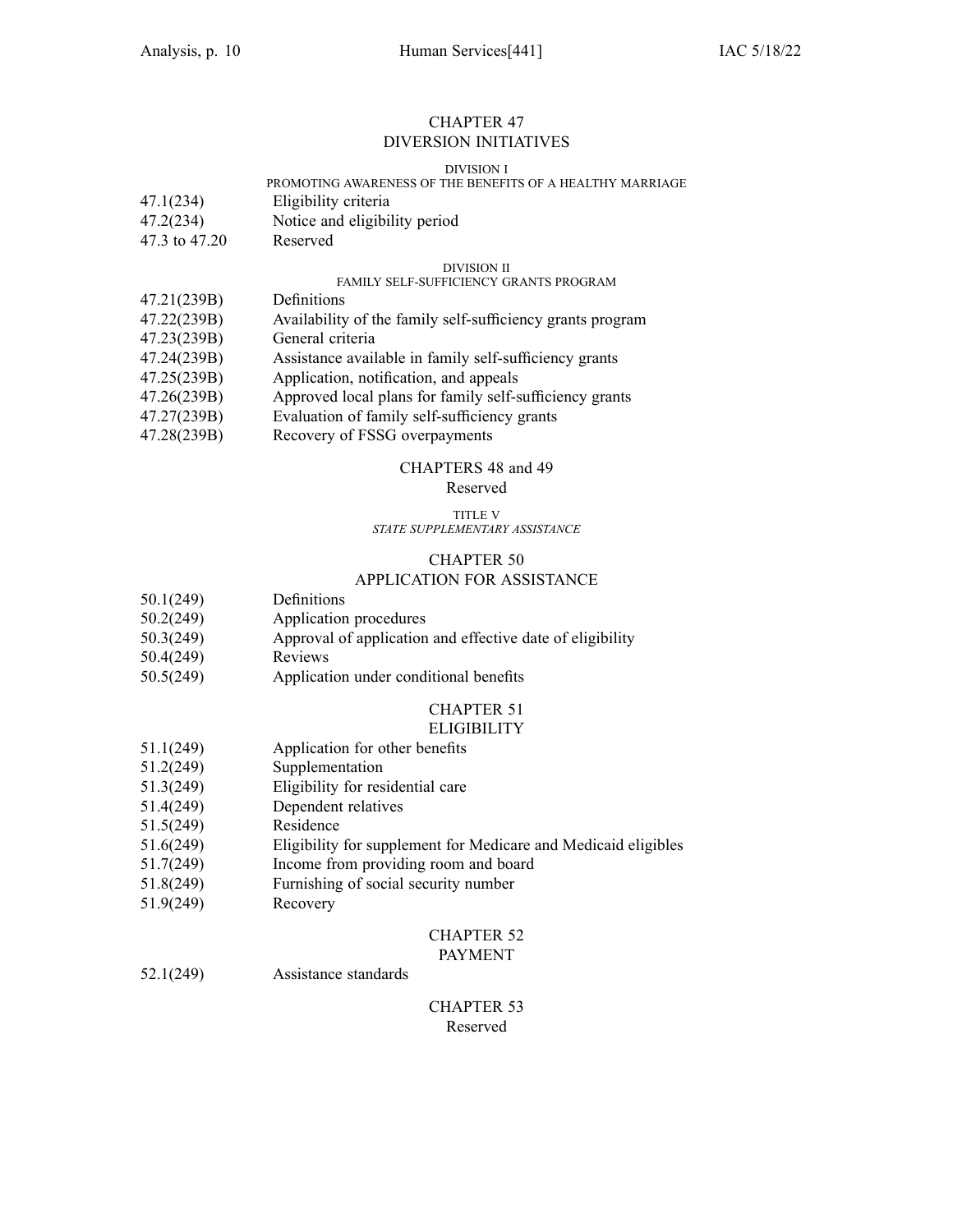#### CHAPTER 54 FACILITY PARTICIPATION

- 54.1(249) Application and contract agreemen<sup>t</sup>
- 54.2(249) Maintenance of case records
- 54.3(249) Payment for residential care facilities
- 54.4(249) Goods and services provided
- 54.5(249) Personal needs account
- 54.6(249) Case activity repor<sup>t</sup>
- 54.7(249) Billing procedures
- 54.8(249) Audits

### TITLE VI

### *GENERAL PUBLIC ASSISTANCE PROVISIONS*

### CHAPTERS 55 and 56 Reserved

### CHAPTER 57

### INTERIM ASSISTANCE REIMBURSEMENT

- 57.1(249) Definitions
- 57.2(249) Requirements for reimbursement
- 57.3(249) Certificate of authority

### CHAPTER 58

### EMERGENCY ASSISTANCE

#### DIVISION I

### IOWA DISASTER AID INDIVIDUAL ASSISTANCE GRANT PROGRAM

- 58.1(29C) Definitions
- 58.2(29C) Program implementation
- 58.3(29C) Application for assistance
- 58.4(29C) Eligibility criteria
- 58.5(29C) Eligible categories of assistance
- 58.6(29C) Eligibility determination and paymen<sup>t</sup>
- 58.7(29C) Contested cases
- 58.8(29C) Discontinuance of program
- 58.9 to 58.20 Reserved

### DIVISION II

### IOWA DISASTER CASE MANAGEMENT

- 58.21(29C) Purpose
- 58.22(29C) Definitions
- 58.23(29C) Program implementation
- 58.24(29C) Eligibility criteria
- 58.25(29C) Services
- 58.26(29C) Disaster-caused unmet needs
- 58.27(29C) Resources
- 58.28(29C) Standards and policies
- 58.29(29C) Planning and training
- 58.30(29C) Payment for services
- 58.31(29C) Contested cases

### CHAPTER 59 Reserved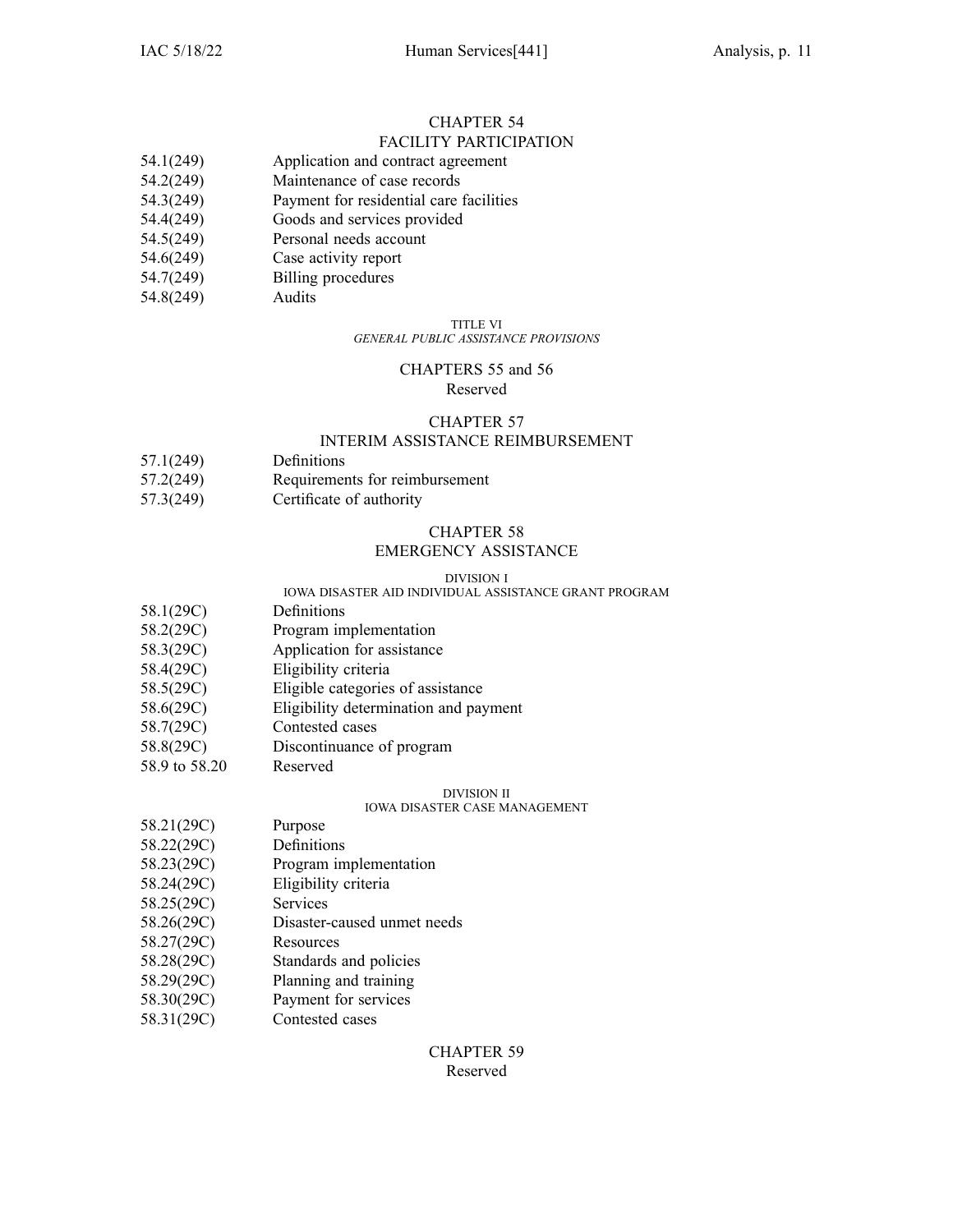#### CHAPTER 60 REFUGEE CASH ASSISTANCE

- 60.1(217) Alienage requirements
- 60.2(217) Application procedures
- 60.3(217) Effective date of gran<sup>t</sup>
- 60.4(217) Accepting other assistance
- 60.5(217) Eligibility factors
- 60.6(217) Students in institutions of higher education
- 60.7(217) Time limit for eligibility
- 60.8(217) Criteria for exemption from registration for employment services, registration,
- and refusal to register
- 60.9(217) Work and training requirements
- 60.10(217) Uncategorized factors of eligibility
- 60.11(217) Temporary absence from home
- 60.12(217) Application
- 60.13(217) Continuing eligibility
- 60.14(217) Alternate payees
- 60.15(217) Payment
- 60.16(217) Overpayment recovery

### CHAPTER 61

### REFUGEE SERVICES PROGRAM

- 61.1(217) Definitions
- 61.2(217) Authority
- 61.3(217) Eligibility for refugee services
- 61.4(217) Planning and coordinating the placement of refugees in advance of their arrival
- 61.5(217) Services of the department available for refugees
- 61.6(217) Provision of services
- 61.7(217) Application for services
- 61.8(217) Adverse service actions
- 61.9(217) Client appeals
- 61.10(217) Refugee sponsors
- 61.11(217) Adverse actions regarding sponsor applications
- 61.12(217) Administrative review of denial of sponsorship application
- 61.13(217) Refugee resettlement moneys
- 61.14(217) Unaccompanied refugee minors program
- 61.15(217,622A) Interpreters and translators for legal proceedings
- 61.16(217) Pilot recredentialing services
- 61.17(217) Targeted assistance grants
- 61.18(217) Iowa refugee services foundation

### CHAPTERS 62 to 64

### Reserved

#### TITLE VII *FOOD PROGRAMS*

### CHAPTER 65

### FOOD ASSISTANCE PROGRAM ADMINISTRATION

#### DIVISION I

- 65.1(234) Definitions
- 65.2(234) Application
- 65.3(234) Administration of program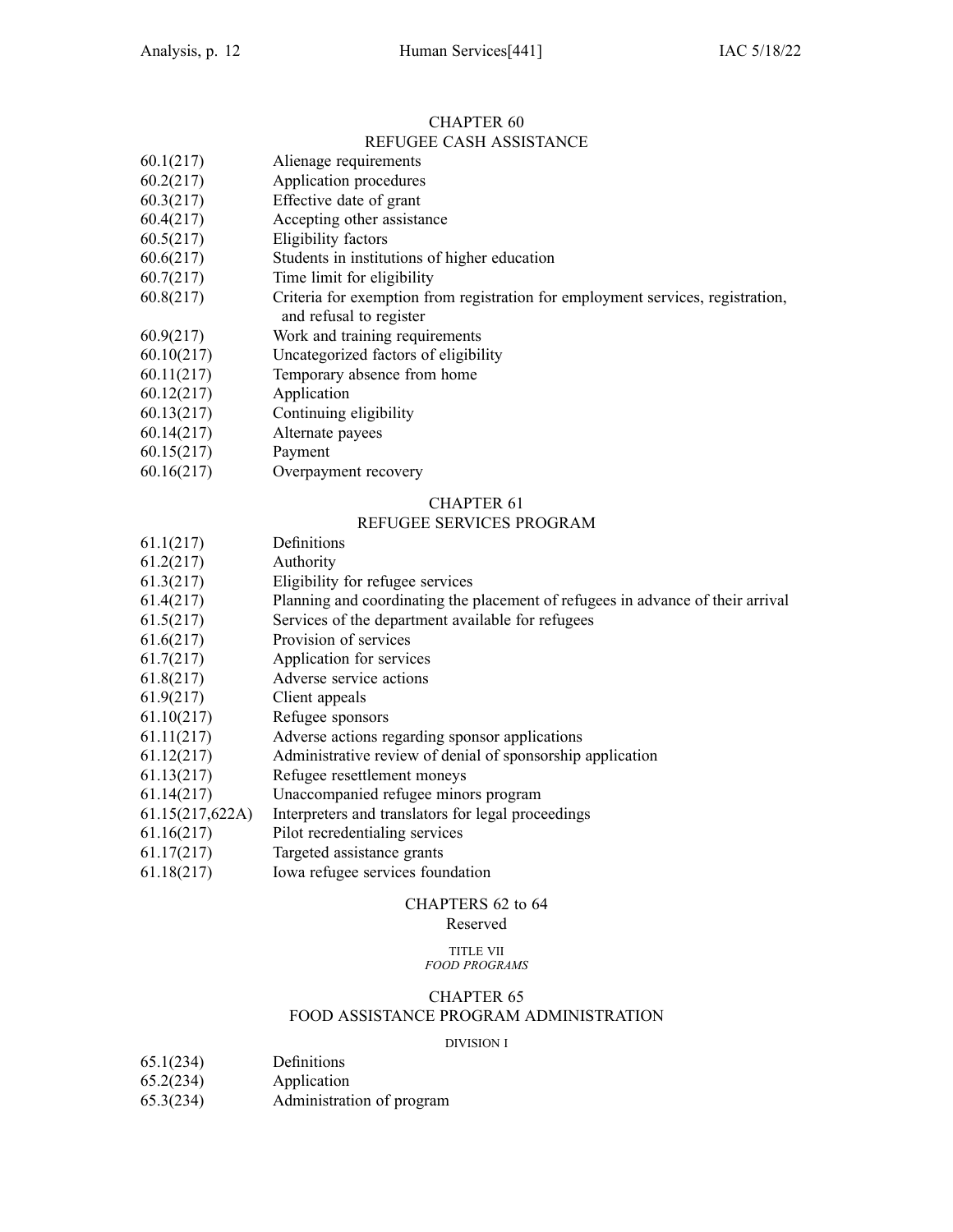| 65.4(234)       | Issuance                                                      |
|-----------------|---------------------------------------------------------------|
| 65.5(234)       | Simplified reporting                                          |
| 65.6(234)       | Delays in certification                                       |
| 65.7            | Reserved                                                      |
| 65.8(234)       | Deductions                                                    |
| 65.9(234)       | Treatment centers and group living arrangements               |
| 65.10           | Reserved                                                      |
| 65.11(234)      | Discrimination complaint                                      |
| 65.12(234)      | Appeals                                                       |
| 65.13(234)      | Joint processing                                              |
| 65.14           | Reserved                                                      |
| 65.15(234)      | Proration of benefits                                         |
| 65.16(234)      | Complaint system                                              |
| 65.17(234)      | Involvement in a strike                                       |
| 65.18 and 65.19 | Reserved                                                      |
| 65.20(234)      | Notice of expiration issuance                                 |
| 65.21(234)      | Claims                                                        |
| 65.22(234)      | Verification                                                  |
| 65.23(234)      | Prospective budgeting                                         |
| 65.24(234)      | Inclusion of foster children in household                     |
| 65.25(234)      | Effective date of change                                      |
| 65.26(234)      | Eligible students                                             |
| 65.27(234)      | Voluntary quit or reduction in hours of work                  |
| 65.28(234)      | Work requirements                                             |
| 65.29(234)      | Income                                                        |
| 65.30(234)      | Resources                                                     |
| 65.31(234)      | Homeless meal providers                                       |
| 65.32(234)      | Basis for allotment                                           |
| 65.33(234)      | Dependent care deduction                                      |
| 65.34 to 65.36  | Reserved                                                      |
| 65.37(234)      | Eligibility of noncitizens                                    |
| 65.38(234)      | Income deductions                                             |
| 65.39(234)      | Categorical eligibility                                       |
| 65.40           | Reserved                                                      |
| 65.41(234)      | Actions on changes increasing benefits                        |
| 65.42 and 65.43 | Reserved                                                      |
| 65.44(234)      | Reinstatement                                                 |
| 65.45           | Reserved                                                      |
| 65.46(234)      | Disqualifications                                             |
| 65.47 to 65.49  | Reserved                                                      |
| 65.50(234)      | No increase in benefits                                       |
| 65.51(234)      | State income and eligibility verification system              |
| 65.52(234)      | Systematic alien verification for entitlements (SAVE) program |
|                 |                                                               |
|                 |                                                               |

### EMERGENCY FOOD ASSISTANCE PROGRAM

- 66.1(234) Definitions
- $66.2(234)$  Application to be a TEFAP contractor  $66.3(234)$  Contracts
- $66.3(234)$
- 66.4(234) Distribution
- 
- 66.5(234) Household eligibility<br>66.6(234) Reimbursement for al Reimbursement for allowable costs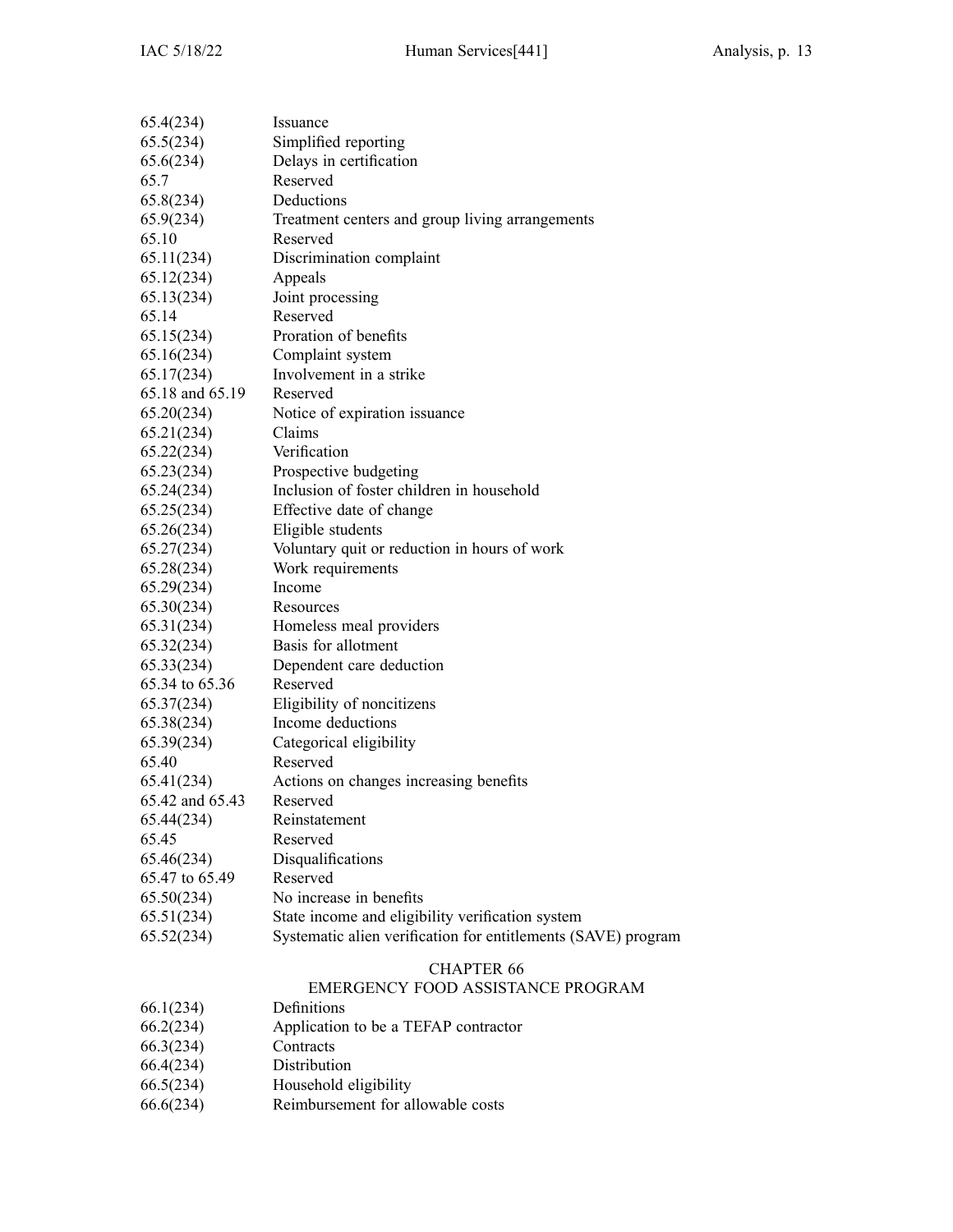| 66.7(234)  | Commodity losses and claims    |
|------------|--------------------------------|
| 66.8(234)  | State monitoring               |
| 66.9(234)  | Limits on unrelated activities |
| 66.10(234) | Complaints                     |

### CHAPTERS 67 to 72

Reserved

#### TITLE VIII *MEDICAL ASSISTANCE*

### CHAPTER 73 MANAGED CARE

| 73.1(249A)  | Definitions                                                                                                    |
|-------------|----------------------------------------------------------------------------------------------------------------|
| 73.2(249A)  | Contracts with a managed care organization                                                                     |
| 73.3(249A)  | Enrollment                                                                                                     |
| 73.4(249A)  | Disenrollment process                                                                                          |
| 73.5(249A)  | Covered services                                                                                               |
| 73.6(249A)  | Amount, duration and scope of services                                                                         |
| 73.7(249A)  | Emergency services                                                                                             |
| 73.8(249A)  | Access to service                                                                                              |
| 73.9(249A)  | Incident reporting                                                                                             |
| 73.10(249A) | Discharge planning                                                                                             |
| 73.11(249A) | Level of care assessment and annual reviews                                                                    |
| 73.12(249A) | Appeal of managed care organization actions                                                                    |
| 73.13(249A) | Appeal to department                                                                                           |
| 73.14(249A) | Continuation of benefits                                                                                       |
| 73.15(249A) | Grievances                                                                                                     |
| 73.16(249A) | Written record                                                                                                 |
| 73.17(249A) | Information concerning procedures relating to the review of managed care<br>organization decisions and actions |
| 73.18(249A) | Records and reports                                                                                            |
| 73.19(249A) | Audits                                                                                                         |
| 73.20(249A) | Marketing                                                                                                      |
| 73.21(249A) | Enrollee education                                                                                             |
| 73.22(249A) | Payment to the managed care organization                                                                       |
| 72.221      |                                                                                                                |

- 73.23(249A) Claims paymen<sup>t</sup> by the managed care organization
- 73.24(249A) Quality assurance
- 73.25(249A) Certifications and program integrity

### CHAPTER 74

### IOWA HEALTH AND WELLNESS PLAN

| 74.1(249A,85GA,SF446) Definitions                    |
|------------------------------------------------------|
| 74.2(249A,85GA,SF446) Eligibility factors            |
| 74.3(249A,85GA,SF446) Application                    |
| 74.4(249A,85GA,SF446) Financial eligibility          |
| 74.5(249A,85GA,SF446) Enrollment period              |
| 74.6(249A,85GA,SF446) Reporting changes              |
| 74.7(249A,85GA,SF446) Reenrollment                   |
| 74.8(249A,85GA,SF446) Terminating enrollment         |
| 74.9(249A,85GA,SF446) Recovery                       |
| 74.10(249A,85GA,SF446) Right to appeal               |
| 74.11(249A,85GA,SF446) Financial participation       |
| 74.12(249A,85GA,SF446) Benefits and service delivery |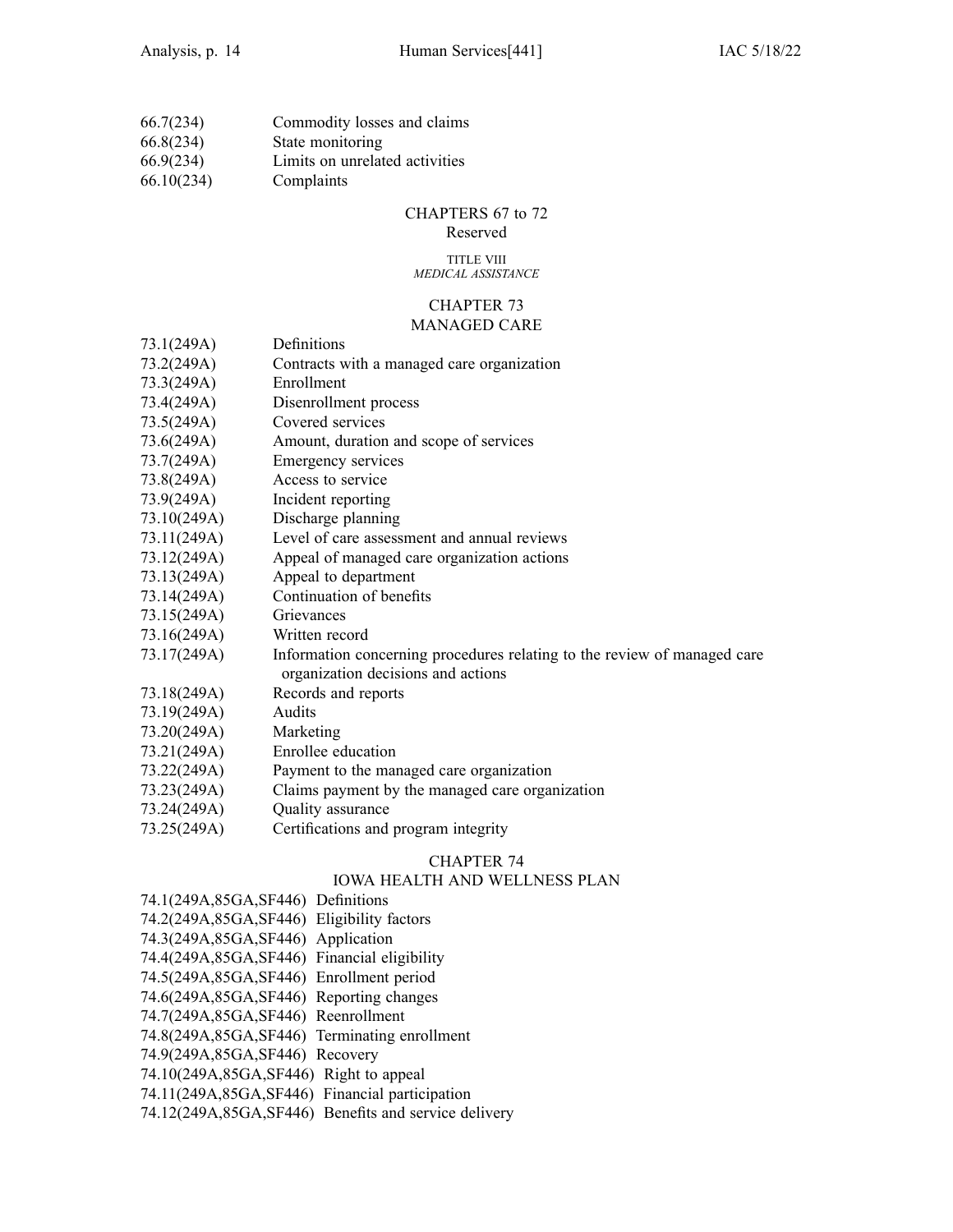74.13(249A,85GA,SF446) Claims and reimbursement methodologies 74.14(249A,85GA,SF446) Discontinuance of program

### CHAPTER 75

### CONDITIONS OF ELIGIBILITY

#### DIVISION I

#### GENERAL CONDITIONS OF ELIGIBILITY, COVERAGE GROUPS, AND SSI-RELATED PROGRAMS

- 75.1(249A) Persons covered
- 75.2(249A) Medical resources
- 75.3(249A) Acceptance of other financial benefits
- 75.4(249A) Medical assistance lien
- 75.5(249A) Determination of countable income and resources for persons in <sup>a</sup> medical institution
- 75.6(249A) Entrance fee for continuing care retirement community or life care community
- 75.7(249A) Furnishing of social security number
- 75.8(249A) Medical assistance corrective payments
- 75.9(249A) Treatment of Medicaid qualifying trusts
- 75.10(249A) Residency requirements
- 75.11(249A) Citizenship or alienage requirements
- 75.12(249A) Inmates of public institutions
- 75.13(249A) Categorical relatedness
- 75.14(249A) Establishing paternity and obtaining suppor<sup>t</sup>
- 75.15(249A) Disqualification for long-term care assistance due to substantial home equity
- 75.16(249A) Client participation in paymen<sup>t</sup> for medical institution care
- 75.17(249A) Verification of pregnancy
- 75.18(249A) Continuous eligibility for pregnan<sup>t</sup> women
- 75.19(249A) Continuous eligibility for children
- 75.20(249A) Disability requirements for SSI-related Medicaid
- 75.21(249A) Health insurance premium paymen<sup>t</sup> (HIPP) program
- 75.22(249A) AIDS/HIV health insurance premium paymen<sup>t</sup> program
- 75.23(249A) Disposal of assets for less than fair market value after August 10, 1993
- 75.24(249A) Treatment of trusts established after August 10, 1993
- 75.25(249A) Definitions
- 75.26 Reserved
- 75.27(249A) AIDS/HIV settlement payments
- 75.28(249A) Recovery
- 75.29(249A) Investigation by quality control or the department of inspections and appeals
- 75.30 to 75.49 Reserved

#### DIVISION II

### ELIGIBILITY FACTORS SPECIFIC TO COVERAGE GROUPS RELATED TO

|  | THE FAMILY MEDICAL ASSISTANCE PROGRAM (FMAP) |  |
|--|----------------------------------------------|--|
|  |                                              |  |

| 75.50(249A)                                                                                                                                                                                                                                                                                                                                                                          | Definitions                                                               |
|--------------------------------------------------------------------------------------------------------------------------------------------------------------------------------------------------------------------------------------------------------------------------------------------------------------------------------------------------------------------------------------|---------------------------------------------------------------------------|
| 75.51                                                                                                                                                                                                                                                                                                                                                                                | Reserved                                                                  |
| 75.52(249A)                                                                                                                                                                                                                                                                                                                                                                          | Continuing eligibility                                                    |
| 75.53(249A)                                                                                                                                                                                                                                                                                                                                                                          | Iowa residency policies specific to FMAP and FMAP-related coverage groups |
| 75.54(249A)                                                                                                                                                                                                                                                                                                                                                                          | Eligibility factors specific to child                                     |
| 75.55(249A)                                                                                                                                                                                                                                                                                                                                                                          | Eligibility factors specific to specified relatives                       |
| 75.56(249A)                                                                                                                                                                                                                                                                                                                                                                          | Resources                                                                 |
| 75.57(249A)                                                                                                                                                                                                                                                                                                                                                                          | Income                                                                    |
| $\overline{a}$ $\overline{a}$ $\overline{a}$ $\overline{a}$ $\overline{a}$ $\overline{a}$ $\overline{a}$ $\overline{a}$ $\overline{a}$ $\overline{a}$ $\overline{a}$ $\overline{a}$ $\overline{a}$ $\overline{a}$ $\overline{a}$ $\overline{a}$ $\overline{a}$ $\overline{a}$ $\overline{a}$ $\overline{a}$ $\overline{a}$ $\overline{a}$ $\overline{a}$ $\overline{a}$ $\overline{$ | 37.1.1                                                                    |

75.58(249A) Need standards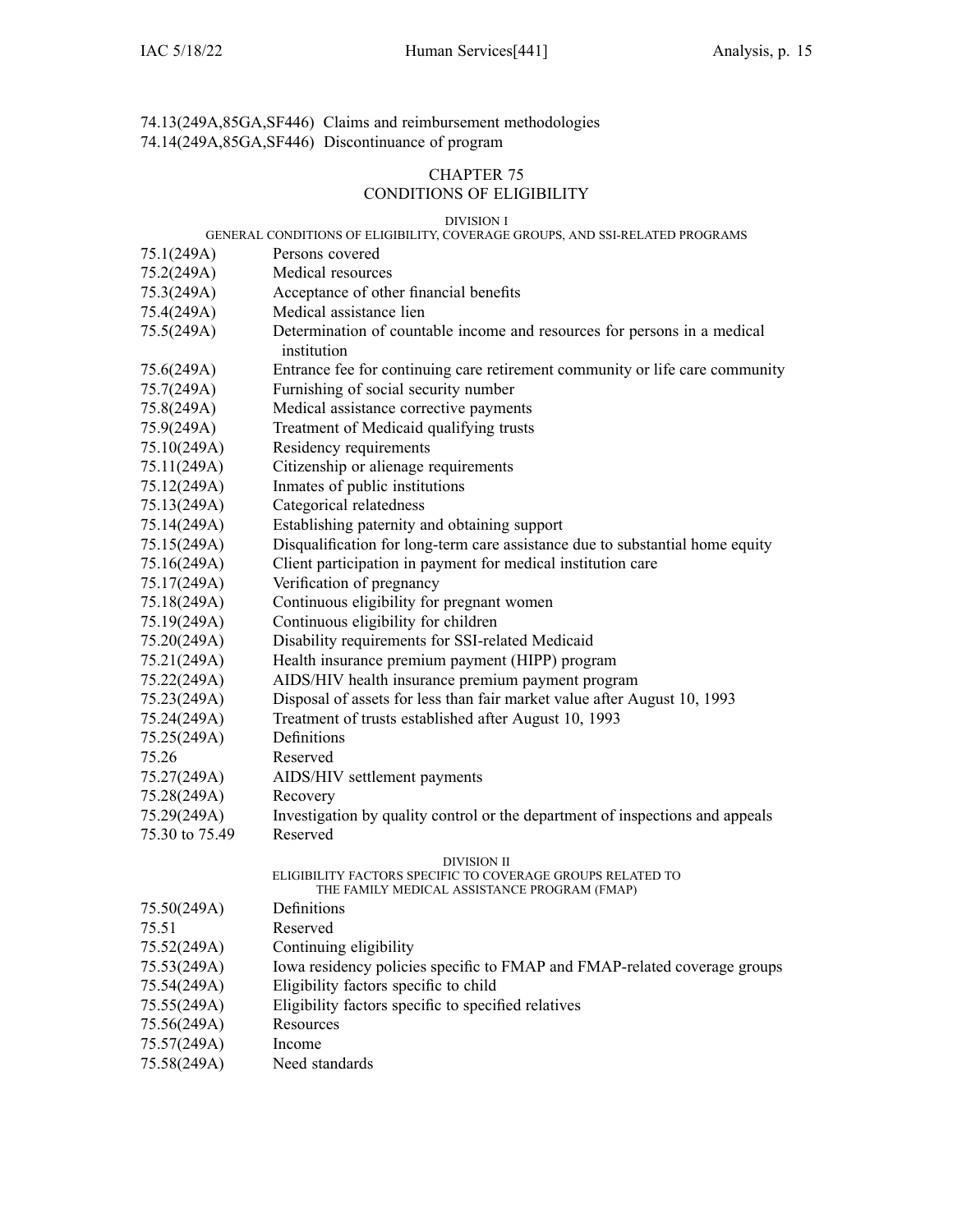| 75.59(249A)    | Persons who may be voluntarily excluded from the eligible group when<br>determining eligibility for the family medical assistance program (FMAP) and |
|----------------|------------------------------------------------------------------------------------------------------------------------------------------------------|
|                | FMAP-related coverage groups                                                                                                                         |
| 75.60(249A)    | Pending SSI approval                                                                                                                                 |
| 75.61 to 75.69 | Reserved                                                                                                                                             |

#### DIVISION III

### FINANCIAL ELIGIBILITY BASED ON MODIFIED ADJUSTED GROSS INCOME (MAGI)

| 75.70(249A) | Financial eligibility based on modified adjusted gross income (MAGI) |  |  |
|-------------|----------------------------------------------------------------------|--|--|
|             |                                                                      |  |  |

75.71(249A) Income limits

### CHAPTER 76

### ENROLLMENT AND REENROLLMENT

| 76.1(249A)              | Definitions                                        |
|-------------------------|----------------------------------------------------|
| 76.2(249A)              | Application with the department                    |
| 76.3(249A)              | Referrals from a health insurance marketplace      |
| 76.4(249A)              | Express lane eligibility                           |
| 76.5(249A)              | Enrollment through SSI                             |
| 76.6(249A)              | Referral for Medicare savings program              |
| 76.7(249A)              | Presumptive eligibility                            |
| 76.8(249A)              | Applicant responsibilities                         |
| 76.9(249A)              | Responsible persons and authorized representatives |
| 76.10(249A)             | Right to withdraw the application                  |
| 76.11(249A)             | Choice of electronic notifications                 |
| 76.12(249A)             | Application not required                           |
| 76.13(249A)             | Initial enrollment                                 |
| 76.14(249A)             | Reenrollment                                       |
| $\pi$ (1 $\pi$ (0.10.1) | <b>P</b> $\sqrt{1}$                                |

- 76.15(249A) Report of changes
- 76.16(249A) Action on information received
- 76.17(249A) Automatic redetermination of eligibility

### CHAPTER 77

# CONDITIONS OF PARTICIPATION FOR PROVIDERS

|                      | OF MEDICAL AND REMEDIAL CARE |  |
|----------------------|------------------------------|--|
| $771(240 \text{ A})$ | <b>Physicians</b>            |  |

| 11.1(249A)  | <b>PHYSICIALIS</b>                                                        |
|-------------|---------------------------------------------------------------------------|
| 77.2(249A)  | Retail pharmacies                                                         |
| 77.3(249A)  | Hospitals                                                                 |
| 77.4(249A)  | Dentists                                                                  |
| 77.5(249A)  | Podiatrists                                                               |
| 77.6(249A)  | Optometrists                                                              |
| 77.7(249A)  | Opticians                                                                 |
| 77.8(249A)  | Chiropractors                                                             |
| 77.9(249A)  | Home health agencies                                                      |
| 77.10(249A) | Medical equipment and appliances, prosthetic devices and medical supplies |
| 77.11(249A) | Ambulance service                                                         |
| 77.12(249A) | Behavioral health intervention                                            |
| 77.13(249A) | Hearing aid dispensers                                                    |
| 77.14(249A) | Audiologists                                                              |
| 77.15(249A) | Community mental health centers                                           |
| 77.16(249A) | Screening centers                                                         |
| 77.17(249A) | Physical therapists                                                       |
| 77.18(249A) | Orthopedic shoe dealers and repair shops                                  |
| 77.19(249A) | Rehabilitation agencies                                                   |
|             |                                                                           |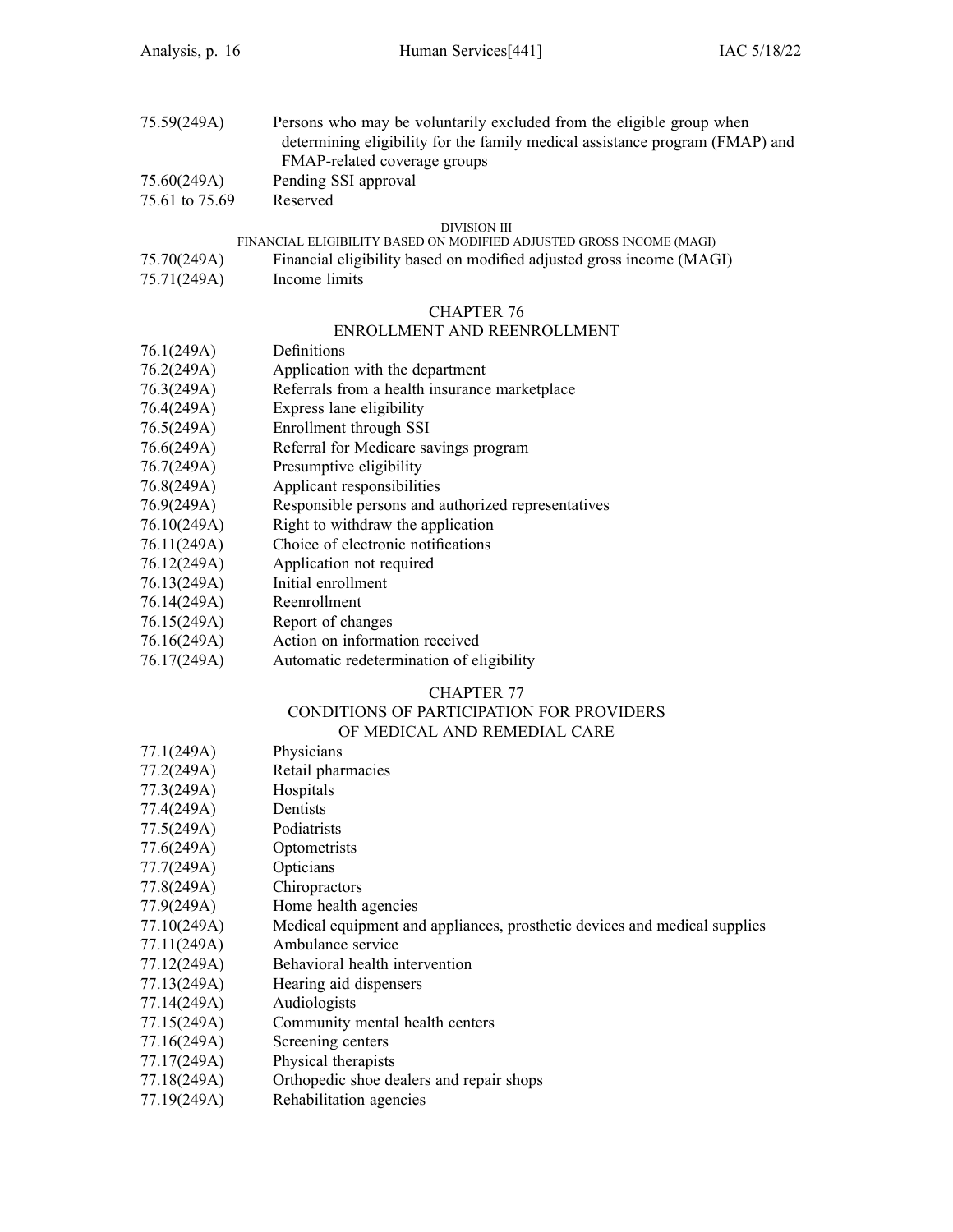| 77.20(249A) | Independent laboratories                                                               |
|-------------|----------------------------------------------------------------------------------------|
| 77.21(249A) | Rural health clinics                                                                   |
| 77.22(249A) | Psychologists                                                                          |
| 77.23(249A) | Maternal health centers                                                                |
| 77.24(249A) | Ambulatory surgical centers                                                            |
| 77.25(249A) | Home- and community-based habilitation services                                        |
| 77.26(249A) | Behavioral health services                                                             |
| 77.27(249A) | Birth centers                                                                          |
| 77.28(249A) | Area education agencies                                                                |
| 77.29(249A) | Case management provider organizations                                                 |
| 77.30(249A) | HCBS health and disability waiver service providers                                    |
| 77.31(249A) | Occupational therapists                                                                |
| 77.32(249A) | Hospice providers                                                                      |
| 77.33(249A) | HCBS elderly waiver service providers                                                  |
| 77.34(249A) | HCBS AIDS/HIV waiver service providers                                                 |
| 77.35(249A) | Federally qualified health centers                                                     |
| 77.36(249A) | Advanced registered nurse practitioners                                                |
| 77.37(249A) | Home- and community-based services intellectual disability waiver service<br>providers |
| 77.38(249A) | Assertive community treatment                                                          |
| 77.39(249A) | HCBS brain injury waiver service providers                                             |
| 77.40(249A) | Lead inspection agencies                                                               |
| 77.41(249A) | HCBS physical disability waiver service providers                                      |
| 77.42(249A) | Public health agencies                                                                 |
| 77.43(249A) | Infant and toddler program providers                                                   |
| 77.44(249A) | Local education agency services providers                                              |
| 77.45(249A) | Indian health facilities                                                               |
| 77.46(249A) | HCBS children's mental health waiver service providers                                 |
| 77.47(249A) | Health home services providers                                                         |
| 77.48(249A) | Speech-language pathologists                                                           |
| 77.49(249A) | Physician assistants                                                                   |
| 77.50(249A) | Ordering and referring providers                                                       |
| 77.51(249A) | Child care medical services                                                            |
| 77.52(249A) | Community-based neurobehavioral rehabilitation services                                |
| 77.53(249A) | Qualified Medicare beneficiary (QMB) providers                                         |
| 77.54(249A) | Health insurance premium payment (HIPP) providers                                      |
| 77.55(249A) | Crisis response services                                                               |
| 77.56(249A) | Subacute mental health services                                                        |
| 77.57(249A) | Pharmacists                                                                            |
|             |                                                                                        |

### AMOUNT, DURATION AND SCOPE OF MEDICAL AND REMEDIAL SERVICES

| 78.1(249A) | Physicians' services |  |
|------------|----------------------|--|
|            |                      |  |

- 78.2(249A) Prescribed outpatient drugs
- 78.3(249A) Inpatient hospital services<br>78.4(249A) Dentists
- 78.4(249A) Dentists<br>78.5(249A) Podiatrists
- 78.5(249A)<br>78.6(249A)
- Optometrists
- 78.7(249A) Opticians
- 78.8(249A) Chiropractors<br>78.9(249A) Home health a
- Home health agencies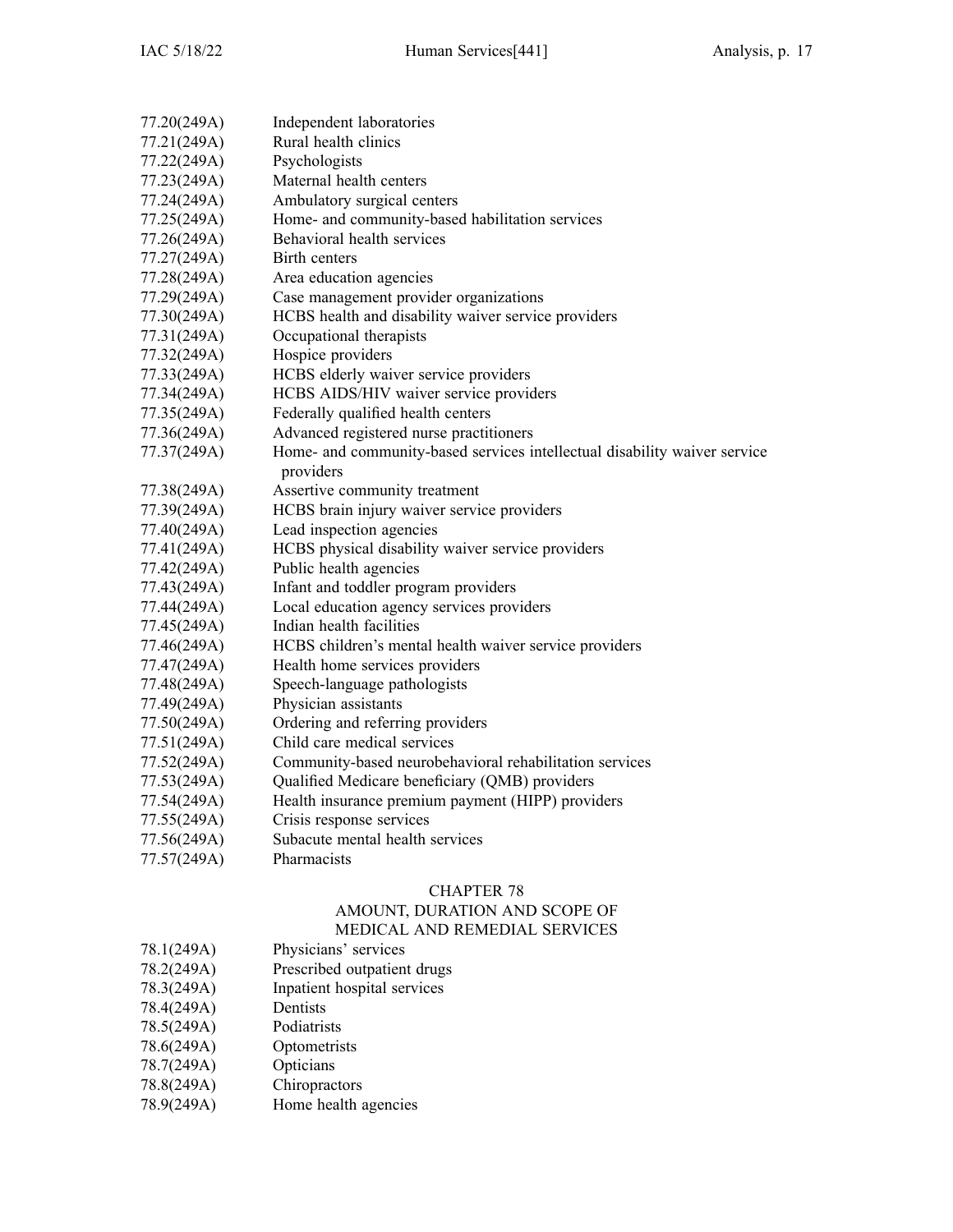| 78.10(249A)                | Durable medical equipment (DME), prosthetic devices and medical supplies               |
|----------------------------|----------------------------------------------------------------------------------------|
| 78.11(249A)                | Ambulance service                                                                      |
| 78.12(249A)                | Behavioral health intervention                                                         |
| 78.13(249A)                | Nonemergency medical transportation                                                    |
| 78.14(249A)                | Hearing aids                                                                           |
| 78.15(249A)                | Orthopedic shoes                                                                       |
| 78.16(249A)                | Community mental health centers                                                        |
| 78.17(249A)                | Physical therapists                                                                    |
| 78.18(249A)                | Screening centers                                                                      |
| 78.19(249A)                | Rehabilitation agencies                                                                |
| 78.20(249A)                | Independent laboratories                                                               |
| 78.21(249A)                | Rural health clinics                                                                   |
| 78.22(249A)                | Family planning clinics                                                                |
| 78.23(249A)                | Other clinic services                                                                  |
| 78.24(249A)                | Psychologists                                                                          |
| 78.25(249A)                | Maternal health centers                                                                |
| 78.26(249A)                | Ambulatory surgical center services                                                    |
| 78.27(249A)                | Home- and community-based habilitation services                                        |
| 78.28(249A)                | List of medical services and equipment requiring prior authorization, preprocedure     |
|                            | review or preadmission review                                                          |
| 78.29(249A)                | Behavioral health services                                                             |
| 78.30(249A)                | Birth centers                                                                          |
| 78.31(249A)                | Hospital outpatient services                                                           |
| 78.32(249A)                | Area education agencies                                                                |
| 78.33(249A)                | Case management services                                                               |
| 78.34(249A)                | HCBS health and disability waiver services                                             |
| 78.35(249A)                | Occupational therapist services                                                        |
| 78.36(249A)                | Hospice services                                                                       |
| 78.37(249A)                | HCBS elderly waiver services                                                           |
| 78.38(249A)                | HCBS AIDS/HIV waiver services                                                          |
| 78.39(249A)                | Federally qualified health centers                                                     |
|                            |                                                                                        |
| 78.40(249A)                | Advanced registered nurse practitioners                                                |
| 78.41(249A)                | HCBS intellectual disability waiver services<br>Pharmacists providing covered vaccines |
| 78.42(249A)<br>78.43(249A) | HCBS brain injury waiver services                                                      |
|                            |                                                                                        |
| 78.44(249A)<br>78.45(249A) | Lead inspection services                                                               |
|                            | Assertive community treatment                                                          |
| 78.46(249A)                | Physical disability waiver service                                                     |
| 78.47(249A)                | Pharmaceutical case management services                                                |
| 78.48(249A)                | Public health agencies                                                                 |
| 78.49(249A)                | Infant and toddler program services                                                    |
| 78.50(249A)                | Local education agency services                                                        |
| 78.51(249A)                | Indian health service 638 facility services                                            |
| 78.52(249A)                | HCBS children's mental health waiver services                                          |
| 78.53(249A)                | Health home services                                                                   |
| 78.54(249A)                | Speech-language pathology services                                                     |
| 78.55(249A)                | Services rendered via telehealth                                                       |
| 78.56(249A)                | Community-based neurobehavioral rehabilitation services                                |
| 78.57(249A)                | Child care medical services                                                            |
| 78.58(249A)                | Qualified Medicare beneficiary (QMB) provider services                                 |
| 78.59(249A)                | Health insurance premium payment (HIPP) provider services                              |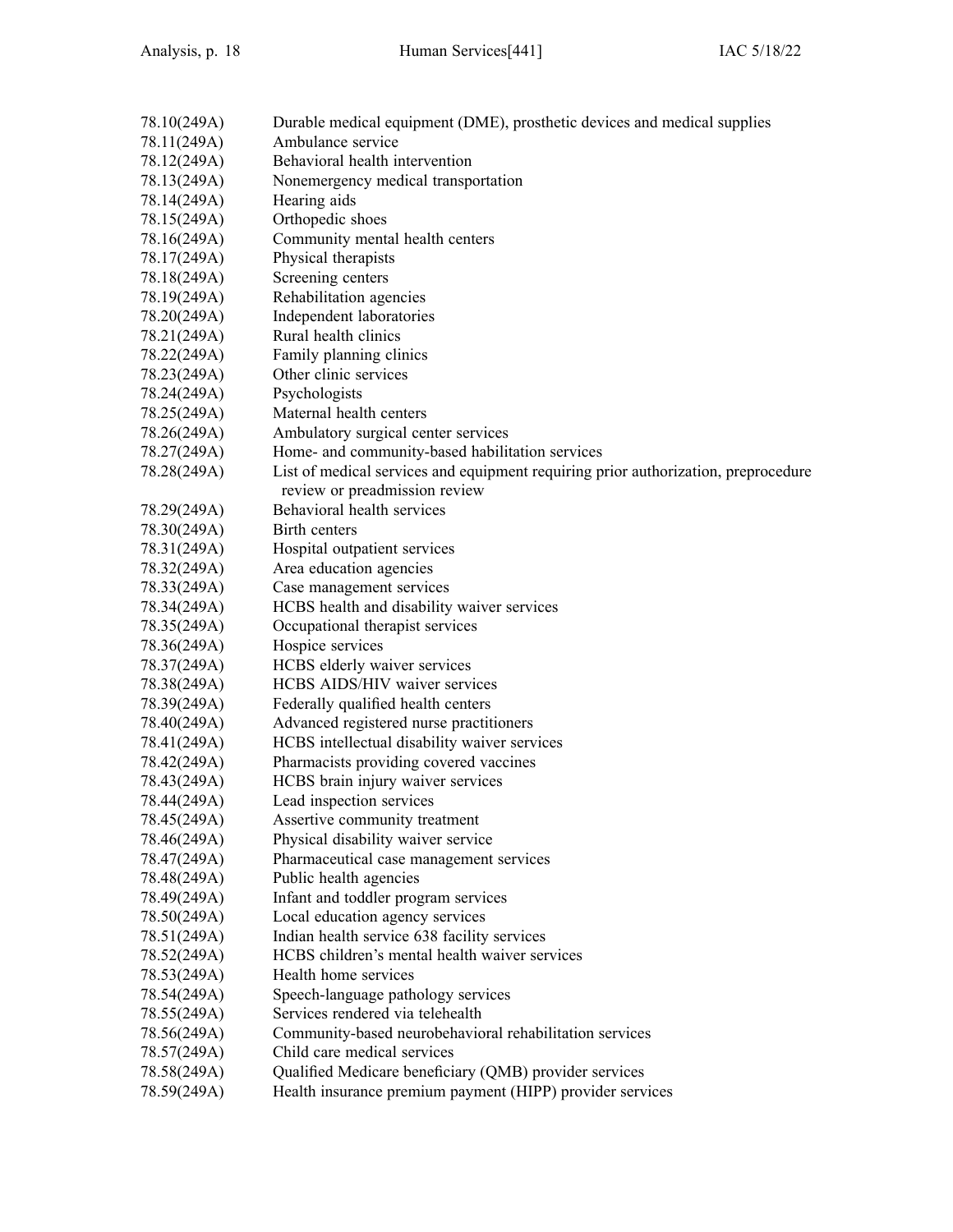| 78.60(249A) | Crisis response services        |
|-------------|---------------------------------|
| 78.61(249A) | Subacute mental health services |

#### OTHER POLICIES RELATING TO PROVIDERS OF MEDICAL AND REMEDIAL CARE

| 79.1(249A)             | Principles governing reimbursement of providers of medical and health services                |
|------------------------|-----------------------------------------------------------------------------------------------|
| 79.2(249A)             | <b>Sanctions</b>                                                                              |
| 79.3(249A)             | Maintenance of records by providers of service                                                |
| 79.4(249A)             | Reviews and audits                                                                            |
| 79.5(249A)             | Nondiscrimination on the basis of handicap                                                    |
| 79.6(249A)             | Provider participation agreement                                                              |
| 79.7(249A)             | Medical assistance advisory council                                                           |
| 79.8(249A)             | Requests for prior authorization                                                              |
| 79.9(249A)             | General provisions for Medicaid coverage applicable to all Medicaid providers<br>and services |
| 79.10(249A)            | Requests for preadmission review                                                              |
| 79.11(249A)            | Requests for preprocedure surgical review                                                     |
| 79.12(249A)            | Advance directives                                                                            |
| 79.13(249A)            | Requirements for enrolled Medicaid providers supplying laboratory services                    |
| $70.14(240 \text{ A})$ | $D_{\text{revidor}}$ orgallmant                                                               |

- 79.14(249A) Provider enrollment
- 79.15(249A) Education about false claims recovery
- 79.16(249A) Electronic health record incentive program
- 79.17(249A) Requirements for prescribing controlled substances

### CHAPTER 80

### PROCEDURE AND METHOD OF PAYMENT

- 80.1 Reserved
- 80.2(249A) Submission of claims
- 80.3(249A) Payment from other sources
- 80.4(249A) Time limit for submission of claims and claim adjustments
- 80.5(249A) Authorization process
- 80.6(249A) Payment to provider—exception
- 80.7(249A) Health care data match program

### CHAPTER 81

### NURSING FACILITIES

#### DIVISION I

### GENERAL POLICIES

| 81.1(249A)  | Definitions                                                        |
|-------------|--------------------------------------------------------------------|
| 81.2        | Reserved                                                           |
| 81.3(249A)  | Initial approval for nursing facility care                         |
| 81.4(249A)  | Arrangements with residents                                        |
| 81.5(249A)  | Discharge and transfer                                             |
| 81.6(249A)  | Financial and statistical report and determination of payment rate |
| 81.7(249A)  | Continued review                                                   |
| 81.8        | Reserved                                                           |
| 81.9(249A)  | Records                                                            |
| 81.10(249A) | Payment procedures                                                 |
| 81.11(249A) | <b>Billing</b> procedures                                          |
| 81.12(249A) | Closing of facility                                                |
| 81.13(249A) | Conditions of participation for nursing facilities                 |
| 81.14(249A) | Audits                                                             |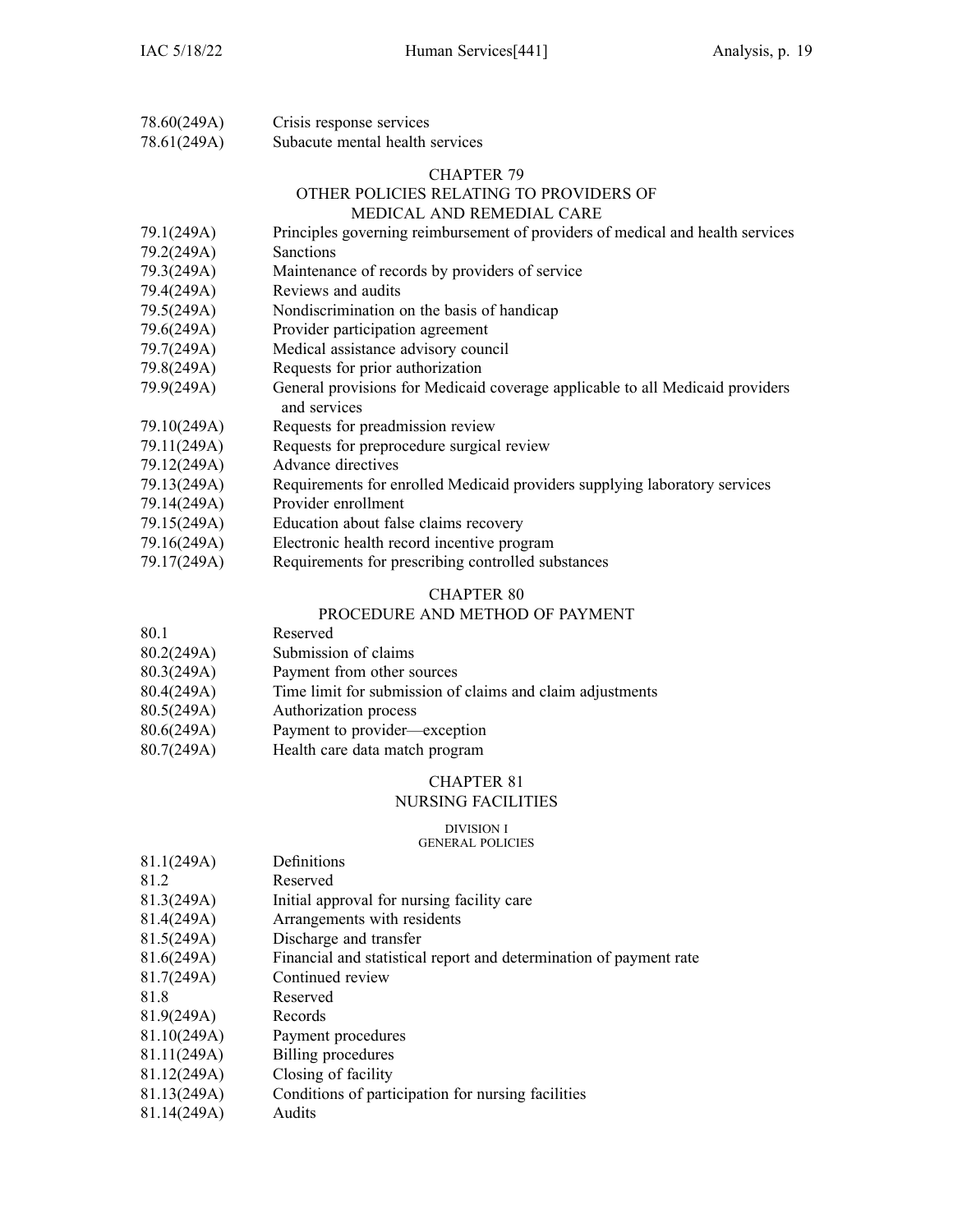| 81.15                      | Reserved                                                                                                        |
|----------------------------|-----------------------------------------------------------------------------------------------------------------|
| 81.16(249A)                | Nurse aide requirements and training and testing programs                                                       |
| 81.17                      | Reserved                                                                                                        |
| 81.18(249A)                | Sanctions                                                                                                       |
| 81.19                      | Reserved                                                                                                        |
| 81.20(249A)                | Out-of-state facilities                                                                                         |
| 81.21(249A)                | Outpatient services                                                                                             |
| 81.22(249A)                | Rates for Medicaid eligibles                                                                                    |
| 81.23(249A)                | State-funded personal needs supplement                                                                          |
| 81.24 to 81.30             | Reserved                                                                                                        |
|                            | DIVISION II                                                                                                     |
| 81.31(249A)                | <b>ENFORCEMENT OF COMPLIANCE</b><br>Definitions                                                                 |
| 81.32(249A)                | General provisions                                                                                              |
| 81.33(249A)                | Factors to be considered in selecting remedies                                                                  |
| 81.34(249A)                | Available remedies                                                                                              |
| 81.35(249A)                | Selection of remedies                                                                                           |
| 81.36(249A)                | Action when there is immediate jeopardy                                                                         |
| 81.37(249A)                | Action when there is no immediate jeopardy                                                                      |
|                            |                                                                                                                 |
| 81.38(249A)                | Action when there is repeated substandard quality of care                                                       |
| 81.39(249A)<br>81.40(249A) | Temporary management                                                                                            |
|                            | Denial of payment for all new admissions                                                                        |
| 81.41(249A)                | Secretarial authority to deny all payments                                                                      |
| 81.42(249A)                | State monitoring                                                                                                |
| 81.43(249A)                | Directed plan of correction                                                                                     |
| 81.44(249A)                | Directed in-service training                                                                                    |
| 81.45(249A)                | Closure of a facility or transfer of residents, or both                                                         |
| 81.46(249A)                | Civil money penalties—basis for imposing penalty                                                                |
| 81.47(249A)                | Civil money penalties—when penalty is collected                                                                 |
| 81.48(249A)                | Civil money penalties—notice of penalty                                                                         |
| 81.49(249A)                | Civil money penalties—waiver of hearing, reduction of penalty amount<br>Civil money penalties—amount of penalty |
| 81.50(249A)                |                                                                                                                 |
| 81.51(249A)                | Civil money penalties—effective date and duration of penalty                                                    |
| 81.52(249A)                | Civil money penalties—due date for payment of penalty                                                           |
| 81.53(249A)                | Use of penalties collected by the department                                                                    |
| 81.54(249A)                | Continuation of payments to a facility with deficiencies                                                        |
| 81.55(249A)                | State and federal disagreements involving findings not in agreement when there is                               |
|                            | no immediate jeopardy                                                                                           |
| 81.56(249A)                | Duration of remedies                                                                                            |
| 81.57(249A)                | Termination of provider agreement                                                                               |
|                            | <b>CHAPTER 82</b>                                                                                               |
|                            | <b>INTERMEDIATE CARE FACILITIES FOR PERSONS</b><br>WITH AN INTELLECTUAL DISABILITY                              |
| 82.1(249A)                 | Definition                                                                                                      |
| 82.2(249A)                 | Licensing and certification                                                                                     |
| 82.3(249A)                 | Conditions of participation for intermediate care facilities for persons with an                                |
|                            | intellectual disability                                                                                         |
| 82.4                       | Reserved                                                                                                        |
| 82.5(249A)                 | Financial and statistical report                                                                                |
| 82.6(249A)                 | Eligibility for services                                                                                        |
| 82.7(249A)                 | Initial approval for ICF/ID care                                                                                |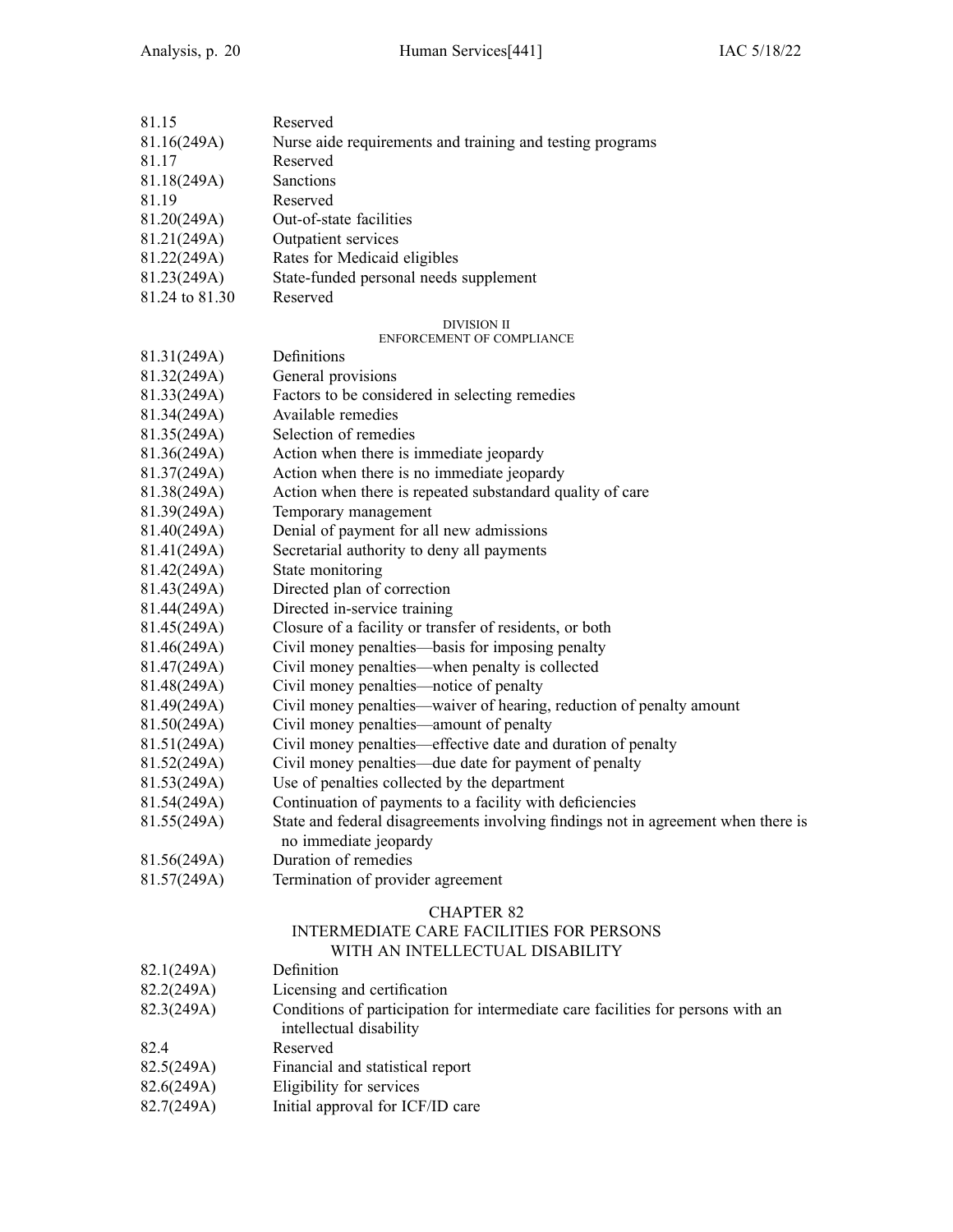| 82.8(249A)      | Determination of need for continued stay |
|-----------------|------------------------------------------|
| 82.9(249A)      | Arrangements with residents              |
| 82.10(249A)     | Discharge and transfer                   |
| 82.11 and 82.12 | Reserved                                 |
| 82.13(249A)     | Records                                  |
| 82.14(249A)     | Payment procedures                       |
| 82.15(249A)     | <b>Billing</b> procedures                |
| 82.16(249A)     | Closing of facility                      |
| 82.17(249A)     | Audits                                   |
| 82.18(249A)     | Out-of-state facilities                  |
| 82.19(249A)     | State-funded personal needs supplement   |

### CHAPTER 83 MEDICAID WAIVER SERVICES

DIVISION I—HCBS HEALTH AND DISABILITY WAIVER SERVICES

| 83.1(249A)     | Definitions                                              |
|----------------|----------------------------------------------------------|
| 83.2(249A)     | Eligibility                                              |
| 83.3(249A)     | Application                                              |
| 83.4(249A)     | Financial participation                                  |
| 83.5(249A)     | Redetermination                                          |
| 83.6(249A)     | Allowable services                                       |
| 83.7(249A)     | Service plan                                             |
| 83.8(249A)     | Adverse service actions                                  |
| 83.9(249A)     | Appeal rights                                            |
| 83.10 to 83.20 | Reserved                                                 |
|                | DIVISION II-HCBS ELDERLY WAIVER SERVICES                 |
| 83.21(249A)    | Definitions                                              |
| 83.22(249A)    | Eligibility                                              |
| 83.23(249A)    | Application                                              |
| 83.24(249A)    | Client participation                                     |
| 83.25(249A)    | Redetermination                                          |
| 83.26(249A)    | Allowable services                                       |
| 83.27(249A)    | Service plan                                             |
| 83.28(249A)    | Adverse service actions                                  |
| 83.29(249A)    | Appeal rights                                            |
| 83.30(249A)    | Enhanced services                                        |
| 83.31 to 83.40 | Reserved                                                 |
|                | DIVISION III-HCBS AIDS/HIV WAIVER SERVICES               |
| 83.41(249A)    | Definitions                                              |
| 83.42(249A)    | Eligibility                                              |
| 83.43(249A)    | Application                                              |
| 83.44(249A)    | Financial participation                                  |
| 83.45(249A)    | Redetermination                                          |
| 83.46(249A)    | Allowable services                                       |
| 83.47(249A)    | Service plan                                             |
| 83.48(249A)    | Adverse service actions                                  |
| 83.49(249A)    | Appeal rights                                            |
| 83.50 to 83.59 | Reserved                                                 |
|                | DIVISION IV-HCBS INTELLECTUAL DISABILITY WAIVER SERVICES |
| 83.60(249A)    | Definitions                                              |
| 83.61(249A)    | Eligibility                                              |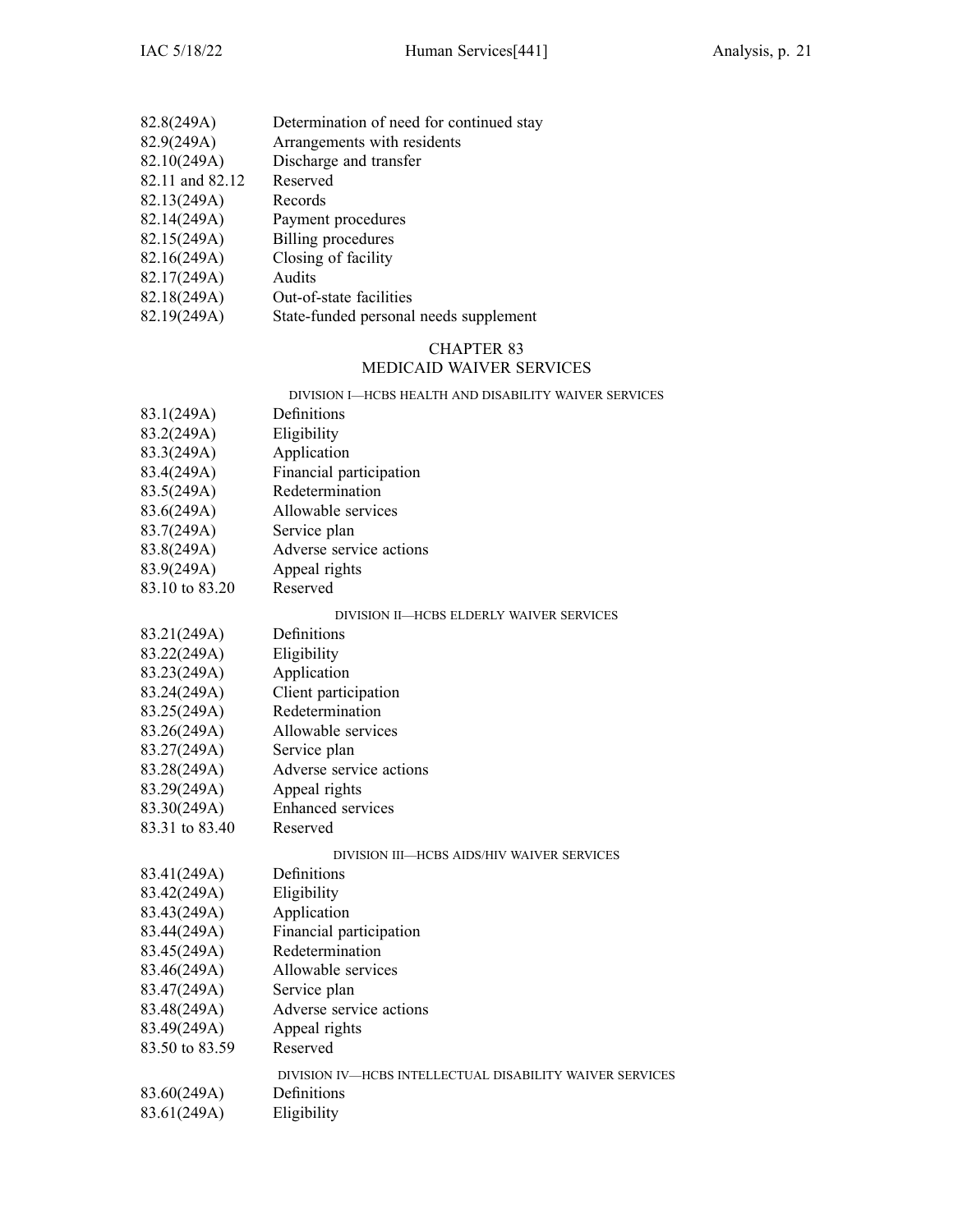| 83.62(249A)      | Application                                                |
|------------------|------------------------------------------------------------|
| 83.63(249A)      | Client participation                                       |
| 83.64(249A)      | Redetermination                                            |
| 83.65            | Reserved                                                   |
| 83.66(249A)      | Allowable services                                         |
| 83.67(249A)      | Service plan                                               |
| 83.68(249A)      | Adverse service actions                                    |
| 83.69(249A)      | Appeal rights                                              |
| 83.70 and 83.71  | Reserved                                                   |
| 83.72(249A)      | Rent subsidy program                                       |
| 83.73 to 83.80   | Reserved                                                   |
|                  | DIVISION V-BRAIN INJURY WAIVER SERVICES                    |
| 83.81(249A)      | Definitions                                                |
| 83.82(249A)      | Eligibility                                                |
| 83.83(249A)      | Application                                                |
| 83.84(249A)      | Client participation                                       |
| 83.85(249A)      | Redetermination                                            |
| 83.86(249A)      | Allowable services                                         |
| 83.87(249A)      | Service plan                                               |
| 83.88(249A)      | Adverse service actions                                    |
| 83.89(249A)      | Appeal rights                                              |
| 83.90 to 83.100  | Reserved                                                   |
|                  | DIVISION VI—PHYSICAL DISABILITY WAIVER SERVICES            |
| 83.101(249A)     | Definitions                                                |
| 83.102(249A)     | Eligibility                                                |
| 83.103(249A)     | Application                                                |
| 83.104(249A)     | Client participation                                       |
| 83.105(249A)     | Redetermination                                            |
| 83.106(249A)     | Allowable services                                         |
| 83.107(249A)     | Individual service plan                                    |
| 83.108(249A)     | Adverse service actions                                    |
| 83.109(249A)     | Appeal rights                                              |
| 83.110 to 83.120 | Reserved                                                   |
|                  | DIVISION VII—HCBS CHILDREN'S MENTAL HEALTH WAIVER SERVICES |
| 83.121(249A)     | Definitions                                                |
| 83.122(249A)     | Eligibility                                                |
| 83.123(249A)     | Application                                                |
| 83.124(249A)     | Financial participation                                    |
| 83.125(249A)     | Redetermination                                            |
| 83.126(249A)     | Allowable services                                         |
| 83.127(249A)     | Service plan                                               |
| 83.128(249A)     | Adverse service actions                                    |
| 83.129(249A)     | Appeal rights                                              |
|                  |                                                            |

### EARLY AND PERIODIC SCREENING, DIAGNOSIS, AND TREATMENT

- 84.1(249A) Definitions
- 
- 84.2(249A) Eligibility<br>84.3(249A) Screening Screening services
- 84.4(249A) Referral
- 84.5(249A) Follow up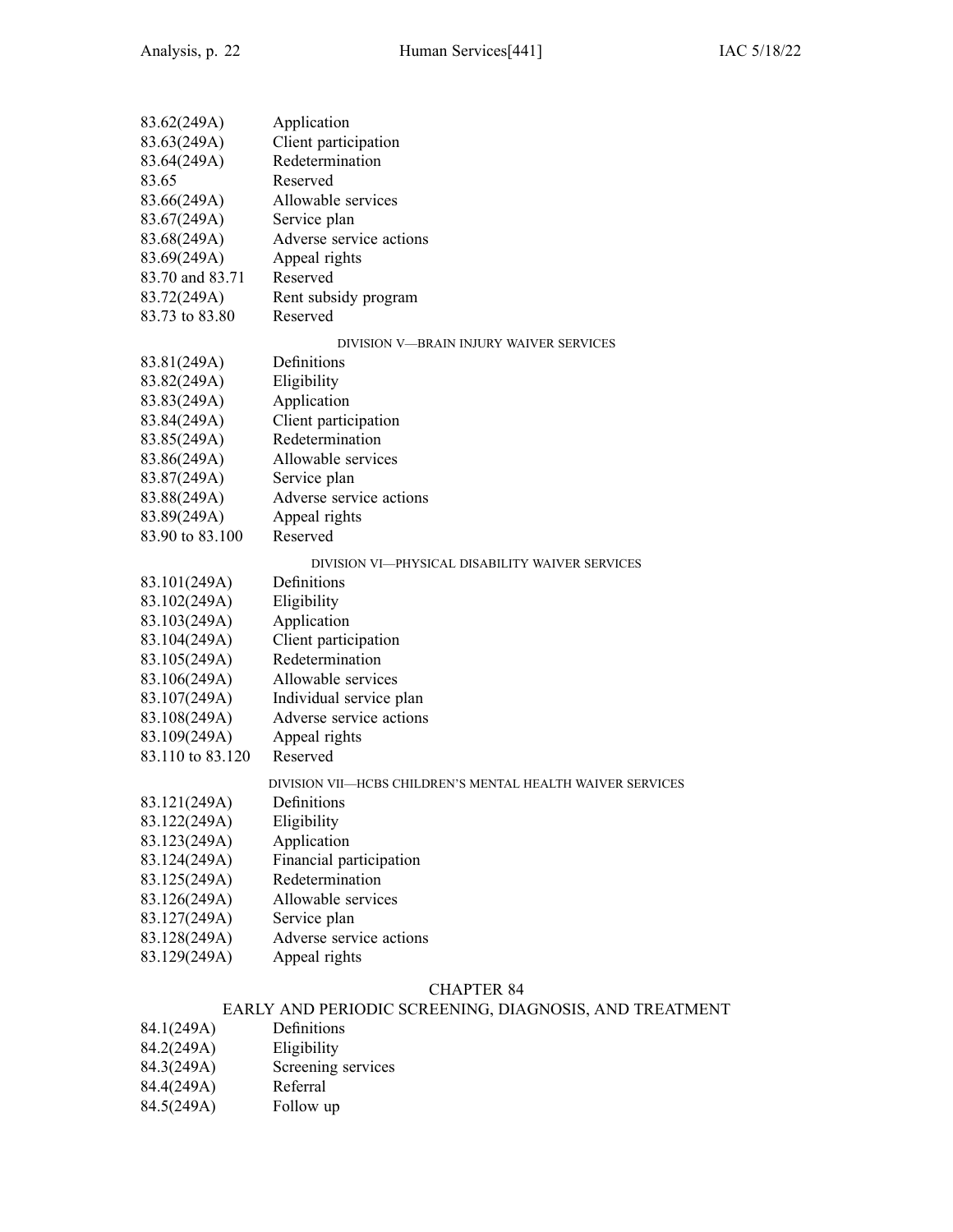### CHAPTER 85 SERVICES IN PSYCHIATRIC INSTITUTIONS

#### DIVISION I

### PSYCHIATRIC HOSPITALS

- 85.1(249A) Acute care in psychiatric hospitals
- 85.2(249A) Out-of-state placement
- 85.3(249A) Eligibility of persons under the age of 21
- 85.4(249A) Eligibility of persons aged 65 and over
- 85.5(249A) Client participation
- 85.6(249A) Responsibilities of hospitals
- 85.7(249A) Psychiatric hospital reimbursement
- 85.8(249A,81GA,ch167) Eligibility of persons aged 21 through 64
- 85.9 to 85.20 Reserved

### DIVISION II

#### PSYCHIATRIC MEDICAL INSTITUTIONS FOR CHILDREN

- 85.21(249A) Conditions for participation 85.22(249A) Eligibility of persons under the age of 21 85.23(249A) Client participation 85.24(249A) Responsibilities of facilities 85.25(249A) Reimbursement to psychiatric medical institutions for children 85.26(249A) Outpatient day treatment for persons aged 20 or under
- 85.27 to 85.40 Reserved

#### DIVISION III

### NURSING FACILITIES FOR PERSONS WITH MENTAL ILLNESS

- 85.41(249A) Conditions of participation
- 85.42(249A) Out-of-state placement
- 85.43(249A) Eligibility of persons aged 65 and over
- 85.44(249A) Client participation
- 85.45(249A) Responsibilities of nursing facility
- 85.46(249A) Policies governing reimbursement
- 85.47(249A) State-funded personal needs supplement

### CHAPTER 86

### HEALTHY AND WELL KIDS IN IOWA (HAWKI) PROGRAM

- 86.1(514I) Definitions
- 86.2(514I) Eligibility factors
- 86.3(514I) Application process
- 86.4(514I) Coordination with Medicaid
- 86.5(514I) Effective date of coverage
- 86.6(514I) Selection of <sup>a</sup> plan
- 86.7(514I) Cancellation
- 86.8(514I) Premiums and copayments
- 86.9(514I) Annual reviews of eligibility
- 86.10(514I) Reporting changes
- 86.11(514I) Notice requirements
- 86.12(514I) Appeals and fair hearings
- 86.13 Reserved
- 86.14(514I) Covered services
- 86.15(514I) Participating health and dental plans
- 86.16(514I) Clinical advisory committee
- 86.17(514I) Use of donations to the hawki program
- 86.18(505) Health insurance data match program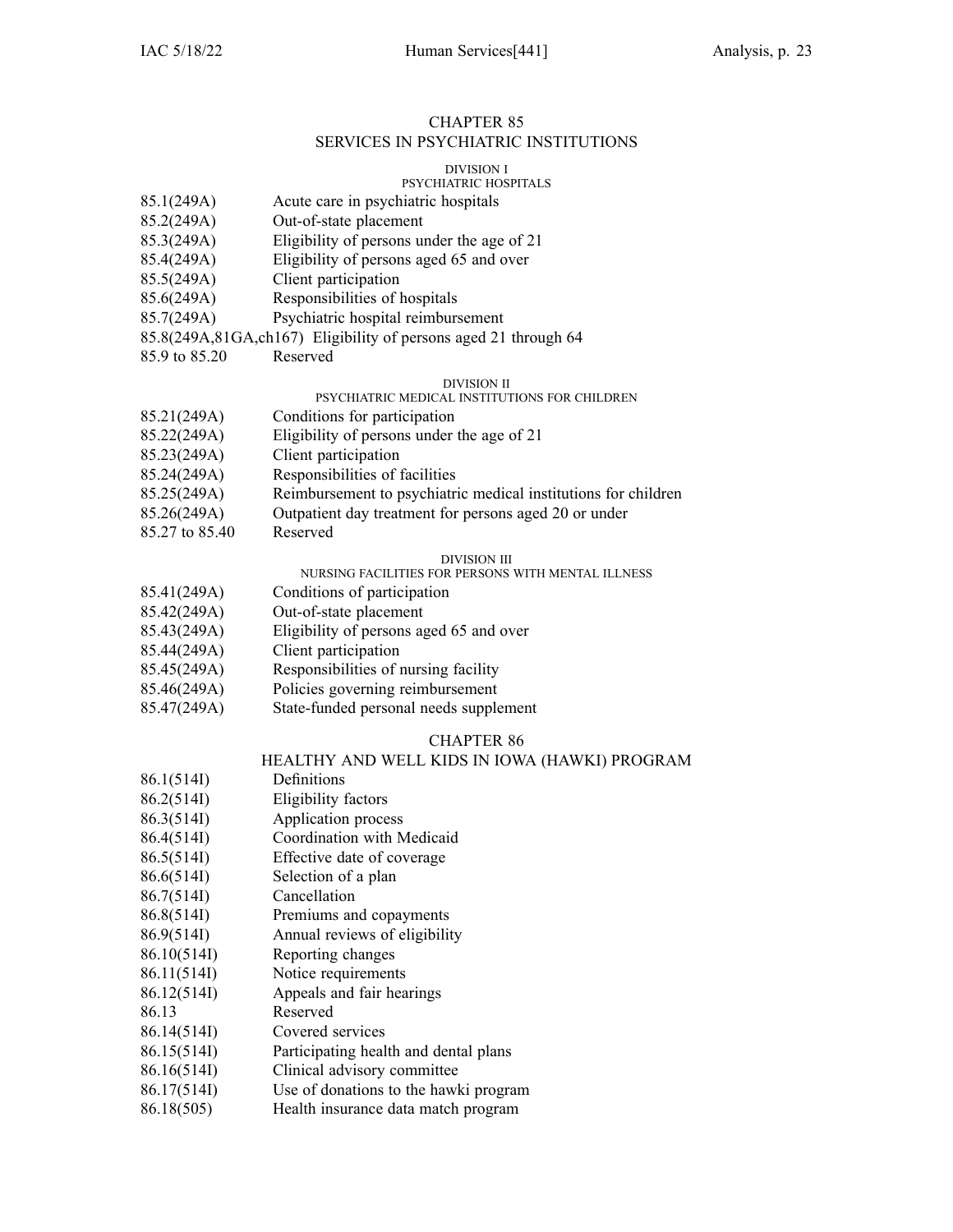| 86.19(514I) | Recovery                          |
|-------------|-----------------------------------|
| 86.20(514I) | Supplemental dental-only coverage |

### FAMILY PLANNING PROGRAM

- 87.1(217) Definitions
- 87.2(217) Eligibility
- 87.3(217) Enrollment
- 87.4(217) Effective date of eligibility
- 87.5(217) Period of eligibility
- 87.6(217) Reporting changes
- 87.7(217) Funding of family planning services program
- 87.8(217) Availability of services
- 87.9(217) Payment of covered services
- 87.10(217) Submission of claims
- 87.11(217) Providers eligible to participate

### CHAPTER 88

### SPECIALIZED MANAGED CARE PROGRAMS

#### DIVISION I PREPAID HEALTH PLANS

- 88.1(249A) Definitions
- 88.2(249A) Participation
- 88.3(249A) Enrollment
- 88.4(249A) Disenrollment
- 88.5(249A) Covered services
- 88.6(249A) Emergency services
- 88.7(249A) Access to service
- 88.8(249A) Grievance procedures
- 88.9(249A) Records and reports
- 88.10(249A) Marketing
- 88.11(249A) Patient education
- 88.12(249A) Payment to the PHP
- 88.13(249A) Quality assurance
- 88.14 to 88.20 Reserved

#### DIVISION II

### PROGRAMS OF ALL-INCLUSIVE CARE FOR THE ELDERLY

- 88.21(249A) Scope and definitions
- 88.22(249A) PACE organization application and waiver process
- 88.23(249A) PACE program agreemen<sup>t</sup>
- 88.24(249A) Enrollment and disenrollment
- 88.25(249A) Program services
- 88.26(249A) Access to PACE services
- 88.27(249A) Program administrative requirements
- 88.28(249A) Payment

#### CHAPTER 89

### DEBTS DUE FROM TRANSFERS OF ASSETS

- 89.1(249F) Definitions
- 89.2(249F) Creation of debt
- 89.3(249F) Exceptions
- 89.4(249F) Presumption of intent
- 89.5(249F) Notice of debt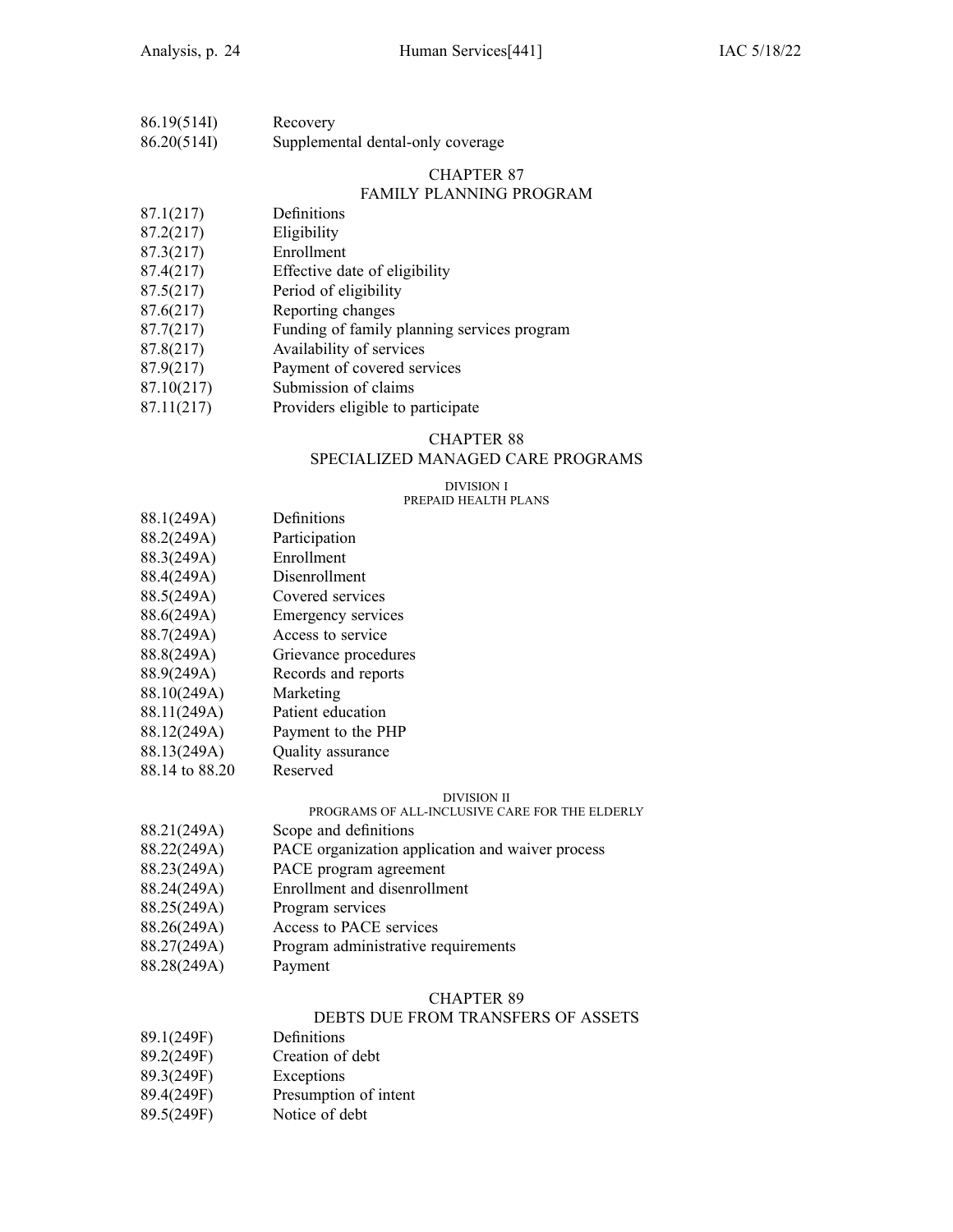| 89.6(249F)  | No timely request of a hearing       |
|-------------|--------------------------------------|
| 89.7(249F)  | Timely request for a hearing         |
| 89.8(249F)  | Department-requested hearing         |
| 89.9(249F)  | Filing and docketing of the order    |
| 89.10(249F) | Exemption from Iowa Code chapter 17A |

### CASE MANAGEMENT SERVICES

- 90.1(249A) Definitions
- 90.2(249A) Targeted case managemen<sup>t</sup>
- 90.3(249A) Termination of targeted case managemen<sup>t</sup> services
- 90.4(249A) Case managemen<sup>t</sup> services
- 90.5(249A) Rights restrictions
- 90.6(249A) Documentation and billing
- 90.7(249A) Case managemen<sup>t</sup> services provider requirements

### CHAPTER 91

### MEDICARE DRUG SUBSIDY

- 91.1(249A) Definitions
- 91.2(249A) Application
- 91.3(249A) Eligibility determination
- 91.4(249A) Notice of decision
- 91.5(249A) Effective date
- 91.6(249A) Changes in circumstances
- 91.7(249A) Reinvestigation
- 91.8(249A) Appeals

### CHAPTER 92

### Reserved

#### TITLE IX *WORK INCENTIVE DEMONSTRATION*

#### CHAPTER 93

### PROMISE JOBS PROGRAM

| 93.1(239B)  | Definitions                                                   |
|-------------|---------------------------------------------------------------|
| 93.2(239B)  | Program administration                                        |
| 93.3(239B)  | Registration and referral                                     |
| 93.4(239B)  | The family investment agreement (FIA)                         |
| 93.5(239B)  | Assessment                                                    |
| 93.6(239B)  | Job readiness and job search activities                       |
| 93.7(239B)  | Work activities                                               |
| 93.8(239B)  | Education and training activities                             |
| 93.9(239B)  | Other FIA activities                                          |
| 93.10(239B) | Required documentation and verification                       |
| 93.11(239B) | Supportive payments                                           |
| 93.12(239B) | Recovery of PROMISE JOBS expense payments                     |
| 93.13(239B) | Resolution of participation issues                            |
| 93.14(239B) | Problems that may provide good cause for participation issues |
| 93.15(239B) | Right of appeal                                               |
| 93.16(239B) | Resolution of a limited benefit plan                          |

93.17(239B) Worker displacement grievance procedure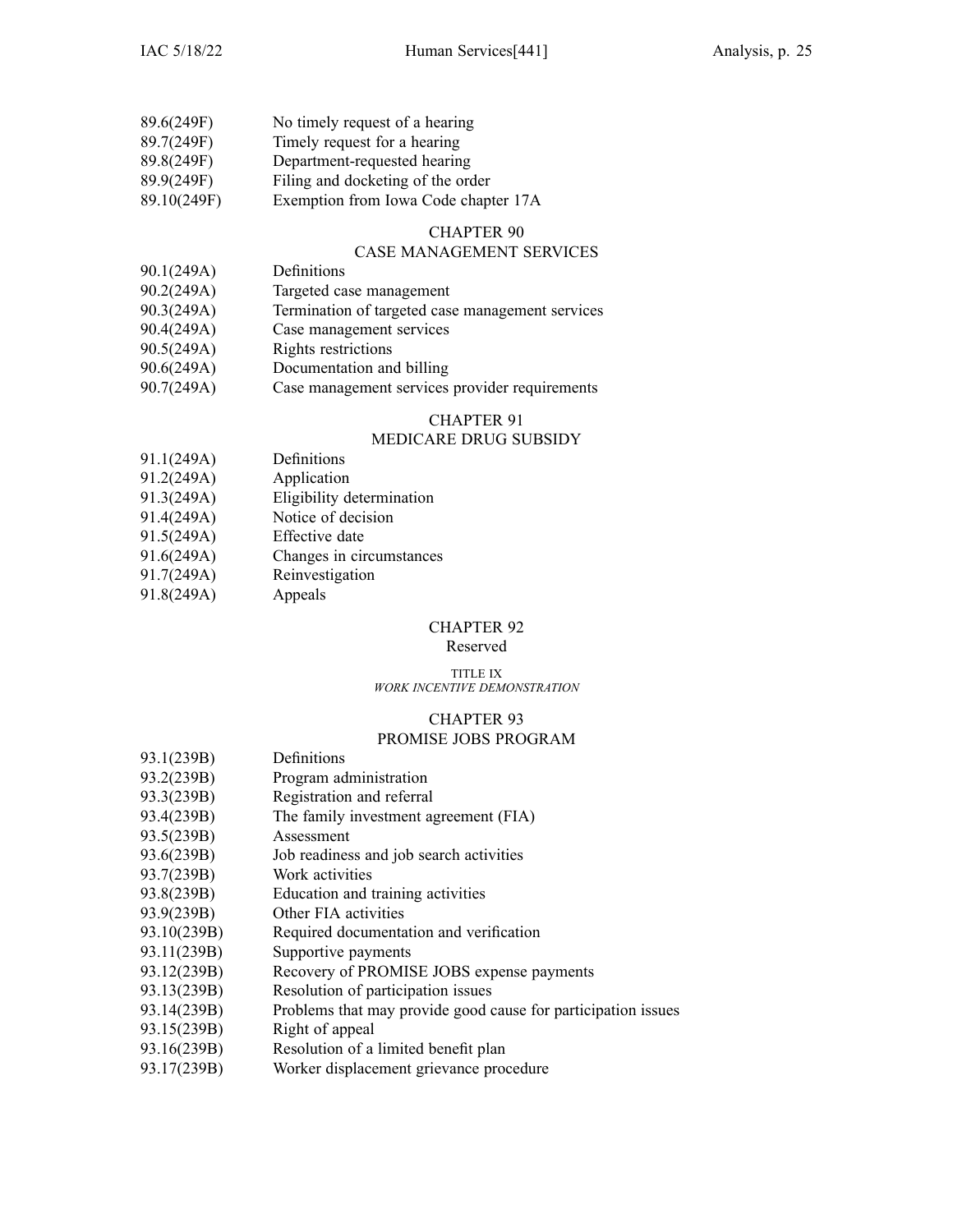#### CHAPTER 94 Reserved

### TITLE X

### *SUPPORT RECOVERY*

#### CHAPTER 95 **COLLECTIONS**

- 95.1(252B) Definitions
- 95.2(252B) Child suppor<sup>t</sup> recovery eligibility and services
- 95.3(252B) Crediting of current and delinquent suppor<sup>t</sup>
- 95.4(252B) Prepayment of suppor<sup>t</sup>
- 95.5(252B) Lump sum settlement
- 95.6 to 95.12 Reserved
- 95.13(17A) Appeals
- 95.14(252B) Termination of services
- 95.15(252B) Child suppor<sup>t</sup> recovery unit attorney
- 95.16(252B) Handling and use of federal 1099 information
- 95.17(252B) Effective date of suppor<sup>t</sup>
- 95.18(252B) Continued services available to canceled family investment program (FIP) or Medicaid recipients
- 95.19(252B) Cooperation of public assistance recipients in establishing and obtaining suppor<sup>t</sup>
- 95.20(252B) Cooperation of public assistance applicants in establishing and obtaining suppor<sup>t</sup>
- 95.21(252B) Cooperation in establishing and obtaining suppor<sup>t</sup> in nonpublic assistance cases
- 95.22(252B) Charging pass-through fees
- 95.23(252B) Reimbursing assistance with collections of assigned suppor<sup>t</sup>
- 95.24(252B) Child suppor<sup>t</sup> account
- 95.25(252B) Emancipation verification
- 95.26(17A) Right of appeal
- 95.27(17A) Appeal record

### CHAPTER 96

### INFORMATION AND RECORDS

- 96.1(252B) Access to information and records from other sources
- 96.2(252B) Refusal to comply with written reques<sup>t</sup> or subpoena
- 96.3(252B) Procedure for refusal
- 96.4(252B) Conference conducted
- 96.5(252B) Fine assessed
- 96.6(252B) Objection to fine or failure to pay
- 96.7(17A) Right of appeal

### CHAPTER 97

#### COLLECTION SERVICES CENTER

- 97.1(252B) Definitions
- 97.2(252B) Transfer of records and payments
- 97.3(252B) Support paymen<sup>t</sup> records
- 97.4(252B) Method of paymen<sup>t</sup>
- 97.5(252D) Electronic transmission of payments
- 97.6(252B) Authorization of paymen<sup>t</sup>
- 97.7(252B) Processing misdirected payments
- 97.8(17A) Right of appeal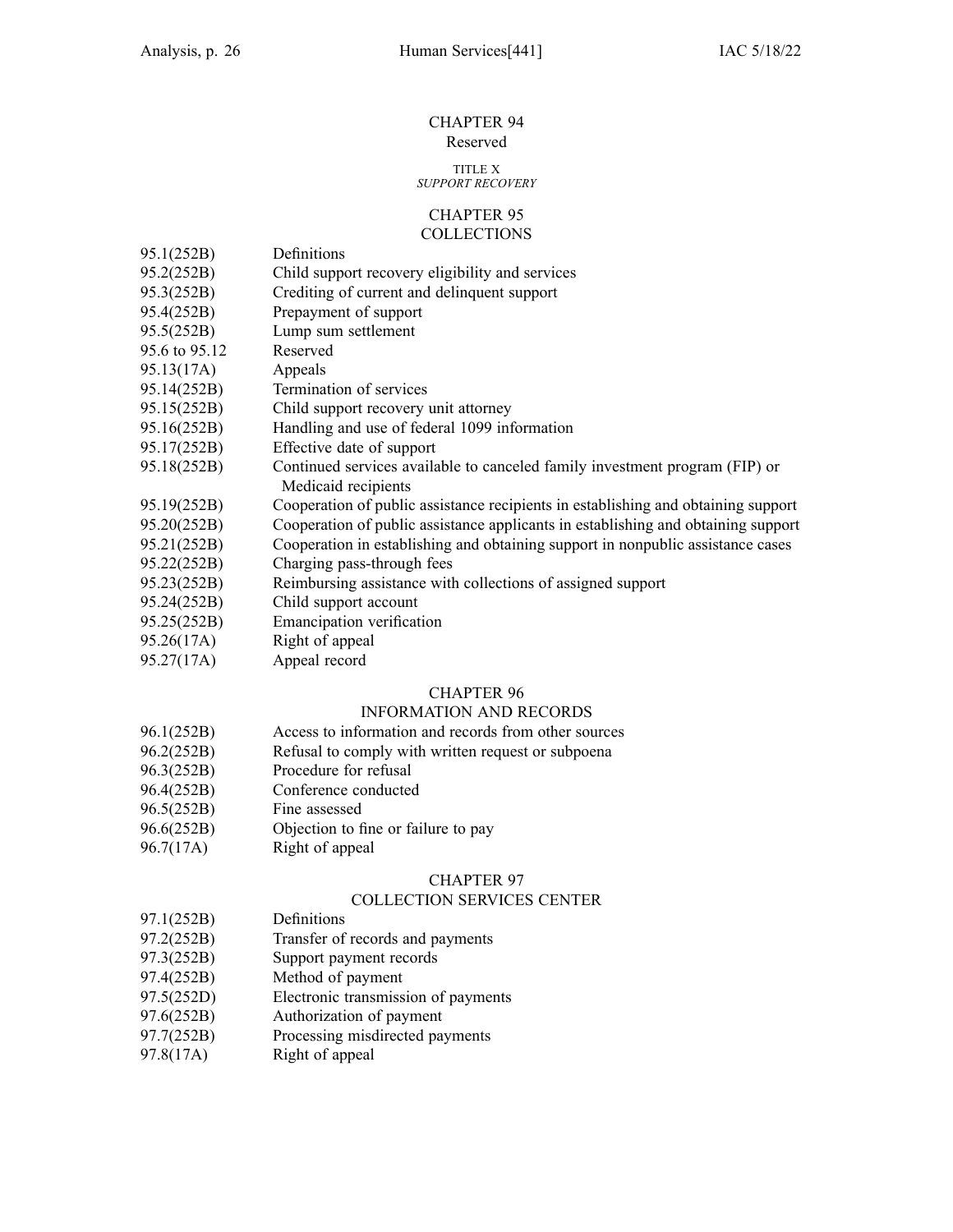### CHAPTER 98 SUPPORT ENFORCEMENT SERVICES

#### DIVISION I

### MEDICAL SUPPORT ENFORCEMENT

| 98.1(252E)    | Definitions                     |
|---------------|---------------------------------|
| 98.2(252E)    | Provision of services           |
| 98.3 and 98.4 | Reserved                        |
| 98.5(252E)    | Health benefit plan information |
| 98.6(252E)    | Insurer authorization           |
| 98.7(252E)    | Enforcement                     |
| 98.8(252E)    | Contesting the order            |
| 98.9 to 98.20 | Reserved                        |

#### DIVISION II INCOME WITHHOLDING PART A

### DELINQUENT SUPPORT PAYMENTS

| 98.21(252D)     | When applicable                                    |
|-----------------|----------------------------------------------------|
| 98.22 and 98.23 | Reserved                                           |
| 98.24(252D)     | Amount of withholding                              |
| 98.25(252D)     | Amendment of amount of withholding due to hardship |
| 98.26(252D)     | Additional information about hardship              |
|                 |                                                    |

98.27 to 98.30 Reserved

### PART B

#### IMMEDIATE INCOME WITHHOLDING

| 98.31(252D) | Effective date                                                      |
|-------------|---------------------------------------------------------------------|
| 98.32(252D) | Withholding automatic                                               |
| 98.33       | Reserved                                                            |
| 98.34(252D) | Approval of request for immediate income withholding                |
| 98.35       | Reserved                                                            |
| 98.36(252D) | Immediate income withholding amounts                                |
| 98.37(252D) | Immediate income withholding amounts when current support has ended |
| 98.38       | Reserved                                                            |

#### PART C

#### INCOME WITHHOLDING—GENERAL PROVISIONS

|                  | 98.39(252D,252E) Provisions for medical support            |  |
|------------------|------------------------------------------------------------|--|
| 98.40(252D,252E) | Maximum amounts to be withheld                             |  |
| 98.41(252D)      | Multiple obligations                                       |  |
| 98.42(252D)      | Notice to employer and obligor                             |  |
| 98.43(252D)      | Contesting the withholding                                 |  |
| 98.44(252D)      | Termination of order                                       |  |
| 98.45(252D)      | Modification of income withholding                         |  |
| 98.46(252D)      | Refunds of amounts improperly withheld                     |  |
| 98.47(96)        | Child support intercept of unemployment insurance benefits |  |
| 98.48 to 98.50   | Reserved                                                   |  |
|                  | DIVISION III                                               |  |
|                  | REVIEW AND ADJUSTMENT OF CHILD SUPPORT OBLIGATIONS         |  |
| 98.51 to 98.60   | Reserved                                                   |  |
|                  | DIVISION IV                                                |  |

#### PUBLICATION OF NAMES

| 98.61(252B)    | List for publication |
|----------------|----------------------|
| 98.62(252B)    | Releasing the list   |
| 98.63 to 98.70 | Reserved             |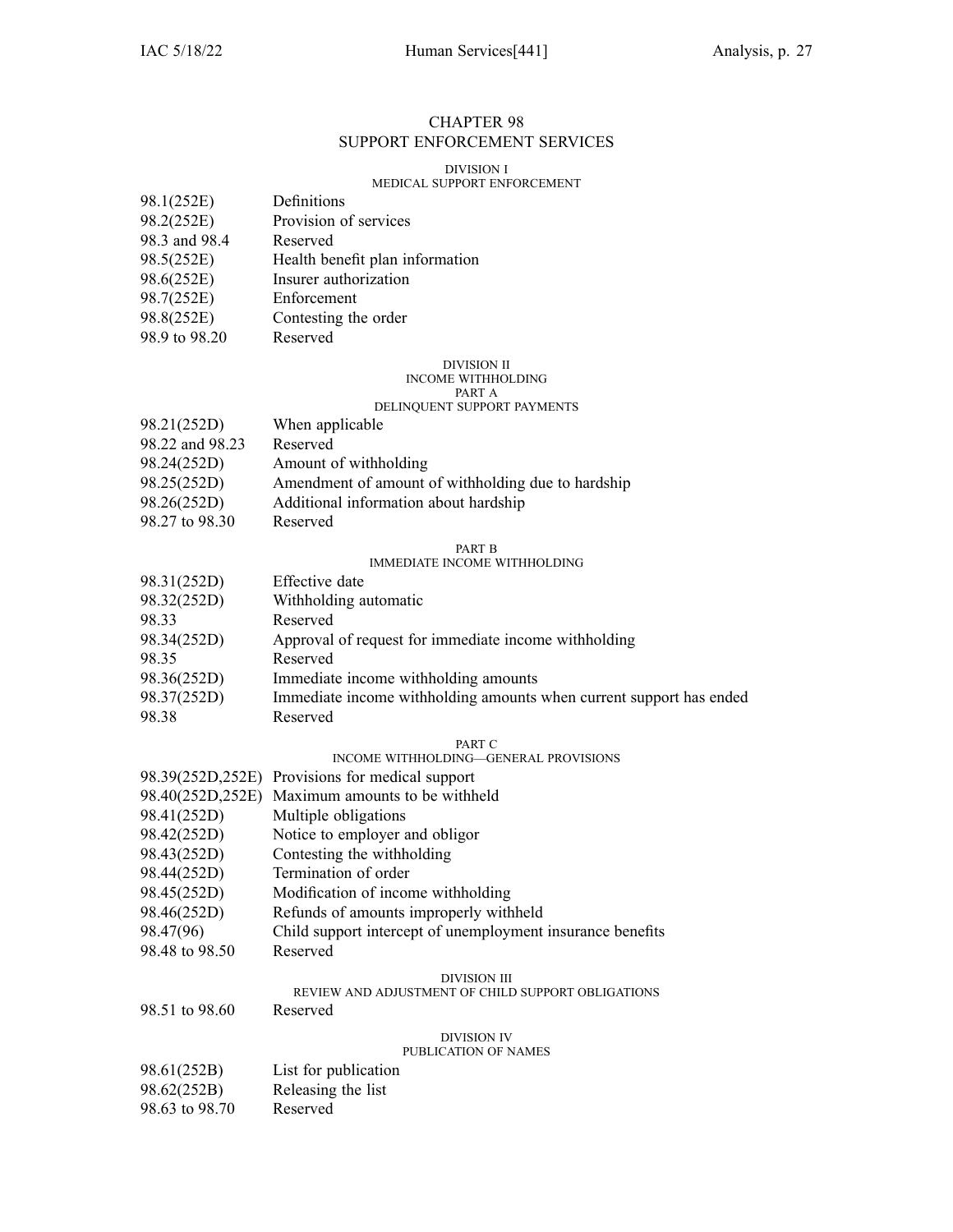#### DIVISION V ADMINISTRATIVE SEEK EMPLOYMENT ORDERS

| 98.71(252B)      | Seek employment order                                                   |  |  |
|------------------|-------------------------------------------------------------------------|--|--|
| 98.72(252B)      | Effective date of order                                                 |  |  |
| 98.73(252B)      | Method and requirements of reporting                                    |  |  |
| 98.74(252B)      | Reasons for noncompliance                                               |  |  |
| 98.75(252B)      | Method of service                                                       |  |  |
| 98.76(252B)      | Duration of order                                                       |  |  |
| 98.77 to 98.80   | Reserved                                                                |  |  |
|                  | DIVISION VI<br><b>OFFSET</b>                                            |  |  |
| 98.81(252B)      | Definitions                                                             |  |  |
| 98.82(252B)      | Offset against payment owed to a person by a state agency               |  |  |
| 98.83(252B)      | Offset against state income tax refund or rebate                        |  |  |
| 98.84(252B)      | Offset against federal income tax refund and federal nontax payment     |  |  |
| 98.85 to 98.90   | Reserved                                                                |  |  |
|                  | DIVISION VII                                                            |  |  |
|                  | ADMINISTRATIVE LEVY                                                     |  |  |
| 98.91(252I)      | Administrative levy                                                     |  |  |
| 98.92            | Reserved                                                                |  |  |
| 98.93(252I)      | Verification of accounts                                                |  |  |
| 98.94(252I)      | Notice to financial institution                                         |  |  |
| 98.95(252I)      | Notice to support obligor                                               |  |  |
| 98.96(252I)      | Responsibilities of financial institution                               |  |  |
| 98.97(252I)      | Challenging the administrative levy                                     |  |  |
| 98.98 to 98.100  | Reserved                                                                |  |  |
|                  | DIVISION VIII<br><b>LICENSE SANCTION</b>                                |  |  |
| 98.101(252J)     | Referral for license sanction                                           |  |  |
| 98.102(252J)     | Reasons for exemption                                                   |  |  |
| 98.103(252J)     | Notice of potential sanction of license                                 |  |  |
| 98.104(252J)     | Conference                                                              |  |  |
| 98.105(252J)     | Payment agreement                                                       |  |  |
| 98.106(252J)     | Staying the process due to full payment of support                      |  |  |
| 98.107(252J)     | Duration of license sanction                                            |  |  |
| 98.108 to 98.115 | Reserved                                                                |  |  |
|                  | DIVISION IX                                                             |  |  |
|                  | CONSUMER REPORTING AGENCIES                                             |  |  |
| 98.116(252B)     | Procedures for providing information to consumer reporting agencies     |  |  |
| 98.117 to 98.120 | Reserved                                                                |  |  |
|                  | <b>DIVISION X</b><br><b>EXTERNAL ENFORCEMENT</b>                        |  |  |
| 98.121(252B)     | Difficult-to-collect arrearages                                         |  |  |
| 98.122(252B)     | Enforcement services by private attorney entitled to state compensation |  |  |
| 98.123 to 98.130 | Reserved                                                                |  |  |
|                  | DIVISION XI<br><b>APPEALS</b>                                           |  |  |
| 98.131(17A)      | Right of appeal                                                         |  |  |
| 98.132(17A)      | Appeal record                                                           |  |  |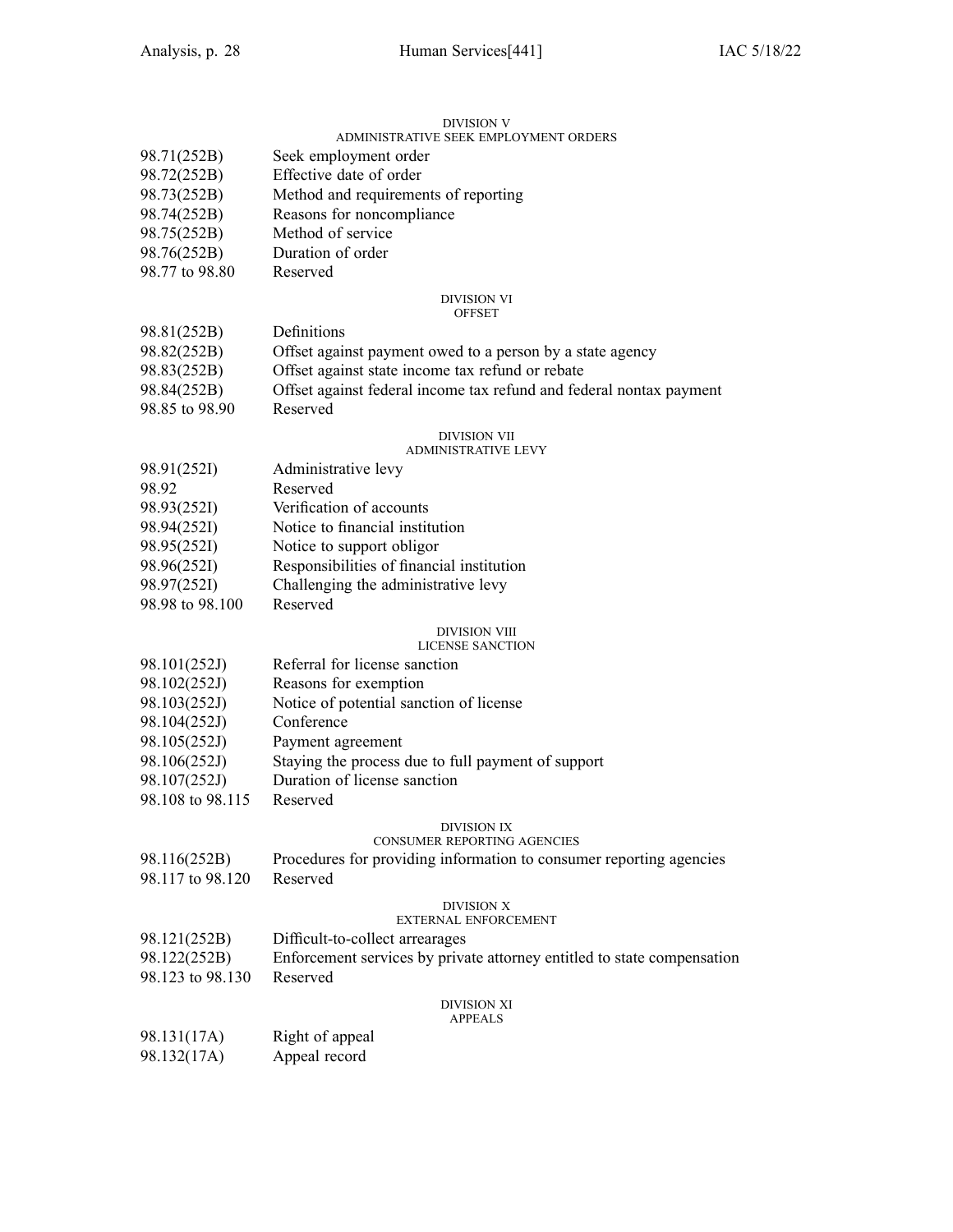### CHAPTER 99 SUPPORT ESTABLISHMENT AND ADJUSTMENT SERVICES

#### DIVISION I

### CHILD SUPPORT GUIDELINES

| 99.1(234,252B,252H) | Income considered |
|---------------------|-------------------|
|                     |                   |

- 99.2(234,252B) Allowable deductions
- 99.3(234,252B) Determining net income
- 99.4(234,252B) Applying the guidelines 99.5(234,252B) Deviation from guidelines
- 99.6 to 99.9 Reserved
	-

### DIVISION II

#### PATERNITY ESTABLISHMENT PART A

#### JUDICIAL PATERNITY ESTABLISHMENT

- 99.10(252A) Temporary suppor<sup>t</sup>
- 99.11 to 99.20 Reserved

#### PART B

### ADMINISTRATIVE PATERNITY ESTABLISHMENT

- 99.21(252F) When paternity may be established administratively
- 99.22(252F) Mother's certified statement
- 99.23(252F) Notice of alleged paternity and suppor<sup>t</sup> debt
- 99.24(252F) Conference to discuss paternity and suppor<sup>t</sup> issues
- 99.25(252F) Amount of suppor<sup>t</sup> obligation
- 99.26 Reserved
- 99.27(252F) Paternity contested
- 99.28(252F) Paternity test results challenge
- 99.29(252F) Agreement to entry of paternity and suppor<sup>t</sup> order
- 99.30(252F) Entry of order establishing paternity only
- 99.31(252F) Exception to time limit
- 99.32(252F) Genetic test costs assessed
- 99.33 to 99.35 Reserved

#### PART C

#### PATERNITY DISESTABLISHMENT

| 99.36(598,600B) | Definitions                     |
|-----------------|---------------------------------|
| 99.37(598,600B) | Communication between parents   |
| 99.38(598,600B) | Continuation of enforcement     |
| 99.39(598,600B) | Satisfaction of accrued support |
| 99.40           | Reserved                        |

#### DIVISION III

### ADMINISTRATIVE ESTABLISHMENT OF SUPPORT

- 99.41(252C) Establishment of an administrative order
- 99.42 to 99.60 Reserved

### DIVISION IV

### REVIEW AND ADJUSTMENT OF CHILD SUPPORT OBLIGATIONS

99.61(252B,252H) Definitions 99.62(252B,252H) Review of permanen<sup>t</sup> child suppor<sup>t</sup> obligations 99.63(252B,252H) Notice requirements 99.64(252B,252H) Financial information 99.65(252B,252H) Review and adjustment of <sup>a</sup> child suppor<sup>t</sup> obligation 99.66(252B,252H) Medical suppor<sup>t</sup> 99.67(252B,252H) Confidentiality of financial information 99.68(252B,252H) Payment of service fees and other court costs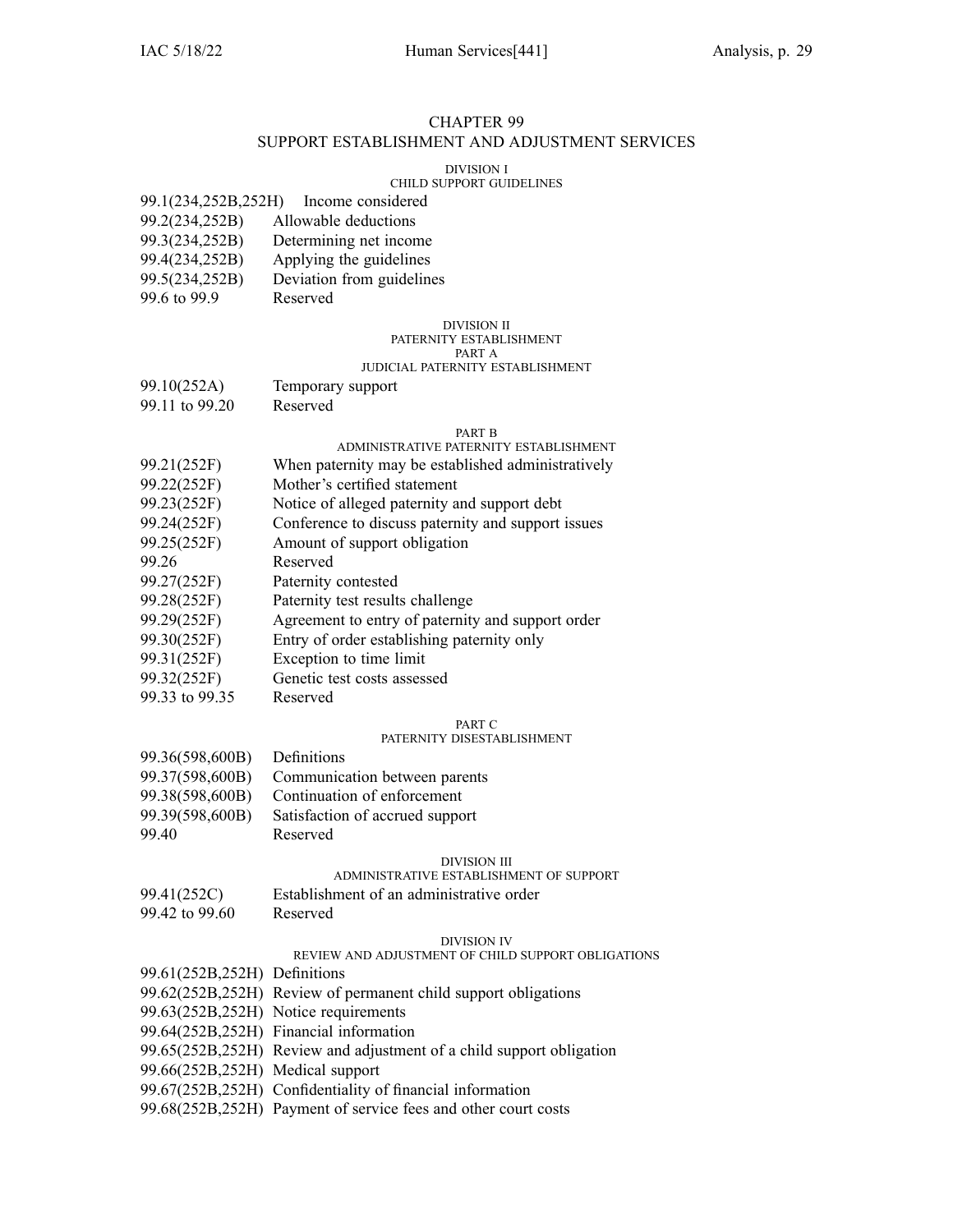| 99.69(252B,252H) Denying requests |                                       |
|-----------------------------------|---------------------------------------|
|                                   | 99.70(252B,252H) Withdrawing requests |
| 99.71(252H)                       | Effective date of adjustment          |
| 99.72 to 99.80                    | Reserved                              |

#### DIVISION V

#### ADMINISTRATIVE MODIFICATION

| 99.81(252H) | Definitions |
|-------------|-------------|
|-------------|-------------|

- 99.82(252H) Availability of service
- 99.83(252H) Modification of child suppor<sup>t</sup> obligations
- 
- 99.84(252H) Notice requirements<br>99.85(252H) Financial information Financial information
- 99.86(252H) Challenges to the proposed modification action
- 99.87(252H) Misrepresentation of fact
- 99.88(252H) Effective date of modification
- 99.89(252H) Confidentiality of financial information
- 99.90(252H) Payment of fees
- 99.91(252H) Denying requests
- 99.92(252H) Withdrawing requests
- 99.93 to 99.100 Reserved

#### DIVISION VI

#### SUSPENSION AND REINSTATEMENT OF SUPPORT

#### PART A

### SUSPENSION BY MUTUAL CONSENT

| 99.101(252B) | Definitions                       |
|--------------|-----------------------------------|
| 99.102(252B) | Availability of service           |
| 99.103(252B) | Basis for suspension of support   |
| 99.104(252B) | Request for assistance to suspend |
| 99.105(252B) | Order suspending support          |
|              |                                   |

99.106(252B) Suspension of enforcement of current suppor<sup>t</sup>

### PART B

### SUSPENSION BY PAYOR'S REQUEST

- 99.107(252B) Definitions 99.108(252B) Availability of service 99.109(252B) Basis for suspension of suppor<sup>t</sup> 99.110(252B) Request for assistance to suspend 99.111(252B) Determining eligibility for suspension 99.112(252B) Order suspending suppor<sup>t</sup>
- 99.113(252B) Suspension of enforcement of current suppor<sup>t</sup>

#### PART C

#### REINSTATEMENT OF SUPPORT

99.114(252B) Request for reinstatement 99.115(252B) Reinstatement 99.116(252B) Reinstatement of enforcement of suppor<sup>t</sup> 99.117(252B) Temporary suspension becomes final 99.118 to 99.120 Reserved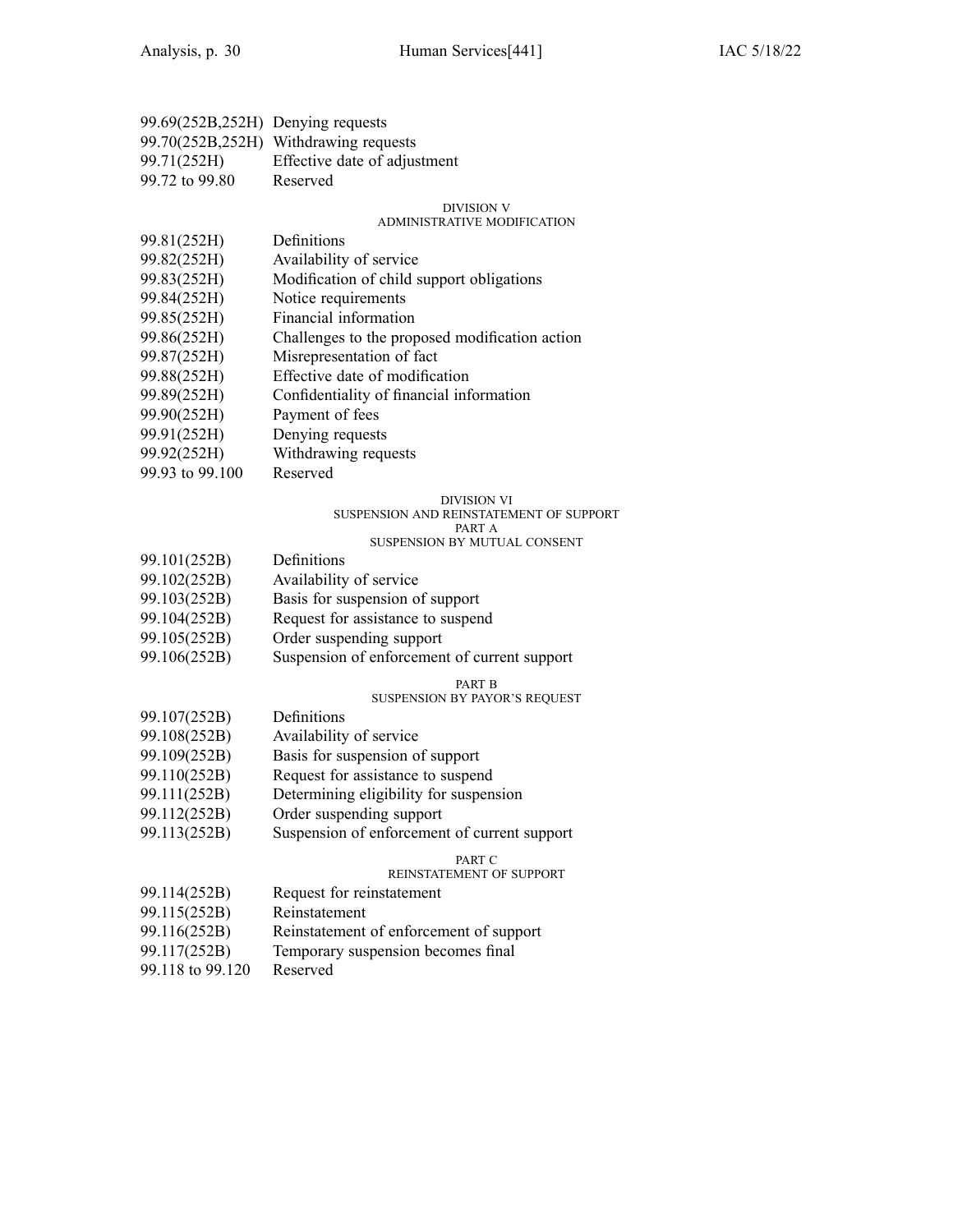#### DIVISION VII APPEALS

### CHAPTER 100

### CHILD SUPPORT PROMOTING OPPORTUNITIES FOR PARENTS PROGRAM

- 100.1(252B) Definitions
- 100.2(252B) Incentives
- 100.3(252B) Establishment of designated providers
- 100.4(252B) Selection of designated providers
- 100.5(252B) Termination of designated providers
- 100.6(252B) Reports and records
- 100.7(252B) Receipt of incentives
- 100.8(17A) Right of appeal

#### TITLE XI *CHILDREN'S INSTITUTIONS*

### CHAPTERS 101 and 102 Reserved

### CHAPTER 103 STATE TRAINING SCHOOL

- 103.1(218) Definitions 103.2(218) Admission
- 
- 103.3(218) Plan of care
- 103.4(218) Communication with individuals
- 103.5(218) Photographing and recording of individuals
- 103.6(218) Employment of individual
- 103.7(218) Temporary home visits
- 103.8(218) Grievances
- 103.9(692A) Sex offender registration
- 103.10(218) Alleged child abuse
- 103.11(233A) Cost of care
- 103.12(218) Buildings and grounds
- 103.13(8,218) Gifts and bequests

#### CHAPTER 104

#### Reserved

TITLE XII *LICENSING AND APPROVED STANDARDS*

### CHAPTER 105 JUVENILE DETENTION AND SHELTER CARE HOMES

- 105.1(232) Definitions
- 105.2(232) Buildings and grounds
- 105.3(232) Personnel policies
- 105.4 Reserved
- 105.5(232) Staff
- 105.6(232) Intake procedures
- 105.7(232) Assessments
- 105.8(232) Program services
- 105.9(232) Medication managemen<sup>t</sup> and administration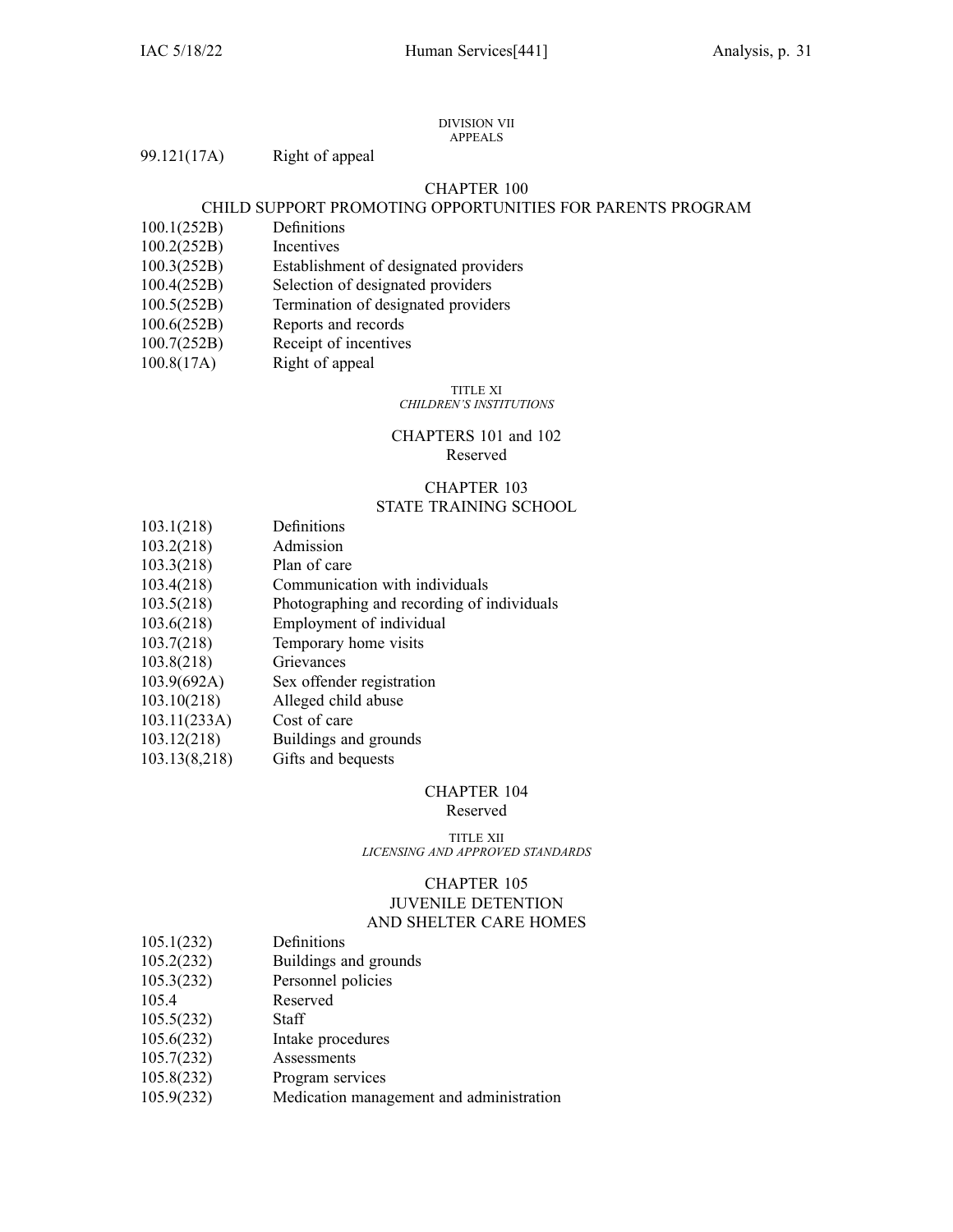- 105.10(232) Control room—juvenile detention home only
- 105.11(232) Clothing
- 105.12(232) Staffings
- 105.13(232) Child abuse
- 105.14(232) Daily log
- 105.15(232) Children's rights
- 105.16(232) Discipline
- 105.17(232) Case files
- 105.18(232) Discharge
- 105.19(232) Approval
- 105.20(232) Provisional approval
- 105.21(232) Mechanical restraint—juvenile detention only
- 105.22(232) Chemical restraint
- 105.23(232) Mandatory reporting of child abuse and training

### CERTIFICATION STANDARDS FOR CHILDREN'S RESIDENTIAL FACILITIES

- 106.1(237C) Definitions
- 106.2(237C) Application of the standards
- 106.3(237C) Application for <sup>a</sup> certificate of approval
- 106.4(237C) Certificate of approval
- 106.5(237C) Denial, suspension, or revocation
- 106.6(237C) Providing for basic needs
- 106.7(237C) Educational programs and services
- 106.8(237C) Protection from mistreatment, physical abuse, sexual abuse, and neglect
- 106.9(237C) Discipline
- 106.10(237C) Record checks
- 106.11(237C) Seclusion and restraints
- 106.12(237C) Health
- 106.13(237C) Safety
- 106.14(237C) Emergencies
- 106.15(237C) Buildings and physical premises
- 106.16(237C) Sanitation, water, and waste disposal
- 106.17(237C) Staffing
- 106.18(237C) Reports and inspections
- 106.19(232) Mandatory reporting of child abuse

### CHAPTER 107

### CERTIFICATION OF ADOPTION INVESTIGATORS

- 107.1(600) Introduction
- 107.2(600) Definitions
- 107.3(600) Application
- 107.4(600) Requirements for certification
- 107.5(600) Granting, denial, or revocation of certification
- 107.6(600) Certificate
- 107.7(600) Renewal of certification
- 107.8(600) Investigative services
- 107.9(600) International adoptions postplacement repor<sup>t</sup>
- 107.10(600) Retention of adoption records
- 107.11(600) Reporting of violations
- 107.12(600) Appeals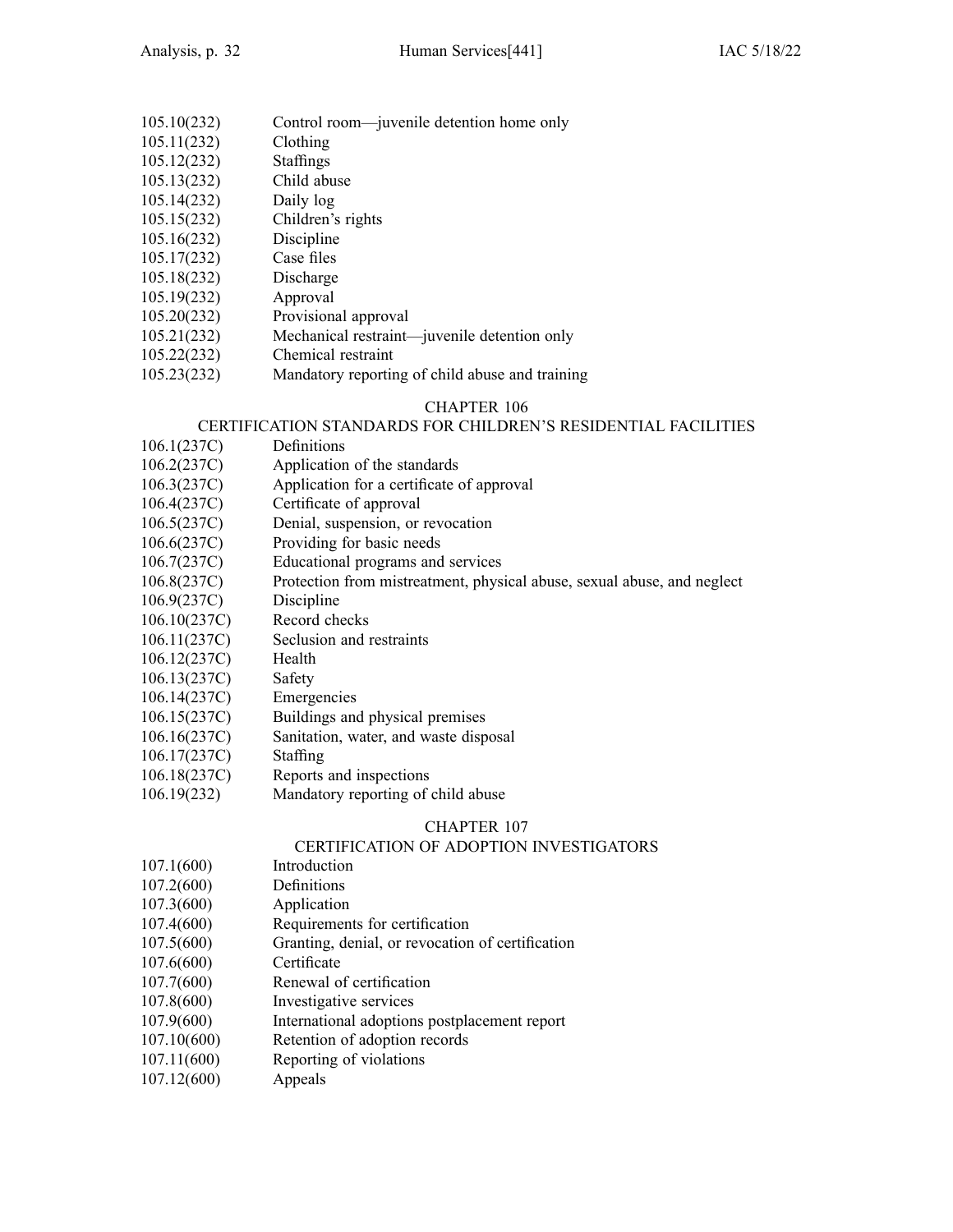### LICENSING AND REGULATION OF CHILD-PLACING AGENCIES

- 108.1(238) Definitions
- 108.2(238) Licensing procedure
- 108.3(238) Administration and organization
- 108.4(238) Staff qualifications
- 108.5(238) Staffing requirements
- 108.6(238) Personnel administration
- 108.7(238) Foster care services
- 108.8(238) Foster home studies
- 108.9(238) Adoption services
- 108.10(238) Supervised apartment living placement services

### CHAPTER 109

### CHILD CARE CENTERS

- 109.1(237A) Definitions 109.2(237A) Licensure procedures 109.3(237A) Inspection and evaluation 109.4(237A) Administration 109.5(237A) Parental participation 109.6(237A) Personnel 109.7(237A) Professional growth and development 109.8(237A) Staff ratio requirements 109.9(237A) Records 109.10(237A) Health and safety policies 109.11(237A) Physical facilities
- 109.12(237A) Activity program requirements
- 109.13(237A) Extended evening care
- 109.14(237A) Get-well center
- 109.15(237A) Food services

### CHAPTER 110

### CHILD DEVELOPMENT HOMES

- 110.1(237A) Definitions
- 110.2(237A) Application for registration
- 110.3(237A) Renewal of registration
- 110.4(237A) Compliance checks
- 110.5(237A) Parental access
- 110.6(237A) Number of children
- 110.7(237A) Provider requirements
- 110.8(237A) Standards
- 110.9(237A) Files
- 110.10(237A) Professional development
- 110.11(234) Registration decision
- 110.12(237A) Complaints
- 110.13(237A) Additional requirements for child development home category A
- 110.14(237A) Additional requirements for child development home category B
- 110.15(237A) Additional requirements for child development home category C
- 110.16(237A) Registration actions for nonpaymen<sup>t</sup> of child suppor<sup>t</sup>
- 110.17(237A) Prohibition from involvement with child care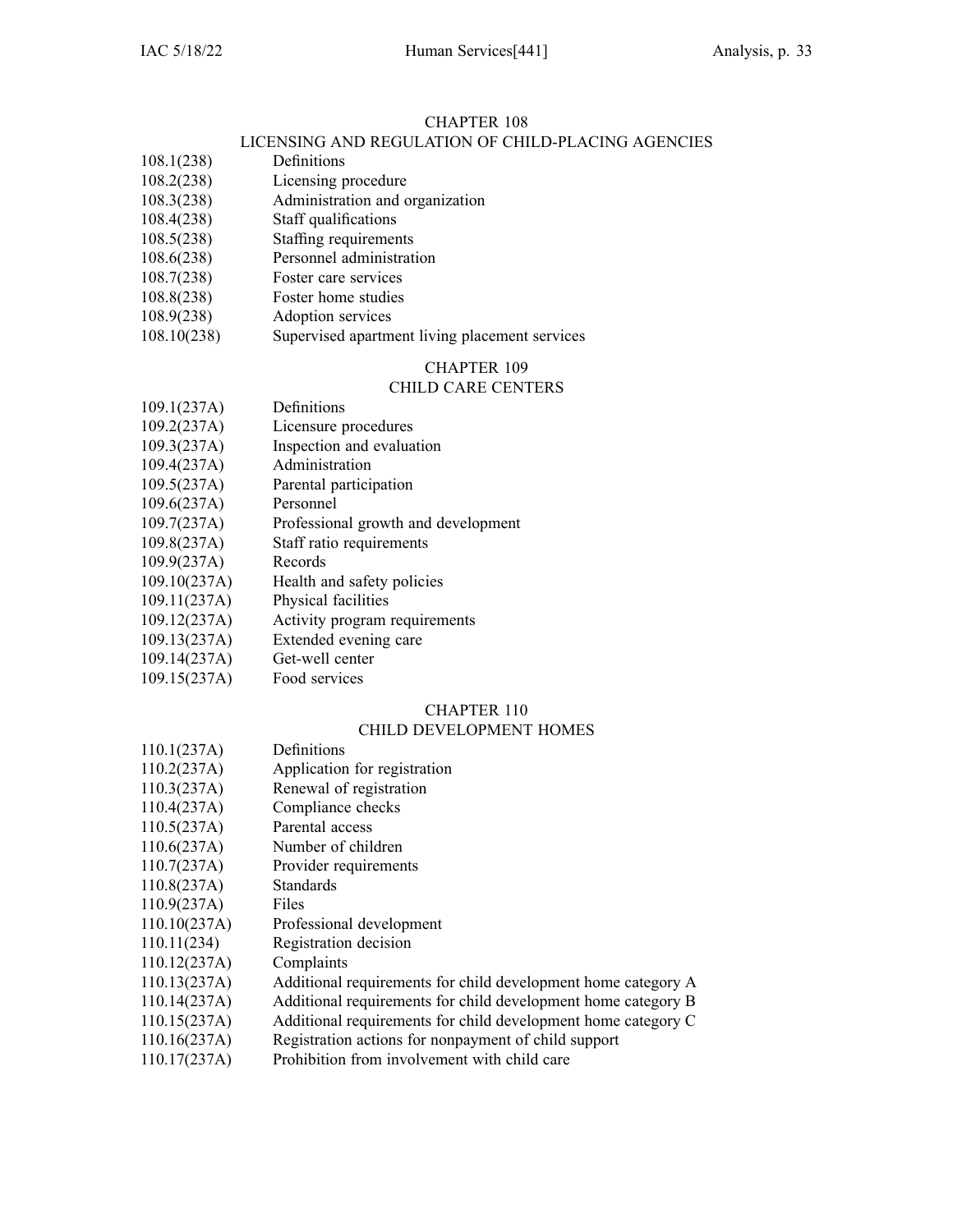#### CHAPTER 111 FAMILY-LIFE HOMES

| 111.1(249)  | Definitions                                         |
|-------------|-----------------------------------------------------|
| 111.2(249)  | Application for certification                       |
| 111.3(249)  | Provisions pertaining to the certificate            |
| 111.4(249)  | Physical standards                                  |
| 111.5(249)  | Personal characteristics of family-life home family |
| 111.6(249)  | Health of family                                    |
| 111.7(249)  | Planned activities and personal effects             |
| 111.8(249)  | Client eligibility                                  |
| 111.9(249)  | Medical examinations, records, and care of a client |
| 111.10(249) | Placement agreement                                 |
| 111.11(249) | Legal liabilities                                   |
|             |                                                     |

- 111.12(249) Emergency care and release of client
- 111.13(249) Information about client to be confidential

### CHAPTER 112

### LICENSING AND REGULATION OF CHILD FOSTER CARE FACILITIES

- 112.1(237) Applicability
- 112.2(237) Definitions
- 112.3(237) Application for license
- 112.4(237) License
- 112.5(237) Denial
- 112.6(237) Revocation
- 112.7(237) Provisional license
- 112.8(237) Adverse actions
- 112.9(237) Suspension
- 112.10(232) Mandatory reporting of child abuse and training
- 112.11(237) Required training on the reasonable and prudent paren<sup>t</sup> standard
- 112.12(237) Record checks

### CHAPTER 113

### LICENSING AND REGULATION OF FOSTER FAMILY HOMES

- 113.1(237) Applicability
- 113.2(237) Definitions
- 113.3(237) Licensing procedure
- 113.4(237) Provisions pertaining to the license
- 113.5(237) Physical standards
- 113.6(237) Sanitation, water, and waste disposal
- 113.7(237) Safety
- 113.8(237) Foster paren<sup>t</sup> training
- 113.9(237) Involvement of kin
- 113.10(237) Information on the foster child
- 113.11(237) Health of foster family
- 113.12(237) Characteristics of foster parents
- 113.13(237) Record checks
- 113.14(237) Reference checks
- 113.15(237) Unannounced visits
- 113.16(237) Planned activities and personal effects
- 113.17(237) Medical examinations and health care of the child
- 113.18(237) Training and discipline of foster children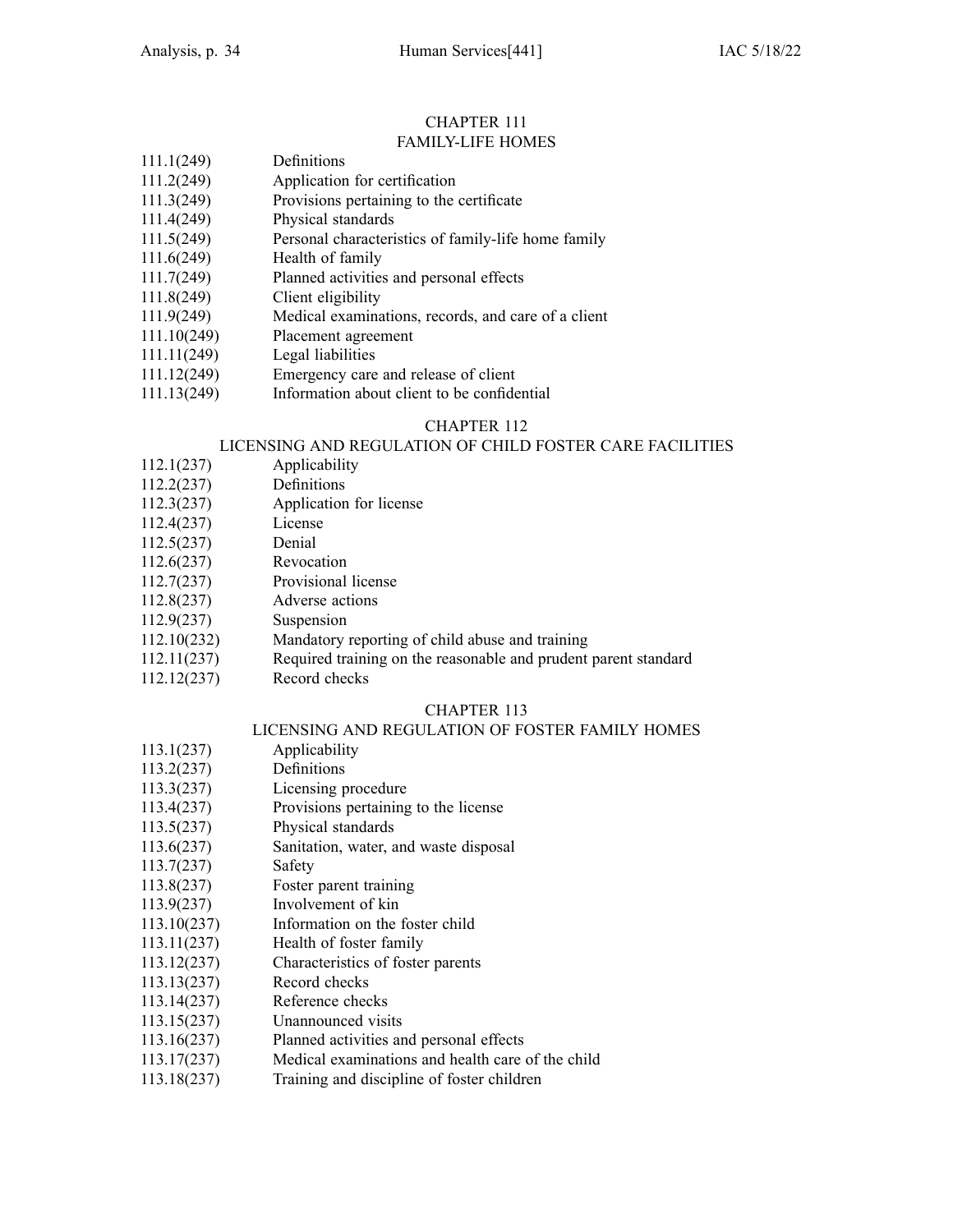113.19(237) Emergency care and release of children 113.20(237) Changes in foster family home

### CHAPTER 114

### LICENSING AND REGULATION OF ALL GROUP LIVING FOSTER CARE FACILITIES FOR CHILDREN

- 114.1(237) Applicability 114.2(237) Definitions
- 114.3(237) Physical standards
- 114.4(237) Sanitation, water, and waste disposal
- 114.5(237) Safety
- 114.6(237) Organization and administration
- 114.7(237) Policies and record-keeping requirements
- 114.8(237) Staff
- 114.9(237) Intake procedures
- 114.10(237) Program services
- 114.11(237) Case files
- 114.12(237) Drug utilization and control
- 114.13(237) Children's rights
- 114.14(237) Personal possessions
- 114.15(237) Religion—culture
- 114.16(237) Work or vocational experiences
- 114.17(237) Family involvement
- 114.18(237) Children's money
- 114.19(237) Child abuse
- 114.20(237) Discipline
- 114.21(237) Illness, accident, death, or unauthorized absence from the facility
- 114.22(237) Records
- 114.23(237) Unannounced visits
- 114.24(237) Record check information
- 114.25(237) Standards for private juvenile shelter care and detention homes

### CHAPTER 115

### LICENSING AND REGULATION OF

### COMPREHENSIVE RESIDENTIAL FACILITIES FOR CHILDREN

- 115.1(237) Applicability
- 115.2(237) Definitions
- 115.3(237) Information upon admission
- 115.4(237) Staff
- 115.5(237) Casework services
- 115.6(237) Restraints
- 115.7(237) Control room
- 115.8(237) Locked cottages
- 115.9(237) Mechanical restraint
- 115.10(237) Restraint and control room use debriefing
- 115.11(237) Chemical restraint

#### CHAPTER 116

### LICENSING AND REGULATION OF RESIDENTIAL FACILITIES

### FOR CHILDREN WITH AN INTELLECTUAL DISABILITY OR BRAIN INJURY

- 116.1(237) Applicability
- 116.2(237) Definitions
- 116.3(237) Qualifications of staff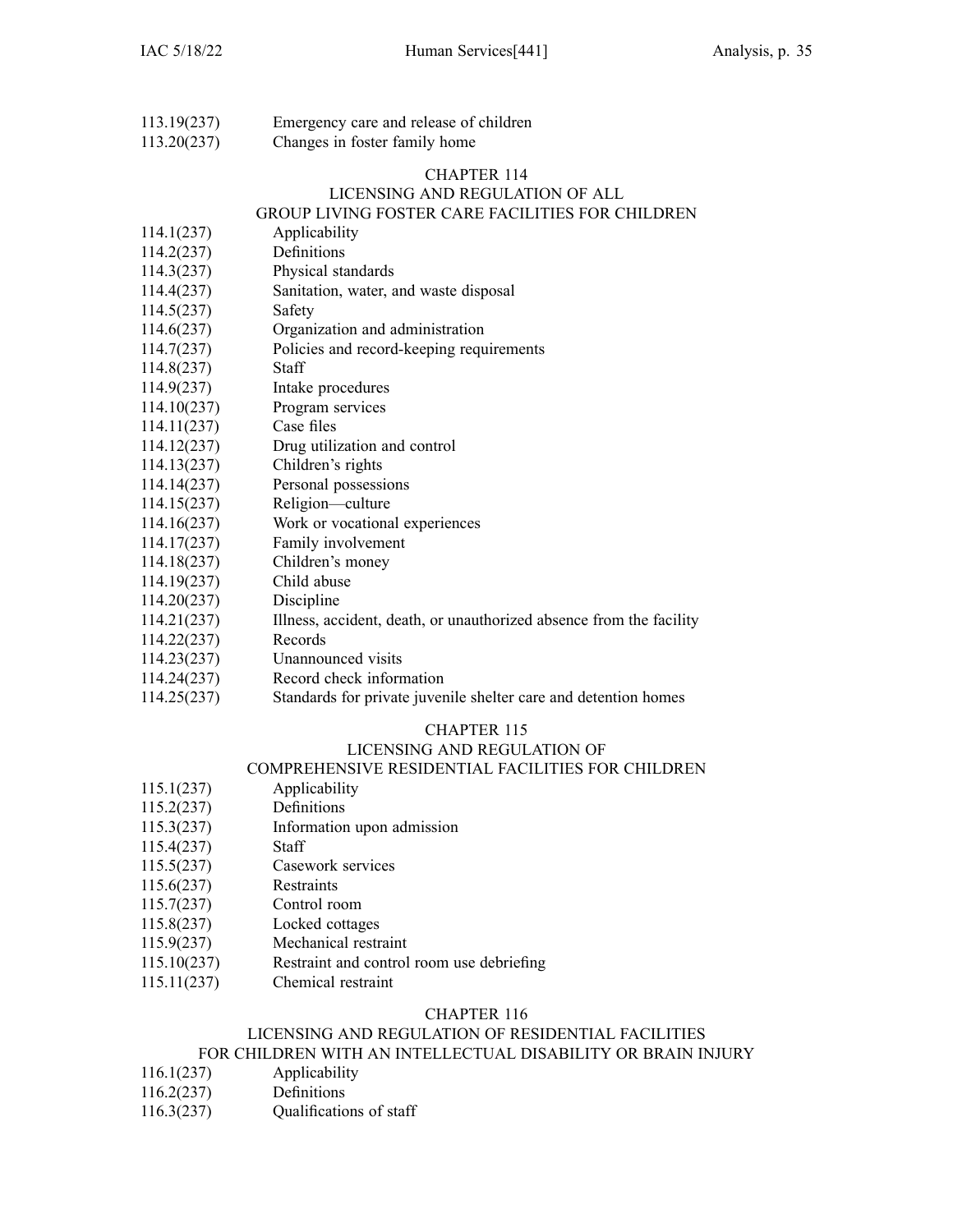| 116.4(237) | Staff to client ratio |
|------------|-----------------------|
| 116.5(237) | Program components    |

116.6(237) Restraint

#### CHAPTER 117

### FOSTER PARENT TRAINING

- 117.1(237) Required preservice training
- 117.2(237) Required orientation
- 117.3(237) Application materials for in-service training
- 117.4(237) Application process for in-service training
- 117.5(237) Application decisions
- 117.6(237) Application conference available
- 117.7(237) Required in-service training
- 117.8(237) Specific in-service training required
- 117.9(237) Foster paren<sup>t</sup> training expenses

### CHAPTER 118

### CHILD CARE QUALITY RATING SYSTEM

#### DIVISION I

### QUALITY RATING SYSTEM (QRS)

- 118.1(237A) Definitions
- 118.2(237A) Application for quality rating
- 118.3(237A) Rating standards for child care centers and preschools (sunsetting on July 31, 2011)
- 118.4(237A) Rating criteria for child development homes (sunsetting on July 31, 2011)
- 118.5(237A) Rating standards for child care centers, preschools, and programs operating under the authority of an accredited school district or nonpublic school
- 118.6(237A) Rating criteria for child development homes
- 118.7(237A) Award of quality rating
- 118.8(237A) Adverse actions

### DIVISION II

#### IOWA QUALITY FOR KIDS (IQ4K)

118.9(237A) Definitions 118.10(237A) Application for Iowa quality for kids (IQ4K) rating 118.11(237A) Application effective date 118.12(237A) Approved program's expiration date 118.13(237A) Renewal application submission, Levels 1-4 118.14(237A) Renewal application submission, Level 5 118.15(237A) Increased rating 118.16(237A) Change in location of facility 118.17(237A) Ongoing eligibility 118.18(237A) Monitoring 118.19(237A) Professional development training 118.20(237A) Rating standards for <sup>a</sup> child care center, <sup>a</sup> preschool, or <sup>a</sup> program operating under the authority of an accredited school district or nonpublic school 118.21(237A) Criteria for IQ4K—Level 1 child care center, preschool, or program operating under the authority of an accredited school district or nonpublic school 118.22(237A) Criteria for IQ4K—Level 2 child care center, preschool, or program operating under the authority of an accredited school district or nonpublic school 118.23(237A) Criteria for IQ4K—Level 3 child care center, preschool, or program operating under the authority of an accredited school district or nonpublic school 118.24(237A) Criteria for IQ4K—Level 4 child care center, preschool, or program operating under the authority of an accredited school district or nonpublic school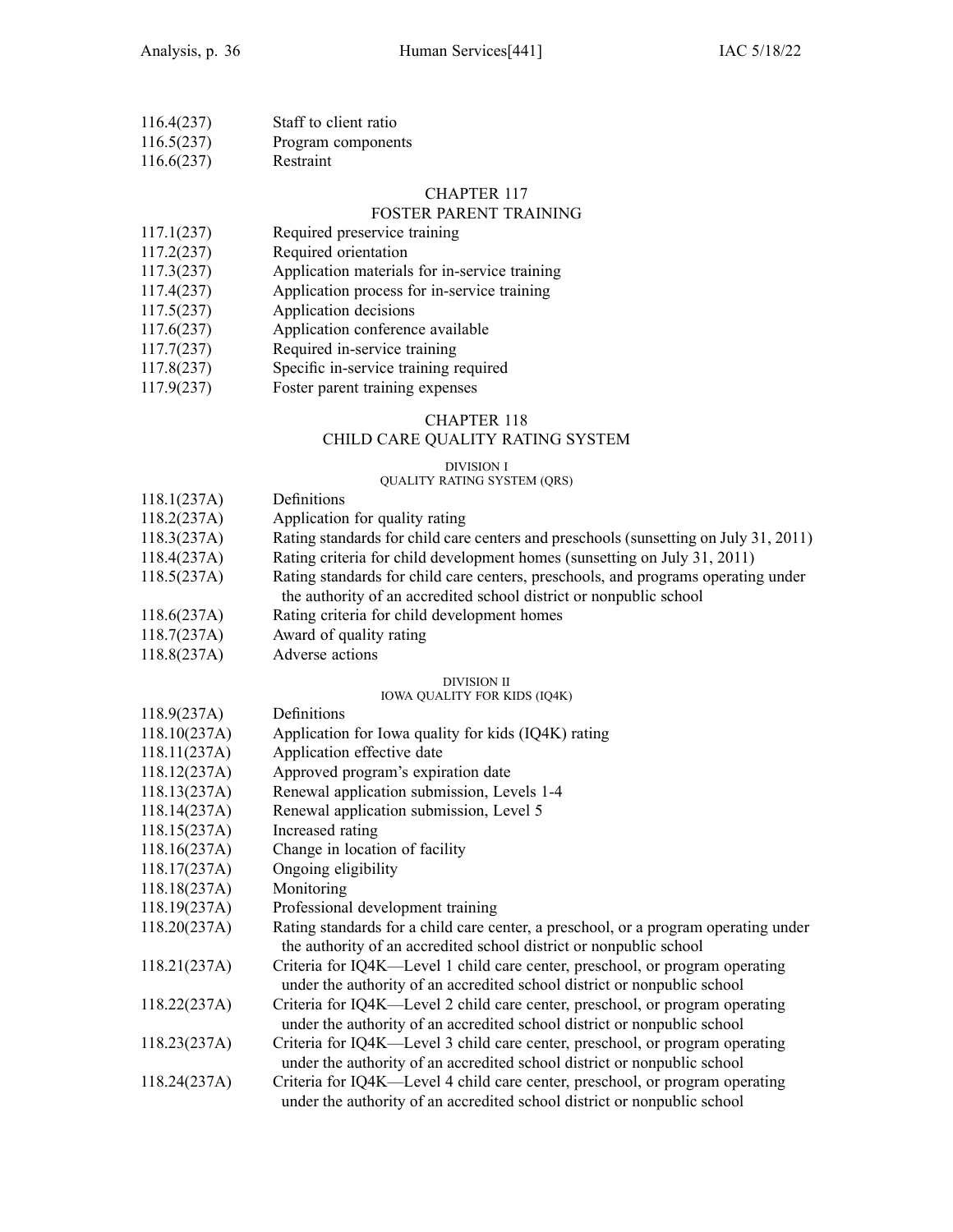| Criteria for IQ4K—Level 5 child care center, preschool, or program operating<br>under the authority of an accredited school district or nonpublic school |
|----------------------------------------------------------------------------------------------------------------------------------------------------------|
| Rating standards for school-aged only programs                                                                                                           |
| Criteria for IQ4K—Level 1 school-aged only programs                                                                                                      |
| Criteria for IQ4K—Level 2 school-aged only programs                                                                                                      |
| Criteria for IQ4K—Level 3 school-aged only programs                                                                                                      |
| Criteria for IQ4K—Level 4 school-aged only programs                                                                                                      |
| Criteria for IQ4K—Level 5 school-aged only programs                                                                                                      |
| Rating standards for registered child development homes                                                                                                  |
| Criteria for IQ4K—Level 1 rating standards for registered child development<br>homes                                                                     |
| Criteria for IQ4K—Level 2 rating standards for registered child development<br>homes                                                                     |
| Criteria for IQ4K—Level 3 rating standards for registered child development<br>homes                                                                     |
| Criteria for IQ4K—Level 4 rating standards for registered child development<br>homes                                                                     |
| Criteria for IQ4K—Level 5 rating standards for registered child development<br>homes                                                                     |
| Award of quality rating                                                                                                                                  |
| Adverse actions                                                                                                                                          |
|                                                                                                                                                          |

### RECORD CHECK EVALUATIONS FOR

### CERTAIN EMPLOYERS AND EDUCATIONAL TRAINING PROGRAMS

- 119.1(135B,135C) Definitions
- 119.2(135B,135C) When record check evaluations are requested
- 119.3(135C) Request for evaluation
- 119.4(135B,135C) Completion of evaluation
- 119.5(135B,135C) Appeal rights

### CHAPTER 120

### CHILD CARE HOMES

- 120.1(237A) Definitions
- 120.2(237A) Application for paymen<sup>t</sup>
- 120.3(237A) Renewal of agreemen<sup>t</sup>
- 120.4(237A) Compliance checks
- 120.5(237A) Parental access
- 120.6(237A) Number of children
- 120.7(237A) Provider requirements<br>120.8(237A) Standards
- $120.8(237A)$
- 120.9(237A) Children's files
- 120.10(237A) Professional development
- 120.11(237A) Child care assistance provider agreemen<sup>t</sup> decision
- 120.12(237A) Complaints
- 120.13(237A) Prohibition from involvement with child care

### CHAPTERS 121 to 129

#### Reserved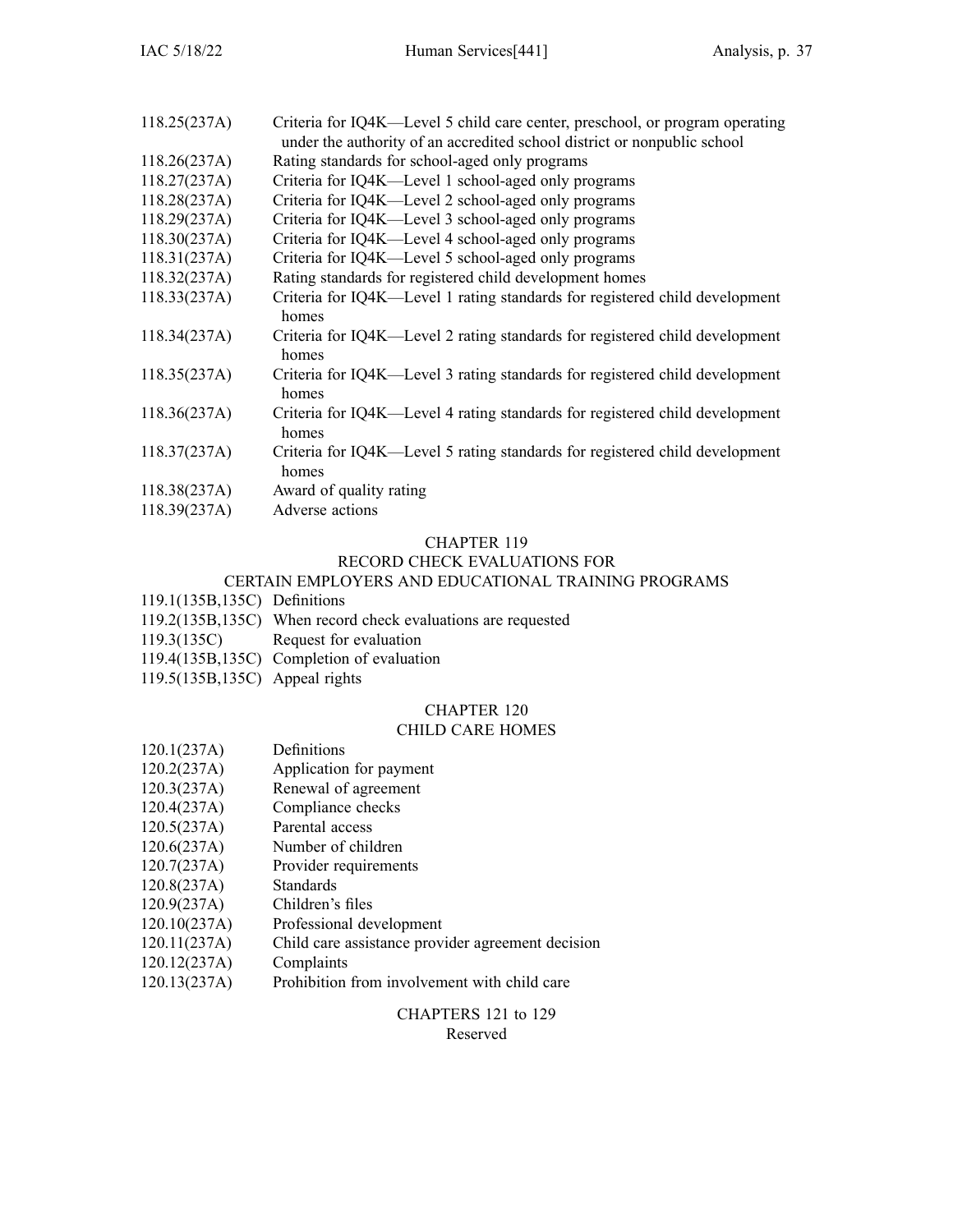#### TITLE XIII *SERVICE ADMINISTRATION*

### CHAPTER 130 GENERAL PROVISIONS

| 130.1(234) | Definitions |
|------------|-------------|
|------------|-------------|

- 130.2(234) Application
- 130.3(234) Eligibility
- 130.4(234) Fees
- 130.5(234) Adverse service actions
- 130.6(234) Social casework
- 130.7(234) Case plan
- 130.8 Reserved
- 130.9(234) Entitlement

### CHAPTER 131

### SOCIAL CASEWORK

- 131.1(234) Definitions
- 131.2(234) Eligibility
- 131.3(234) Service provision
- 131.4 Reserved
- 131.5(234) Adverse actions

#### CHAPTER 132 Reserved

#### CHAPTER 133 IV-A EMERGENCY ASSISTANCE PROGRAM

- 133.1(235) Definitions
- 133.2(235) Application
- 133.3(235) Eligibility
- 133.4(235) Method of service provision
- 133.5(235) Duration of services
- 133.6(235) Discontinuance of the program

### CHAPTERS 134 to 141

Reserved

### CHAPTER 142

### INTERSTATE COMPACT ON THE PLACEMENT OF CHILDREN

- 142.1(232) Compact agreemen<sup>t</sup>
- 142.2(232) Compact administrator
- 142.3(232) Article II(d)
- 142.4(232) Article III(a)
- 142.5(232) Article III(a) procedures
- 142.6(232) Article III(c)
- 142.7(232) Article VIII(a)
- 142.8(232) Applicability
- 142.9(232) NEICE database

### CHAPTER 143

### INTERSTATE COMPACT ON JUVENILES

- 143.1(232) Compact agreemen<sup>t</sup>
- 143.2(232) Compact administrator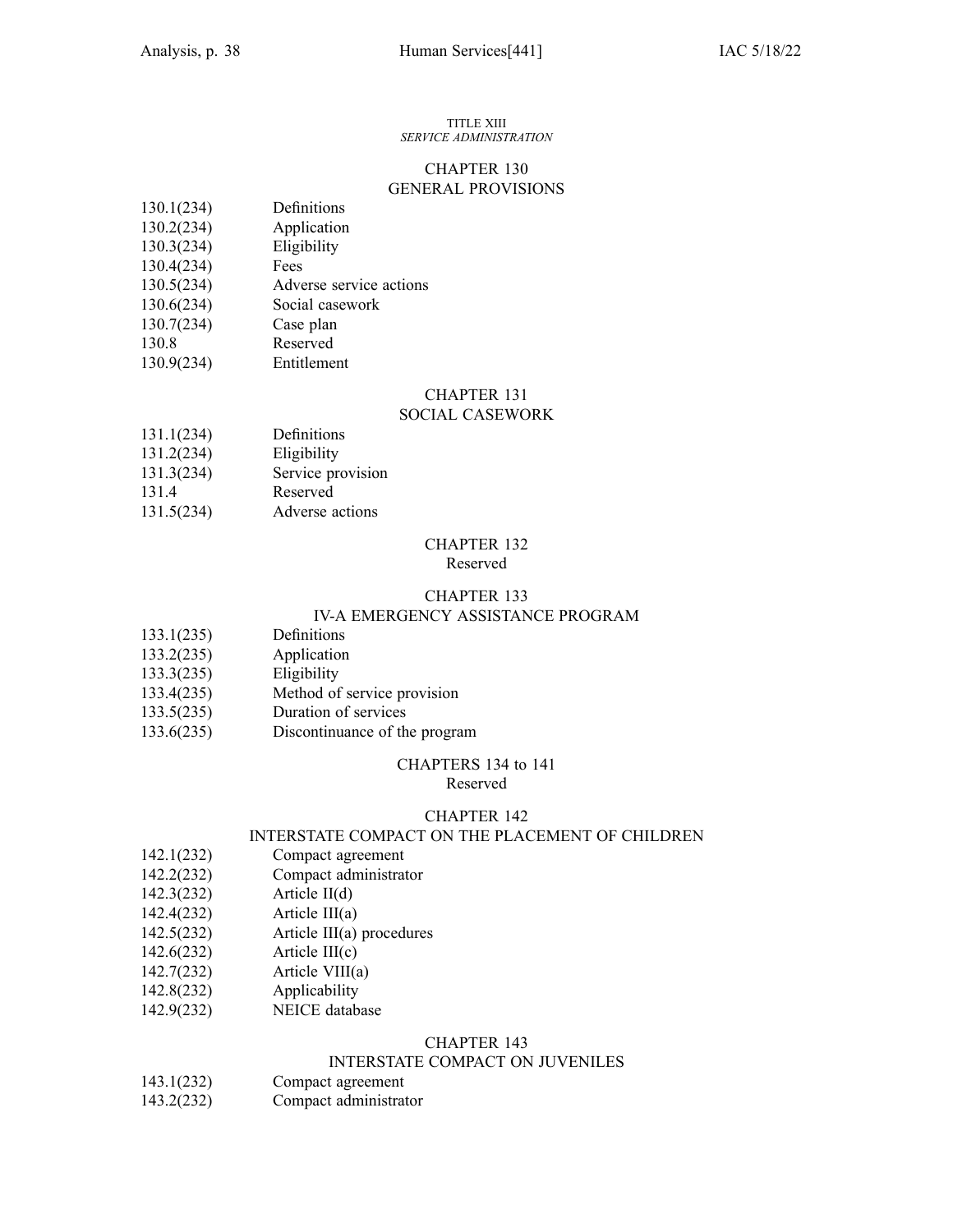| 143.3(232)       | Sending a juvenile out of Iowa under the compact |  |  |
|------------------|--------------------------------------------------|--|--|
| $\left  \right $ |                                                  |  |  |

143.4(232) Receiving cases in Iowa under the interstate compac<sup>t</sup>

143.5(232) Runaways

### CHAPTERS 144 to 149

#### Reserved

#### TITLE XIV *GRANT/CONTRACT/PAYMENT ADMINISTRATION*

#### CHAPTER 150 Reserved

### CHAPTER 151 JUVENILE COURT SERVICES DIRECTED PROGRAMS

#### DIVISION I GENERAL PROVISIONS

| 151.1(232)      | Definitions                                                                        |
|-----------------|------------------------------------------------------------------------------------|
| 151.2(232)      | Administration of funds for court-ordered services and graduated sanction services |
| 151.3(232)      | Administration of juvenile court services programs within each judicial district   |
| 151.4(232)      | Billing and payment                                                                |
| 151.5(232)      | Appeals                                                                            |
| 151.6(232)      | District program reviews and audits                                                |
| 151.7 to 151.19 | Reserved                                                                           |
|                 | <b>DIVISION II</b>                                                                 |
|                 | <b>COURT-ORDERED SERVICES</b>                                                      |
| 151.20(232)     | Juvenile court services responsibilities                                           |

- 
- 151.21(232) Certification process
- 151.22(232) Expenses
- 151.23 to 151.29 Reserved

### DIVISION III

### GRADUATED SANCTION SERVICES

- 151.30(232) Community-based interventions 151.31(232) School-based supervision 151.32(232) Supportive enhancements 151.33 Reserved
- 151.34(232) Administration of graduated sanction services
- 151.35(232) Contract development for graduated sanction services

### CHAPTER 152

### FOSTER CARE CONTRACTING

- 152.1(234) Definitions
- 152.2(234) Conditions of participation
- 152.3(234) Provider reviews
- 152.4(234) Sanctions against providers
- 152.5(234) Adverse actions

### CHAPTER 153

### FUNDING FOR LOCAL SERVICES

### DIVISION I

### SOCIAL SERVICES BLOCK GRANT

- 153.1(234) Definitions
- 153.2(234) Development of preexpenditure repor<sup>t</sup>
- 153.3(234) Amendment to preexpenditure repor<sup>t</sup>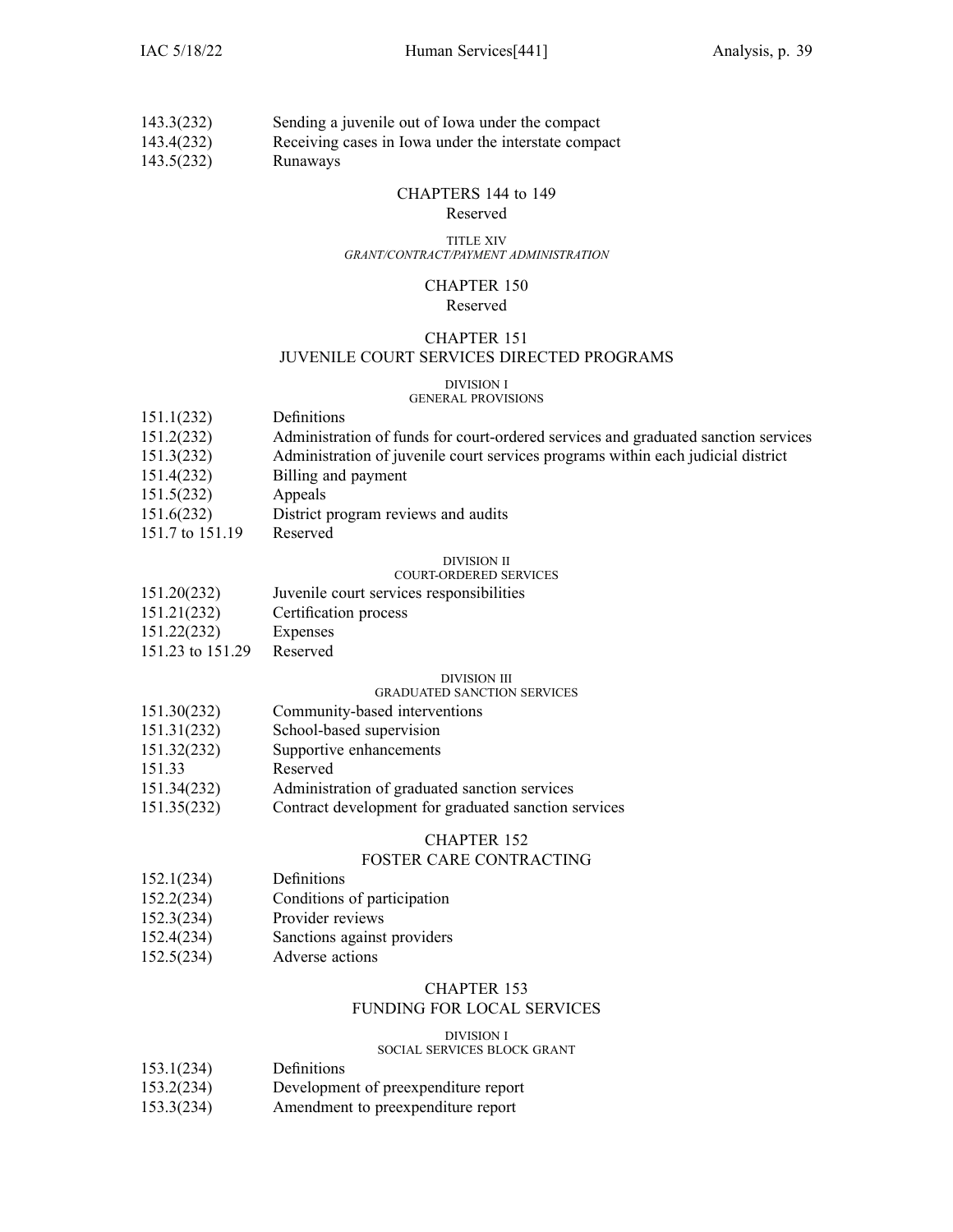| 153.4(234)       | Service availability              |
|------------------|-----------------------------------|
| 153.5(234)       | Allocation of block grant funds   |
| 153.6 and 153.7  | Reserved                          |
| 153.8(234)       | Expenditure of supplemental funds |
| 153.9 and 153.10 | Reserved                          |

#### DIVISION II

### DECATEGORIZATION OF CHILD WELFARE AND JUVENILE JUSTICE FUNDING

- 153.11(232) Definitions
- 153.12(232) Implementation requirements
- 153.13(232) Role and responsibilities of decategorization project governance boards
- 153.14(232) Realignment of decategorization project boundaries
- 153.15(232) Decategorization services funding pool
- 153.16(232) Relationship of decategorization funding pool to other department child welfare funding
- 153.17(232) Relationship of decategorization funding pool to juvenile court services funding streams
- 153.18(232) Requirements for annual services plan
- 153.19(232) Requirements for annual progress repor<sup>t</sup>
- 153.20 to 153.30 Reserved

#### DIVISION III

### MENTAL ILLNESS, MENTAL RETARDATION, AND

### DEVELOPMENTAL DISABILITIES—LOCAL SERVICES

153.31 to 153.50 Reserved

#### DIVISION IV

#### STATE PAYMENT PROGRAM FOR LOCAL MENTAL HEALTH, MENTAL RETARDATION, AND DEVELOPMENTAL DISABILITIES SERVICES TO ADULTS WITHOUT LEGAL SETTLEMENT

- 153.51(331) Definitions
- 153.52(331) Eligibility requirements
- 153.53(331) Application procedure
- 153.54(331) Eligibility determination
- 
- 153.55(331) Eligible services
- 153.56(331) Program administration
- 153.57(331) Reduction, denial, or termination of benefits
- 153.58(331) Appeals

### CHAPTER 154

#### Reserved

### CHAPTER 155

### CHILD ABUSE PREVENTION PROGRAM

- 155.1(235A) Definitions
- 155.2(235A) Contract for program administration
- 155.3(235A) Awarding of grants
- 155.4(235A) Grantee requirements

### CHAPTER 156

### PAYMENTS FOR FOSTER CARE

- 156.1(234) Definitions
- 156.2(234) Foster care recovery
- 156.3 to 156.5 Reserved
- 156.6(234) Rate of maintenance payment for foster family care
- 156.7(234) Kinship caregiver paymen<sup>t</sup>
- 156.8(234) Additional payments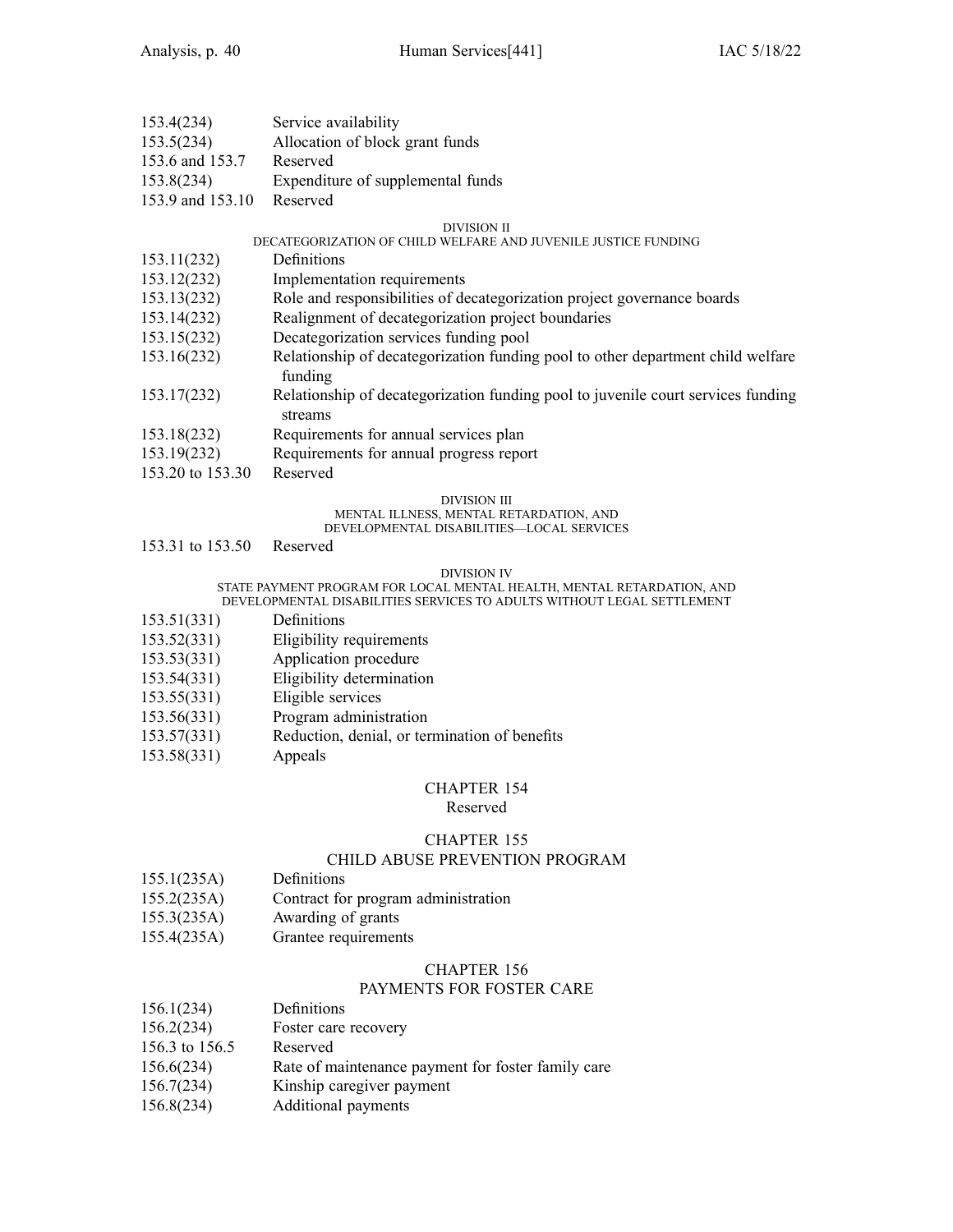| 156.9(234)                 | Rate of payment for foster group care   |
|----------------------------|-----------------------------------------|
| 156.10(234)                | Payment for reserve bed days            |
| 156.11(234)                | Emergency juvenile shelter care payment |
| 156.12(234)                | Supervised apartment living             |
| 156.13                     | Reserved                                |
| 156.14(234,252C)           | Voluntary placements                    |
| 156.15(234)                | Child's earnings                        |
| 156.16(234)                | Trust funds and investments             |
| 156.17(234)                | Preadoptive homes                       |
| 156.18 and 156.19 Reserved |                                         |
| 156.20(234)                | Eligibility for foster care payment     |
|                            |                                         |

Reserved

### CHAPTER 158

### FOSTER HOME INSURANCE FUND

- 158.1(237) Applicability
- 158.2(237) Definitions
- 158.3(237) Payments from the foster home insurance fund
- 158.4(237) Payment limits
- 158.5(237) Claim procedures
- 158.6(237) Time frames for filing claims
- 158.7(237) Appeals

### CHAPTER 159

### CHILD CARE RESOURCE AND REFERRAL SERVICES

- 159.1(237A) Definitions
- 159.2(237A) Availability of funds
- 159.3(237A) Participation requirements
- 159.4(237A) Request for proposals for project grants
- 159.5(237A) Selection of proposals

### CHAPTER 160

### ADOPTION OPPORTUNITY GRANT PROGRAM

- 160.1(234) Definitions
- 160.2(234) Availability of gran<sup>t</sup> funds
- 160.3(234) Project eligibility
- 160.4(234) Request for proposals for project grants
- 160.5(234) Selection of proposals
- 160.6(234) Project contracts
- 160.7(234) Records
- 160.8(234) Evaluation of projects
- 160.9(234) Termination
- 160.10(234) Appeals

### CHAPTER 161

### IOWA SENIOR LIVING TRUST FUND

- 161.1(249H) Definitions
- 161.2(249H) Funding and operation of trust fund
- 161.3(249H) Allocations from the senior living trust fund
- 161.4(249H) Participation by government-owned nursing facilities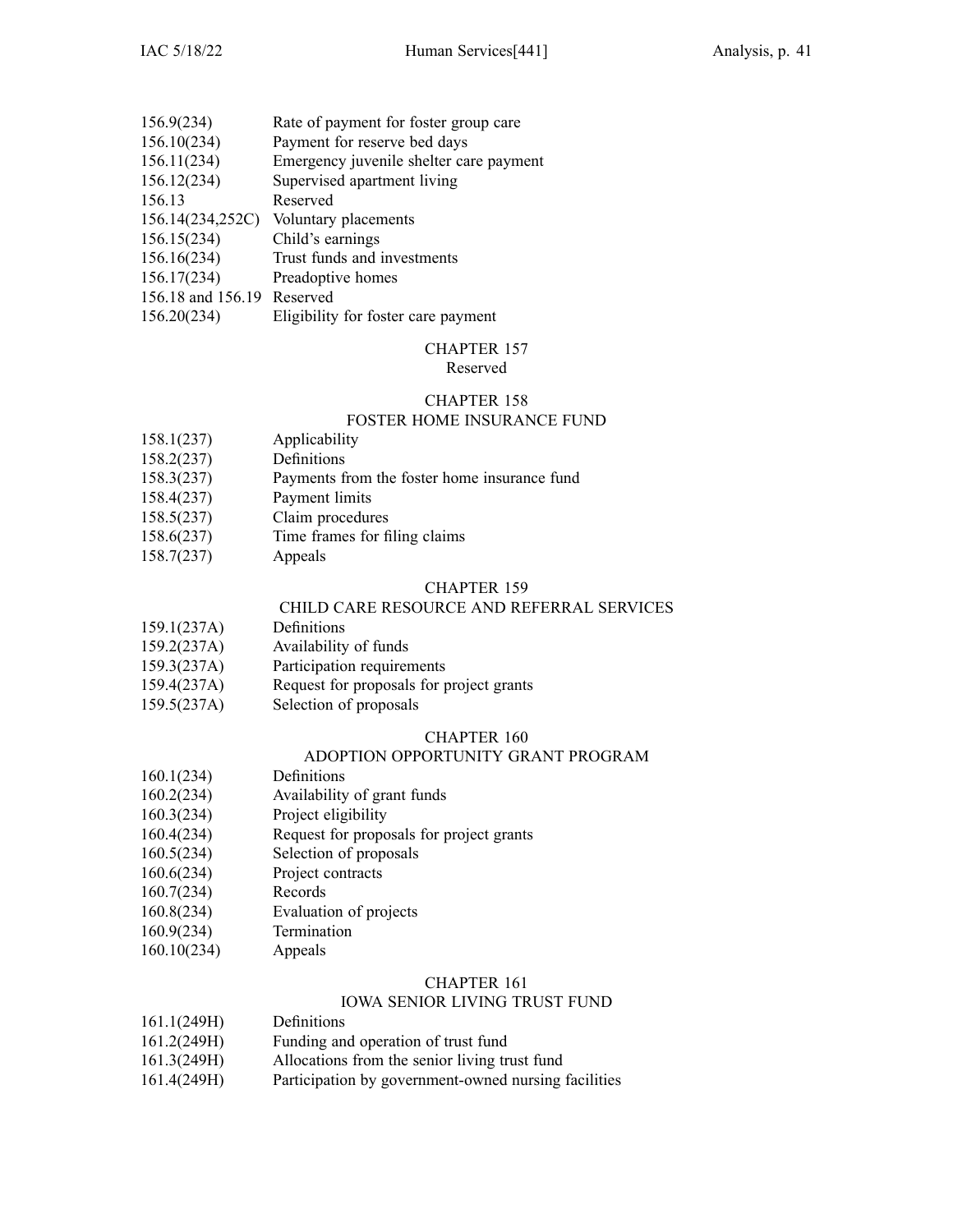### CHAPTER 162 NURSING FACILITY CONVERSION AND LONG-TERM CARE SERVICES DEVELOPMENT GRANTS

- 162.1(249H) Definitions
- 162.2(249H) Availability of grants
- 162.3(249H) Grant eligibility
- 162.4(249H) Grant application process
- 162.5(249H) Grant dispersal stages
- 162.6(249H) Project contracts
- 162.7(249H) Grantee responsibilities
- 162.8(249H) Offset
- 162.9(249H) Appeals

### CHAPTER 163

### ADOLESCENT PREGNANCY PREVENTION AND SERVICES TO PREGNANT AND PARENTING ADOLESCENTS

### PROGRAMS

- 163.1(234) Definitions
- 163.2(234) Availability of grants for projects
- 163.3(234) Project eligibility
- 163.4(234) Request for proposals for pilot project grants
- 163.5(234) Selection of proposals
- 163.6(234) Project contracts
- 163.7(234) Records
- 163.8(234) Evaluation
- 163.9(234) Termination of contract
- 163.10(234) Appeals

### CHAPTER 164

### IOWA HOSPITAL TRUST FUND

- 164.1(249I) Definitions
- 164.2(249I) Funding and operation of trust fund
- 164.3(249I) Allocations from the hospital trust fund
- 164.4(249I) Participation by public hospitals

### CHAPTER 165

### Reserved

### CHAPTER 166

### QUALITY IMPROVEMENT INITIATIVE GRANTS

- 166.1(249A) Definitions
- 166.2(249A) Availability of grants
- 166.3(249A) Grant eligibility
- 166.4(249A) Grant application process and selection of proposals
- 166.5(249A) Project contracts

### CHAPTER 167

### JUVENILE DETENTION REIMBURSEMENT

DIVISION I

### ANNUAL REIMBURSEMENT PROGRAM

- 167.1(232) Definitions
- 167.2(232) Availability of funds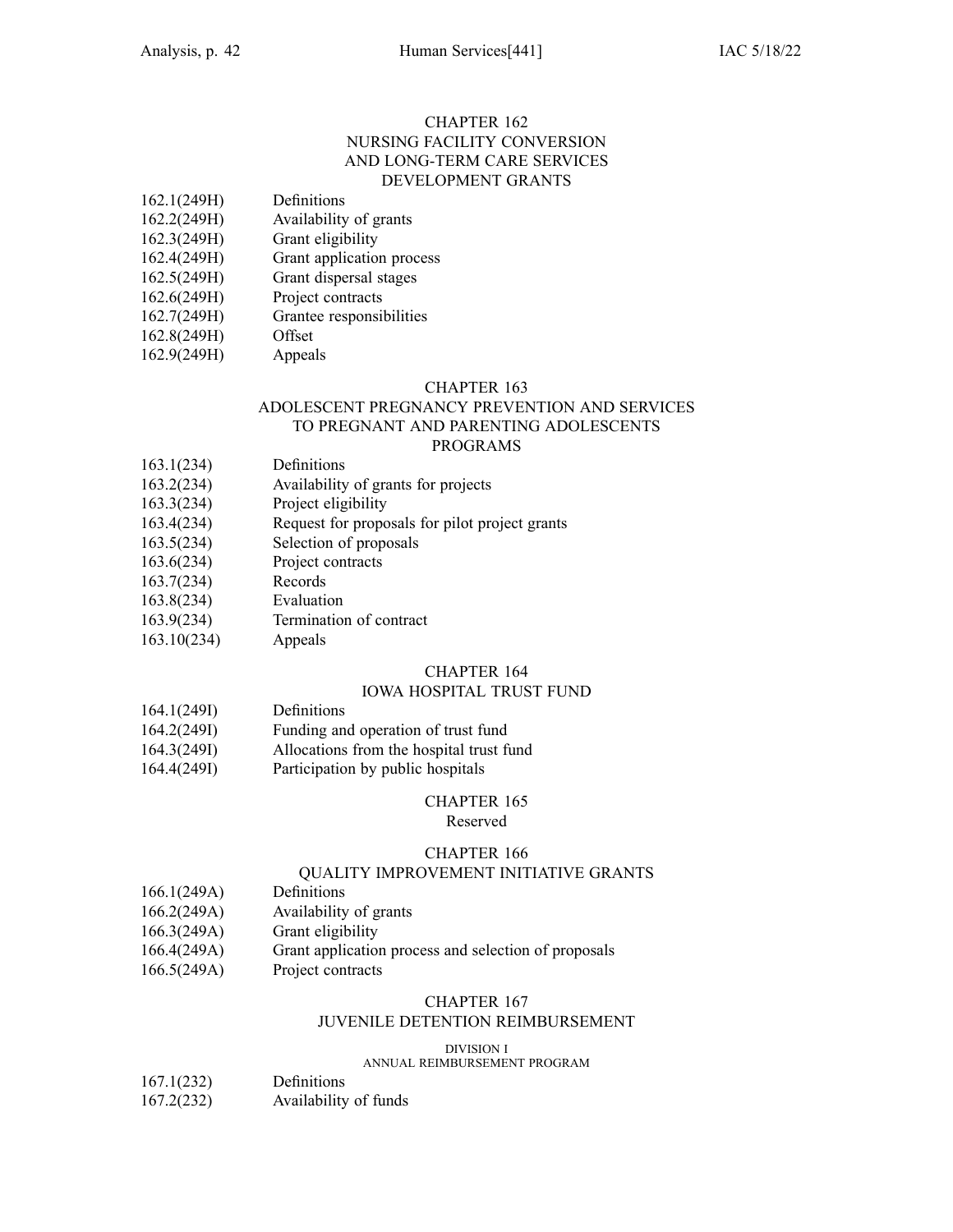| 167.3(232) | Eligible detention homes |
|------------|--------------------------|
| 167.4(232) | Available reimbursement  |
| 167.5(232) | Submission of voucher    |

167.6(232) Reimbursement by the department

### CHAPTER 168

### CHILD CARE EXPANSION PROGRAMS

- 168.1(234) Definitions
- 168.2(234) Availability of funds
- 168.3(234) Eligibility requirements
- 168.4(234) Request for proposals
- 168.5(234) Selection of proposals
- 168.6(234) Appeals
- 168.7(234) Contracts
- 168.8(234) Reporting requirements
- 168.9(234) Termination of contract

### CHAPTER 169

### Reserved

#### TITLE XV *INDIVIDUAL AND FAMILY SUPPORT AND PROTECTIVE SERVICES*

## CHAPTER 170

### CHILD CARE SERVICES

| 170.1(237A) | Definitions                                                   |
|-------------|---------------------------------------------------------------|
|             | 170.2(237A,239B) Eligibility requirements                     |
|             | 170.3(237A,239B) Application and determination of eligibility |
| 170.4(237A) | Elements of service provision                                 |
| 170.5(237A) | Adverse actions                                               |
| 170.6(237A) | Appeals                                                       |
| 170.7(237A) | Provider fraud                                                |
| 170.8       | Reserved                                                      |
| 170.9(237A) | Child care assistance overpayments                            |
|             |                                                               |

### CHAPTER 171

### Reserved

### CHAPTER 172

### FAMILY-CENTERED SERVICES

- 172.1(234) Definitions
- 172.2(234) Purpose and scope
- 172.3(234) Authorization
- 172.4 Reserved
- 172.5(234) Client appeals

### CHAPTERS 173 and 174 Reserved

### CHAPTER 175 ABUSE OF CHILDREN

DIVISION I CHILD ABUSE

175.1 to 175.20 Reserved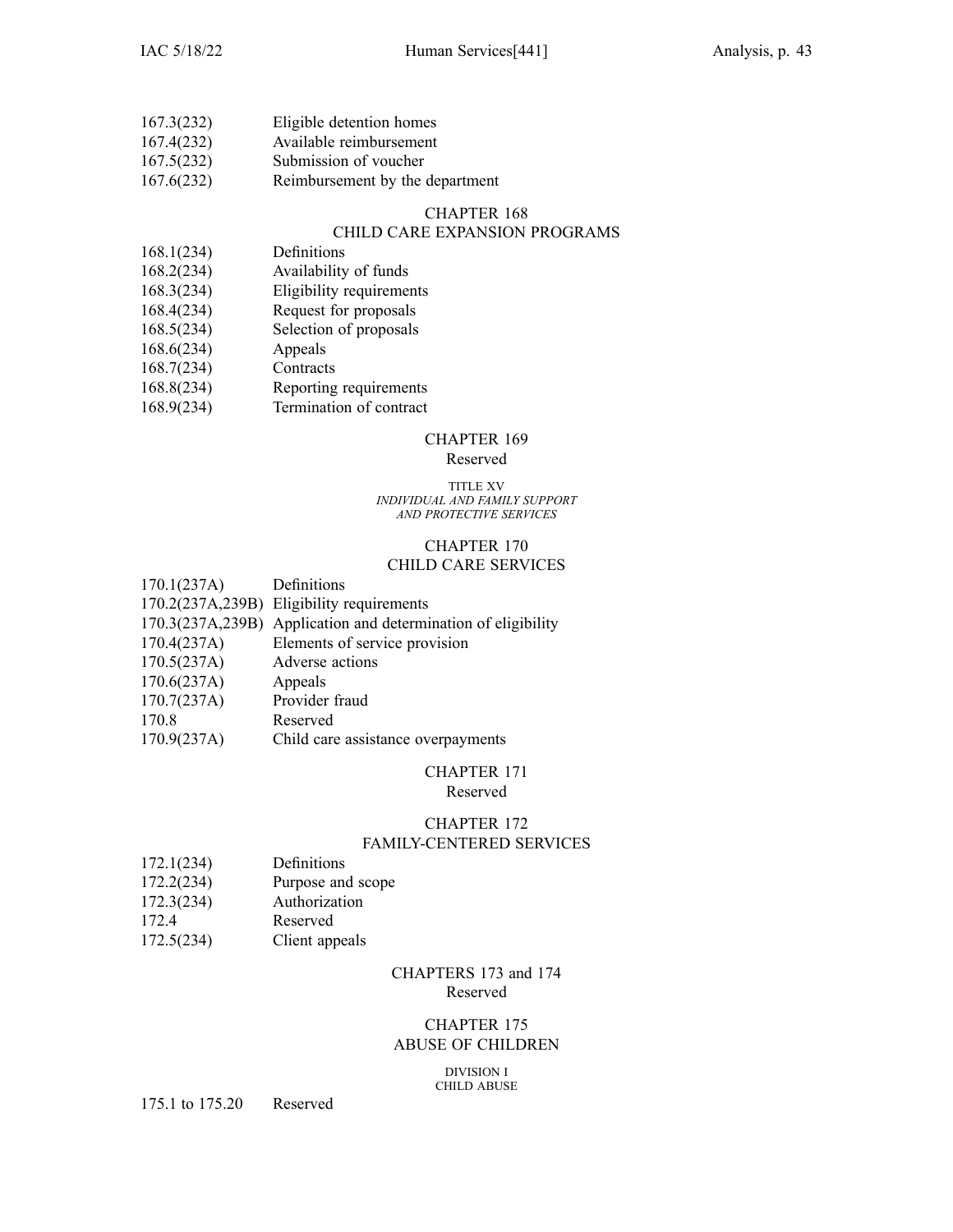#### DIVISION II CHILD ABUSE ASSESSMENT

|                               | UHILD ABUSE ASSESSMENT                                                |
|-------------------------------|-----------------------------------------------------------------------|
| 175.21(232,235A) Definitions  |                                                                       |
| 175.22(232)                   | Receipt of a report of suspected child abuse                          |
| 175.23(232)                   | Sources of report of suspected child abuse                            |
| 175.24(232)                   | Assessment intake process                                             |
| 175.25(232)                   | Assessment process                                                    |
| 175.26(232)                   | Completion of a written assessment report                             |
| 175.27(232)                   | Contact with juvenile court or the county attorney                    |
| 175.28(232)                   | Consultation with health practitioners or mental health professionals |
| 175.29(232)                   | Consultation with law enforcement                                     |
| 175.30(232)                   | Information shared with law enforcement                               |
| 175.31(232)                   | Completion of required correspondence                                 |
| 175.32(232,235A) Case records |                                                                       |
| 175.33(232,235A)              | Child protection centers                                              |
| 175.34(232)                   | Department-operated facilities                                        |
| 175.35(232,235A)              | Jurisdiction of assessments                                           |
| 175.36(235A)                  | Multidisciplinary teams                                               |
| 175.37(232)                   | Community education                                                   |
| 175.38(235)                   | Written authorizations                                                |
| 175.39(232)                   | Founded child abuse                                                   |
| 175.40                        | Reserved                                                              |
| 175.41(235A)                  | Access to child abuse information                                     |
| 175.42(235A)                  | Person conducting research                                            |
| 175.43(235A)                  | Child protection services citizen review panels                       |

### CHAPTER 176

### DEPENDENT ADULT ABUSE

| 176.1(235B)  | Definitions                                     |
|--------------|-------------------------------------------------|
| 176.2(235B)  | Denial of critical care                         |
| 176.3(235B)  | Appropriate evaluation                          |
| 176.4(235B)  | Reporters                                       |
| 176.5(235B)  | Reporting procedure                             |
| 176.6(235B)  | Duties of the department upon receipt of report |
| 176.7(235B)  | Appropriate evaluation or assessment            |
| 176.8(235B)  | Immunity from liability for reporters           |
| 176.9(235B)  | Registry records                                |
| 176.10(235B) | Adult abuse information disseminated            |
| 176.11(235B) | Person conducting research                      |
| 176.12(235B) | Examination of information                      |
| 176.13(235B) | Dependent adult abuse information registry      |
| 176.14       | Reserved                                        |
| 176.15(235B) | Multidisciplinary teams                         |
| 176.16(235B) | Medical and mental health examinations          |
| 176.17(235B) | Request for correction or expungement           |

### CHAPTER 177

### IN-HOME HEALTH-RELATED CARE

| 177.1(249) | In-home health-related care |
|------------|-----------------------------|
|------------|-----------------------------|

- 177.2(249) Own home
- 177.3(249) Service criteria<br>177.4(249) Eligibility
- 177.4(249)
- 177.5(249) Providers of health care services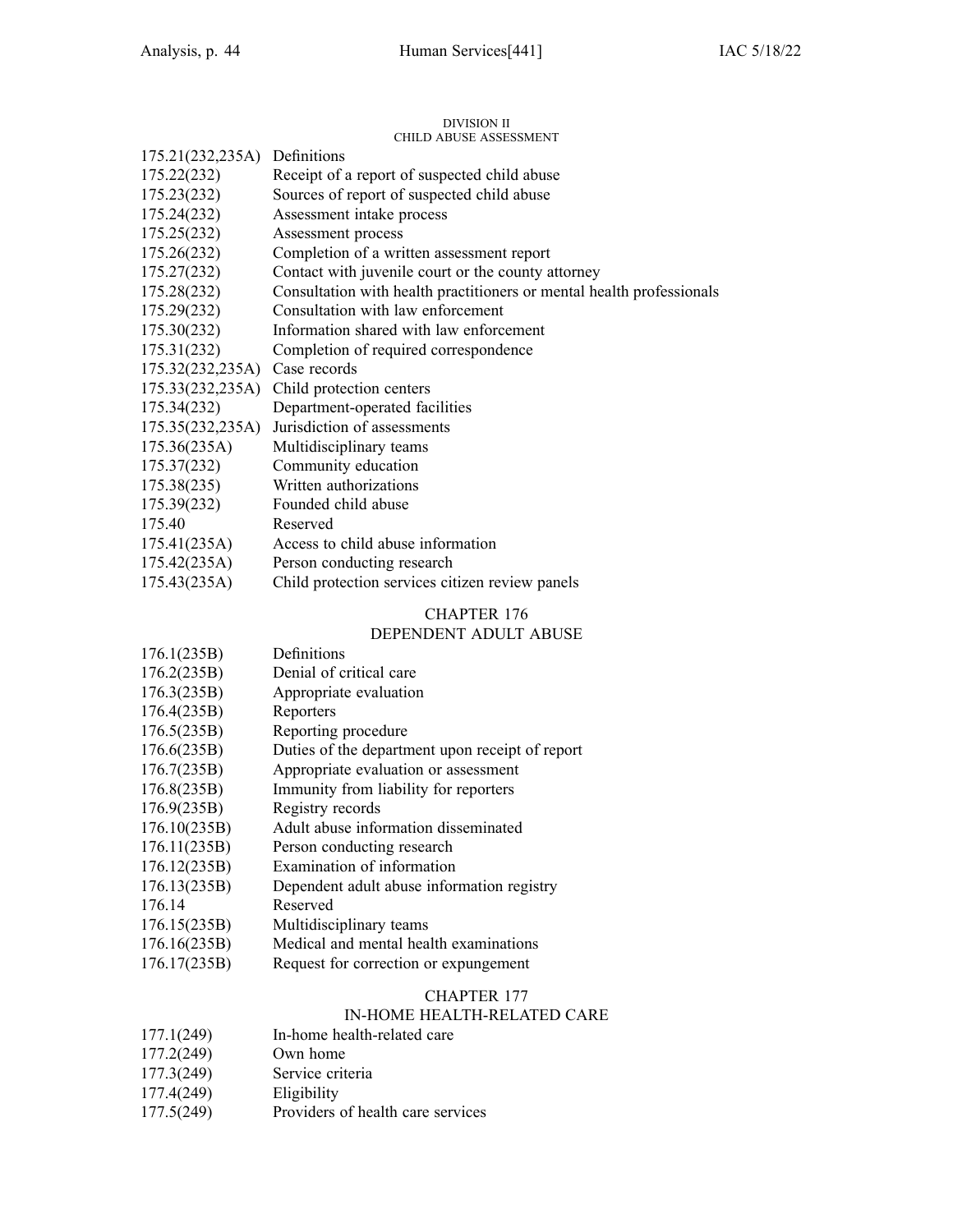| 177.6(249)  | Health care plan                    |
|-------------|-------------------------------------|
| 177.7(249)  | Client participation                |
| 177.8(249)  | Determination of reasonable charges |
| 177.9(249)  | Written agreements                  |
| 177.10(249) | Emergency services                  |
| 177.11(249) | Termination                         |

### CHAPTERS 178 to 183 Reserved

# CHAPTER 184

### INDIVIDUAL AND FAMILY DIRECT SUPPORT

#### DIVISION I

### FAMILY SUPPORT SUBSIDY PROGRAM

| 184.1(225C)      | Definitions                     |
|------------------|---------------------------------|
| 184.2(225C)      | Eligibility requirements        |
| 184.3(225C)      | Application process             |
| 184.4(225C)      | Family support services plan    |
| 184.5            | Reserved                        |
| 184.6(225C)      | Amount of subsidy payment       |
| 184.7(225C)      | Redetermination of eligibility  |
| 184.8(225C)      | Termination of subsidy payments |
| 184.9(225C)      | Appeals                         |
| 184.10 to 184.20 | Reserved                        |

#### DIVISION II

### COMPREHENSIVE FAMILY SUPPORT PROGRAM

| 184.21(225C) | Definitions                     |
|--------------|---------------------------------|
| 184.22(225C) | Eligibility                     |
| 184.23(225C) | Application                     |
| 184.24(225C) | Contractor selection and duties |
| 184.25(225C) | Direct assistance               |
| 184.26(225C) | Appeals                         |
| 184.27(225C) | Parent advisory council         |

# CHAPTERS 185 and 186

### Reserved

## CHAPTER 187

### AFTERCARE SERVICES PROGRAM

- 187.1(234) Purpose
- 187.2(234) Aftercare services program eligibility requirements
- 187.3(234) Services and supports provided
- 187.4(234) Termination of aftercare services
- 187.5(234) Waiting list
- 187.6(234) Administration

### CHAPTERS 188 to 199 Reserved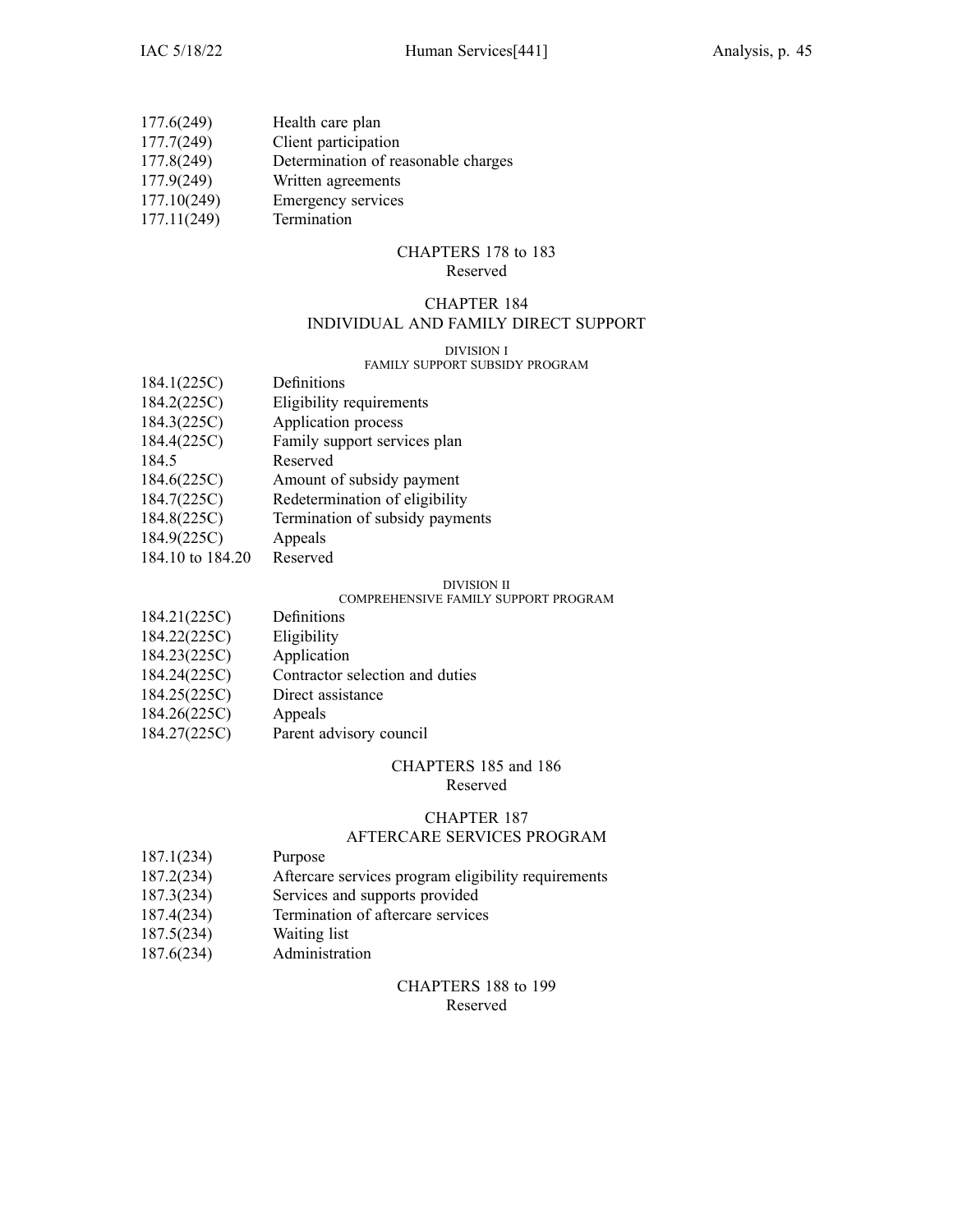#### TITLE XVI *ALTERNATIVE LIVING*

### CHAPTER 200 ADOPTION SERVICES

| 200.1(600)      | Definitions                                                            |
|-----------------|------------------------------------------------------------------------|
| 200.2(600)      | Release of custody services                                            |
| 200.3(600)      | Application                                                            |
| 200.4(600)      | Adoption services                                                      |
| 200.5(600)      | Termination of parental rights                                         |
| 200.6 and 200.7 | Reserved                                                               |
| 200.8(600)      | Interstate placements                                                  |
| 200.9           | Reserved                                                               |
| 200.10(600)     | Requests for home studies                                              |
| 200.11(600)     | Reasons for denial                                                     |
| 200.12(600)     | Removal of child from preadoptive family                               |
| 200.13(600)     | Consents                                                               |
| 200.14(600)     | Requests for access to information for research or treatment           |
| 200.15(600)     | Requests for information for purposes other than research or treatment |
| 200.16(600)     | Appeals                                                                |

### CHAPTER 201

### SUBSIDIZED ADOPTIONS

| 201.1(600)  | Administration                                                                  |
|-------------|---------------------------------------------------------------------------------|
| 201.2(600)  | Definitions                                                                     |
| 201.3(600)  | Conditions of eligibility or ineligibility                                      |
| 201.4(600)  | Application                                                                     |
| 201.5(600)  | Negotiation of amount of presubsidy or subsidy                                  |
| 201.6(600)  | Types of subsidy                                                                |
| 201.7(600)  | Termination of subsidy                                                          |
| 201.8(600)  | Reinstatement of subsidy                                                        |
| 201.9(600)  | New application                                                                 |
| 201.10(600) | Determination of ongoing subsidy eligibility and suspension of subsidy payments |
| 201.11(600) | Medical assistance based on residency                                           |
| 201.12(600) | Presubsidy recovery                                                             |

### CHAPTER 202

### FOSTER CARE PLACEMENT AND SERVICES

- 202.1(234) Definitions
- 202.2(234) Eligibility
- 202.3(234) Voluntary placements
- 202.4(234) Selection of facility
- 202.5(234) Preplacement
- 202.6(234) Placement
- 202.7(234) Out-of-area placements
- 202.8(234) Out-of-state placements
- 202.9(234) Supervised apartment living
- 202.10(234) Services to foster parents
- 202.11(234) Services to the child
- 202.12(234) Services to parents
- 202.13(234) Removal of the child
- 202.14(234) Termination
- 202.15(234) Case permanency plan